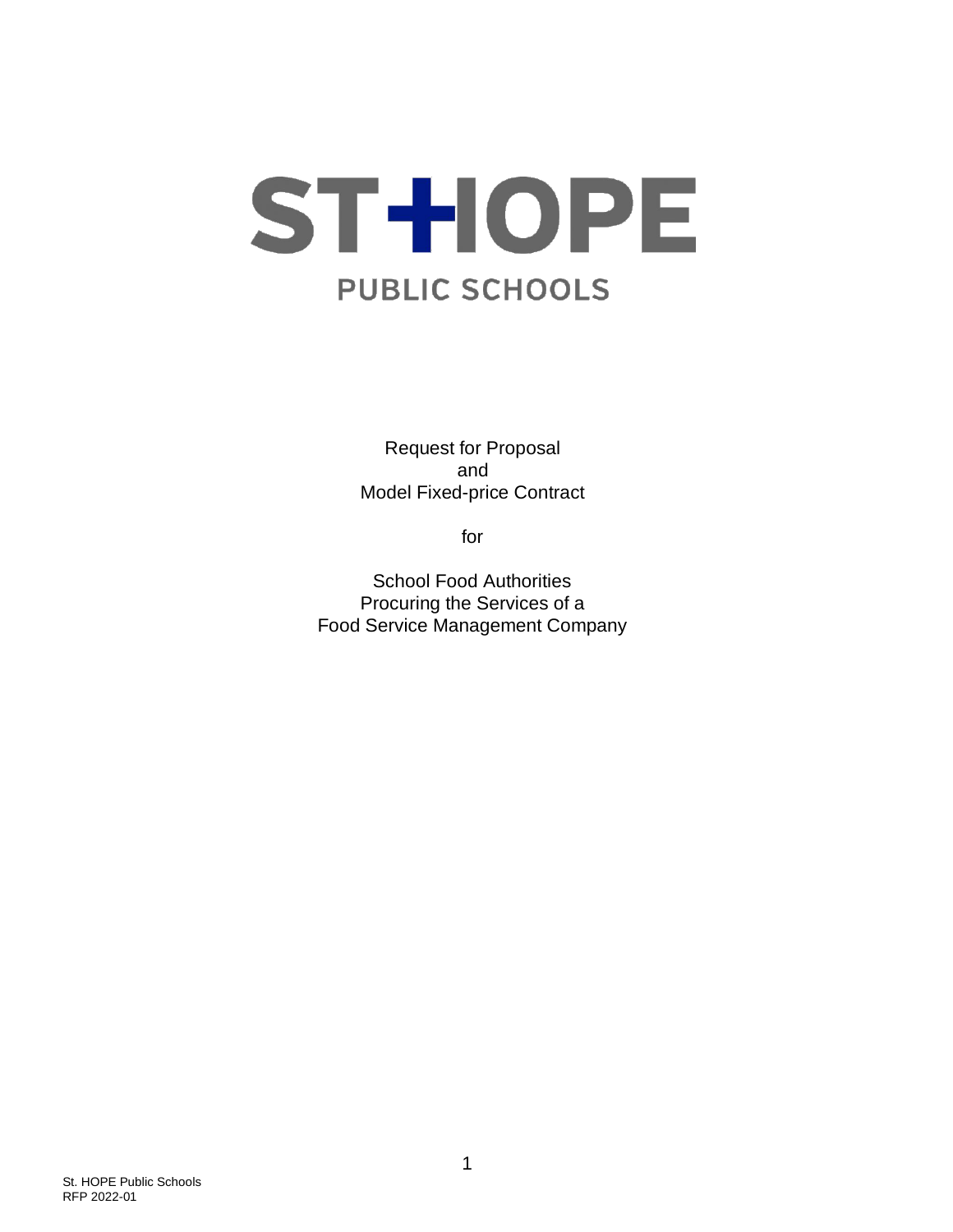#### **Notice of Request for Proposals Food Service Management Company RFP 2022-01**

Notice is hereby given that the Governing Board of the St. HOPE Public Schools (hereinafter referred to as **SFA**) is requesting proposals for a food service management company (hereinafter referred to as **Respondent[s]**) to assist with the SFA's food service program.

Respondents should not construe from this legal notice that the SFA intends to enter into a fixed-price contract with the Respondent unless, in the opinion of the SFA, it is in the best interest of the SFA to do so. The SFA reserves the right to negotiate final contractual terms with the successful Respondent.

> The Request for Proposal (RFP) documents are available at St. HOPE Public Schoo[l's Web site at www.sthope.org/request-proposals](http://www.sthope.org/request-proposals)

To request the RFP documents by email, postal mail, or fax, please contact Andrea Smith [email andrea.smith@sthopepublicschool.org](mailto:andrea.smith@sthopepublicschool.org) Postal Mail 2315 34th St Sacramento, Ca 95817 fax (916)-277-6370

The SFA will record and provide answers to any questions or requests for clarifying information about the RFP during the question and answer period.

> The SFA will hold a **Mandatory Tour** of the SFA facilities on Wednesday, April 6th, 2:30 p.m. - 4:30 p.m.

Tour for Site #1 begins at 2:30 p.m. Where: Sacramento Charter High School & PS7 Middle School Address: 2315 34th St Sacramento CA 95817

Tour for Site #2 begins @ 3:30 p.m. Where: PS7 Elementary School Address: 5201 Strawberry Lane, Sacramento, CA 95820 All potential Respondents must attend in order to submit a proposal

Respondents must submit written proposals in a sealed package labeled "Proposal - Food Service Management Company 2022-01" Addressed to the SFA at 2315 34th St ATTN: Andrea Smith

The SFA will accept all proposals received on or before Wednesday, May 4, 2022 at 3:00 PDT. The SFA will not accept proposals that are received after the deadline. The SFA will open proposals at 8:30 a.m. PDT Thursday, May 5, 2022.

The SFA reserves the right to reject any or all proposals, and to waive any errors or corrections in a proposal or in the proposal process. The SFA will award the contract based on a review and analysis of the proposals that determines which proposal best meets the needs of the SFA. Following the review and analysis of all responsive proposals, the SFA will make a recommendation to their governing board, as applicable, at its regularly scheduled meeting.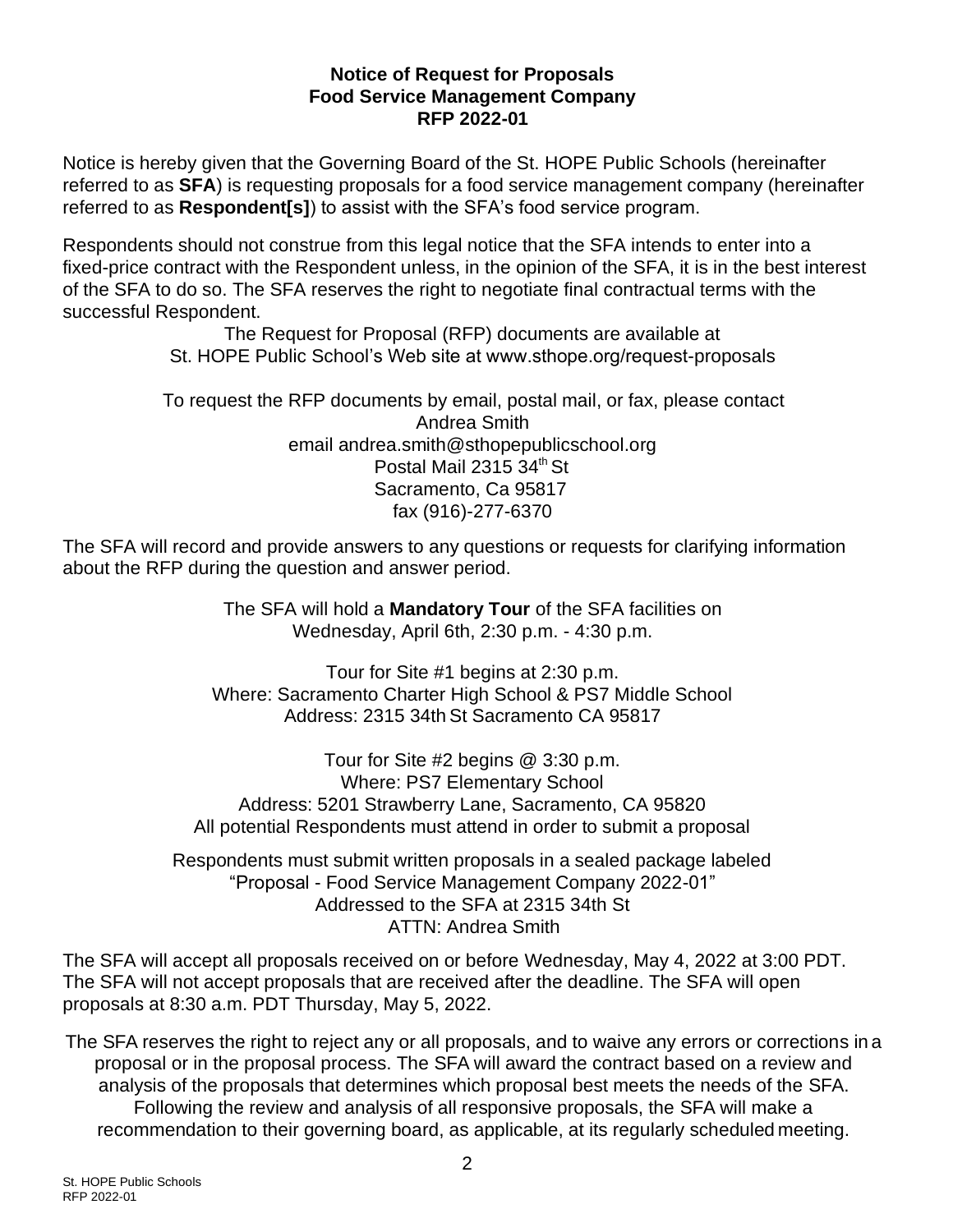# ST+IOPE

#### **PUBLIC SCHOOLS REQUEST FOR PROPOSAL FOOD SERVICE MANAGEMENT COMPANY Cover Page**

CONTACT INFORMATION

2022-01

by

St. HOPE Public Schools

FOOD SERVICE PROGRAM

ADDRESS ALL PROPOSALS TO:

Andrea Smith Culture and Operations Coordinator

2315 34th St, Sacramento, CA 95817

Phone: 916-277-6200

[andrea.smith@sthopepublicschools.org](mailto:andrea.smith@sthopepublicschools.org)

Fax: (916)-277-6370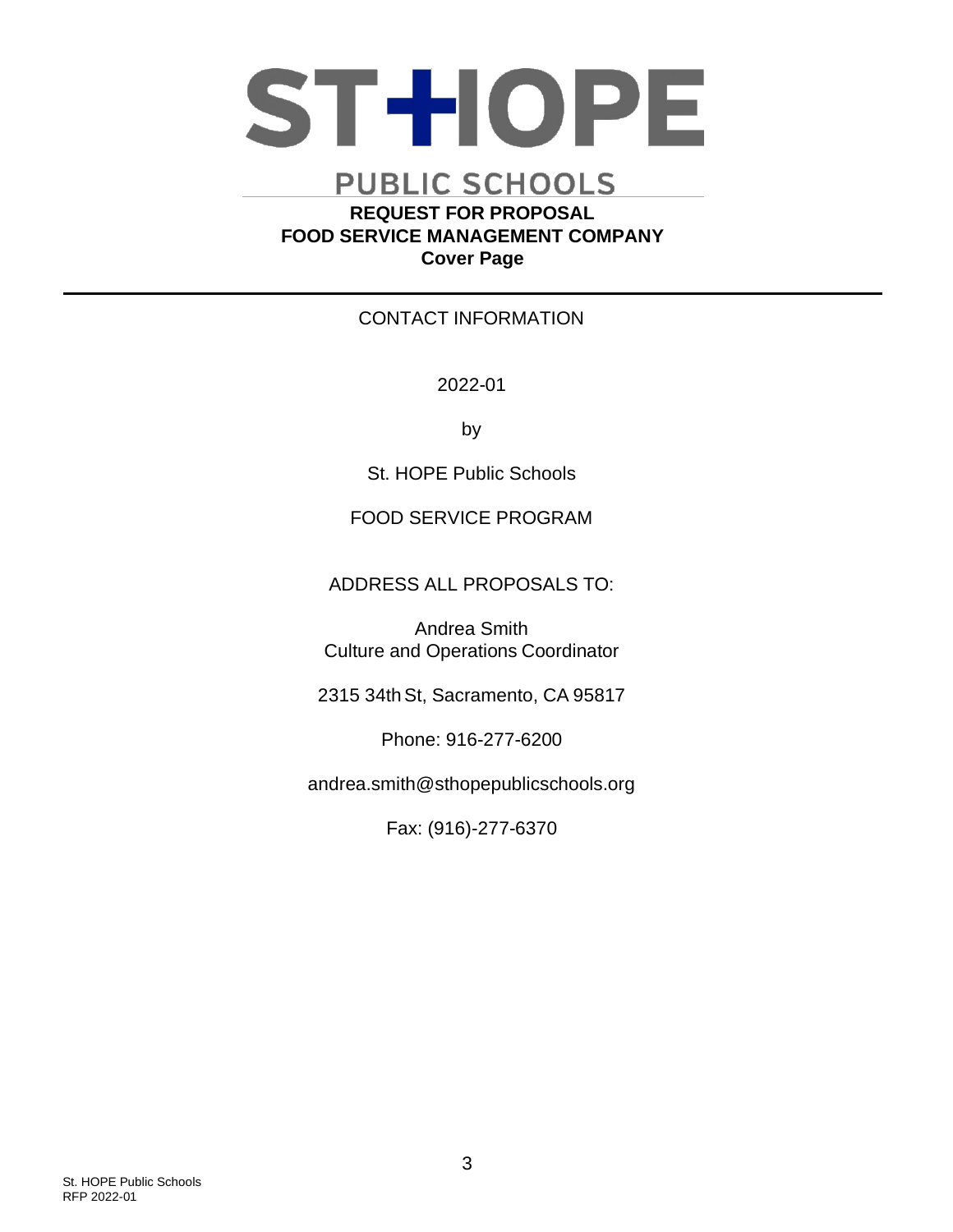

**Table of Contents**

| INTRODUCTION/PURPOSE OF SOLICITATION                         | 5              |
|--------------------------------------------------------------|----------------|
| <b>SCHEDULE OF EVENTS</b>                                    | $\overline{7}$ |
| <b>GENERAL INSTRUCTIONS FOR RESPONDENTS</b>                  | 8              |
| <b>PROPOSAL REQUIREMENTS</b>                                 | 11             |
| <b>EVALUATION OF PROPOSALS</b>                               | 14             |
| <b>ATTACHMENT A: ATTACHMENTS CHECKLIST</b>                   | 16             |
| <b>ATTACHMENT B: MANDATORY TOUR</b>                          | 17             |
| <b>ATTACHMENT C: MINIMUM QUALIFICATIONS</b>                  | 18             |
| <b>ATTACHMENT D: FSMC PROFESSIONAL STANDARDS</b>             | 19             |
| <b>ATTACHMENT E: PROPOSAL QUESTIONNAIRE</b>                  | 20             |
| <b>ATTACHMENT F: RESPONDENT REFERENCES</b>                   | 22             |
| <b>ATTACHMENT G: AUTHORIZATION AGREEMENT</b>                 | 23             |
| <b>ATTACHMENT H: FEE PROPOSAL</b>                            | 24             |
| <b>ATTACHMENT I: CERTIFICATION REGARDING LOBBYING</b>        | 25             |
| ATTACHMENT J: CERTIFICATE OF INDEPENDENT PRICE DETERMINATION | 30             |
| <b>ATTACHMENT K: 21-DAY CYCLE MENU</b>                       | 32             |
| <b>EXHIBIT 1: MODEL FIXED-PRICE CONTRACT</b>                 | 33             |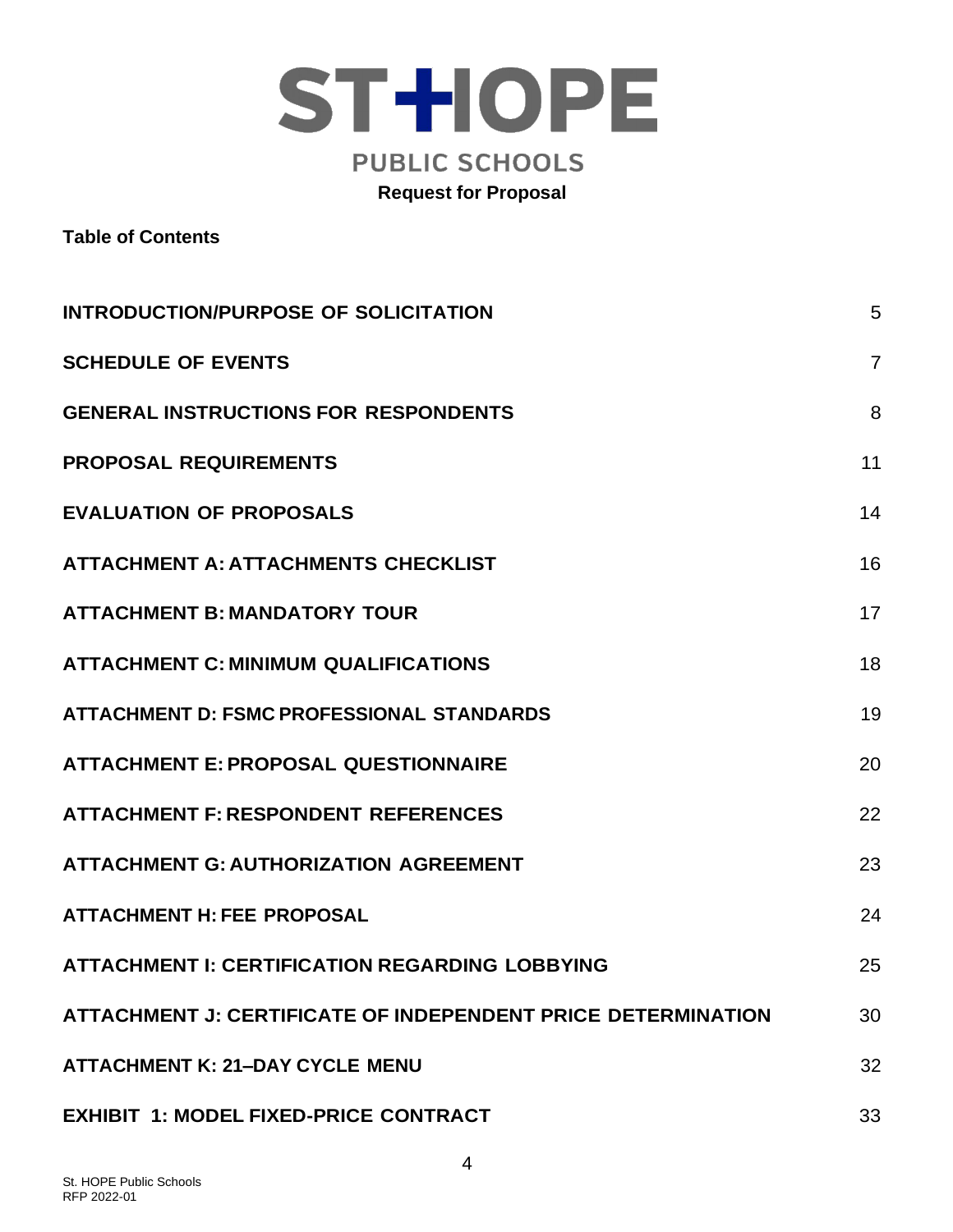The purpose of this Request for Proposal (RFP) is to enter into a fixed-price contract with a food service management company (FSMC) that will provide St. HOPE Public Schools (hereinafter referred to as the school food authority [SFA]) with food service management assistance for their food service operation. The FSMC will provide services to the SFA as described in the Scope of Work in the Model Fixed-price Contract.

The SFA's food service goals are to provide nutritious, high-quality meals to students and participants National School Lunch Program (NSLP), the School Breakfast Program (SBP) the Seamless Summer Feeding Option (SSO), After School Meal Supplements (AMS), to accommodate special diets where medically necessary, improve the nutritional quality of meals, and maintain a financially viable food service program (Title 7, *Code of Federal Regulations*  program [7 CFR, sections 210.10 and 220.8, if applicable].

General food service goals are to:

- Provide an appealing and nutritionally sound program for students as economically as possible
- Stimulate both student and adult participation in the program through improved relations with students, staff, and the community by creating awareness of the direct correlation between adequate nutrition for students and their ability to learn
- Increase participation at all levels of the food service program by improving meal quality, seeking student and parent input, offering menu variations, and improving planning
- Maintain reasonable prices for students and adults participating in the food service program
- Maintain student and staff morale at a high level

All procurement transactions are to be conducted in a manner that provides maximum open and free competition consistent with Title 2, *Code of Federal Regulations* (2 *CFR*), Section 200.319(a)(1-7). The SFA must share with every Respondent all information necessary for submitting a competitive proposal. The release of this RFP, evaluation of Respondents, and award of a contract will use competitive bidding standards established in all applicable California state and federal statutes and regulations.

Outlined below are competitive bidding basic standards:

- The purpose of soliciting competitive proposals is to secure public objectives in the most effective manner and avoid the possibilities of graft, fraud, collusion, etc.
- The SFA released this RFP to benefit the SFA and not the Respondents.
- Fulfillment of RFP specifications is based on full and fair competition and acceptance by the SFA of the most responsive and responsible Respondent to the SFA's requirements, as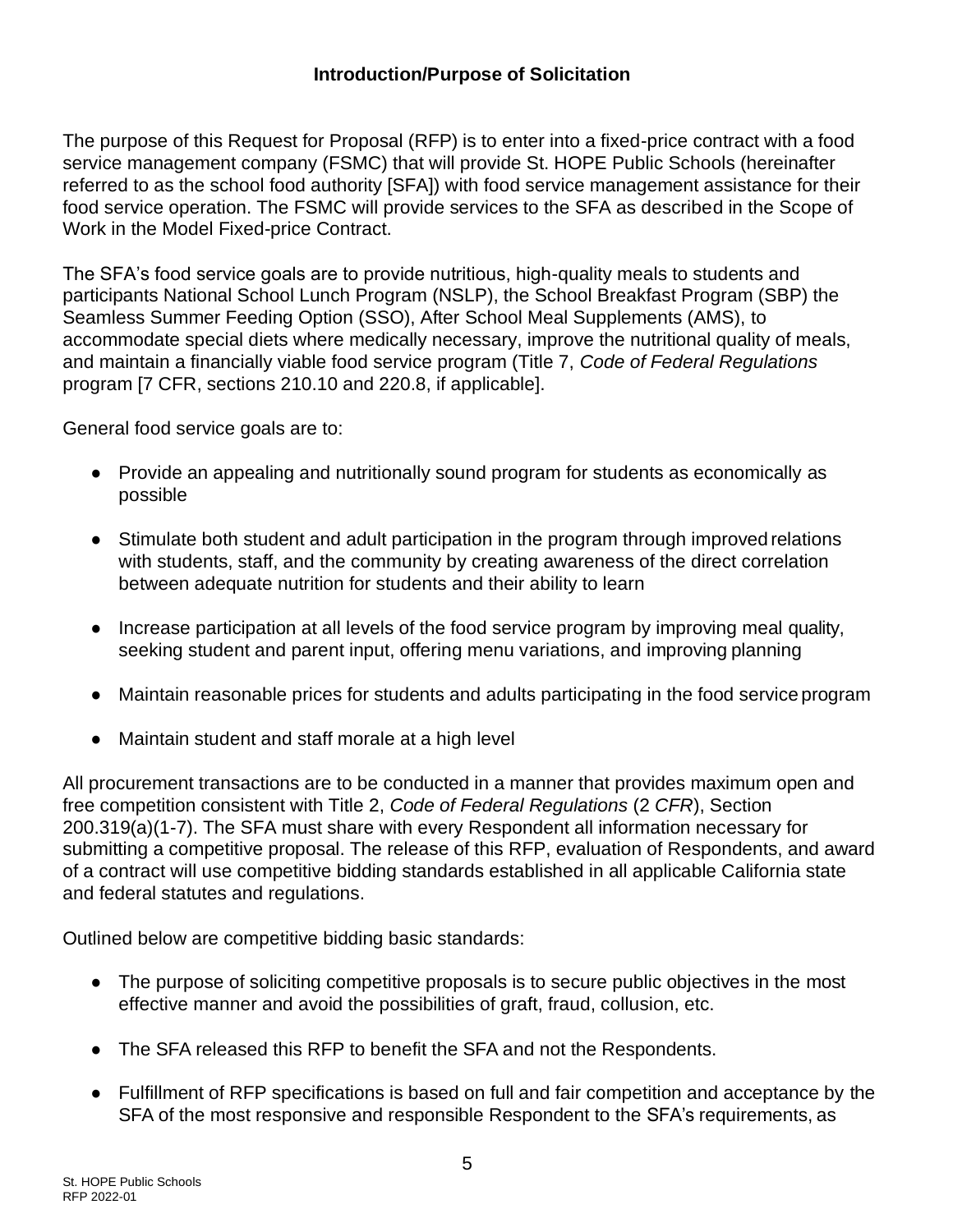determined by the SFA when evaluating proposals based on the criteria contained in the RFP.

● The RFP must provide a basis for full and fair competition among Respondents to a common standard, free of restrictions that tend to stifle competition.

The above four points are for illustrative purposes only, and do not include all California state and federal requirements to achieve competitive bidding.

To respond to this RFP, interested FSMCs must present evidence of experience, ability, and financial standing necessary to meet the requirements stated in this RFP. The SFA will measure this evidence by scoring the proposals, using a point system that will rank each proposal from highest to lowest, to determine which proposals they will consider for the award of a contract.

To be competitive in this solicitation, the Respondent must:

- Carefully read the entire RFP, attachments, exhibits, addenda, and SFA responses to questions before submitting a proposal
- Ask appropriate questions or request clarification before the deadline in the RFP
- Submit all required responses by the required deadlines
- Follow all instructions and requirements of the RFP thoroughly and appropriately

If a Respondent discovers any ambiguity, conflict, discrepancy, omission, or other errors in this RFP, the Respondent shall immediately notify the SFA of the error in writing and request clarification or a modification of the RFP. If the Respondent fails to notify the SFA of the error prior to the date for submission of proposals, and is awarded the contract, the Respondent shall not be entitled to additional compensation or time by reason of the error or its later correction.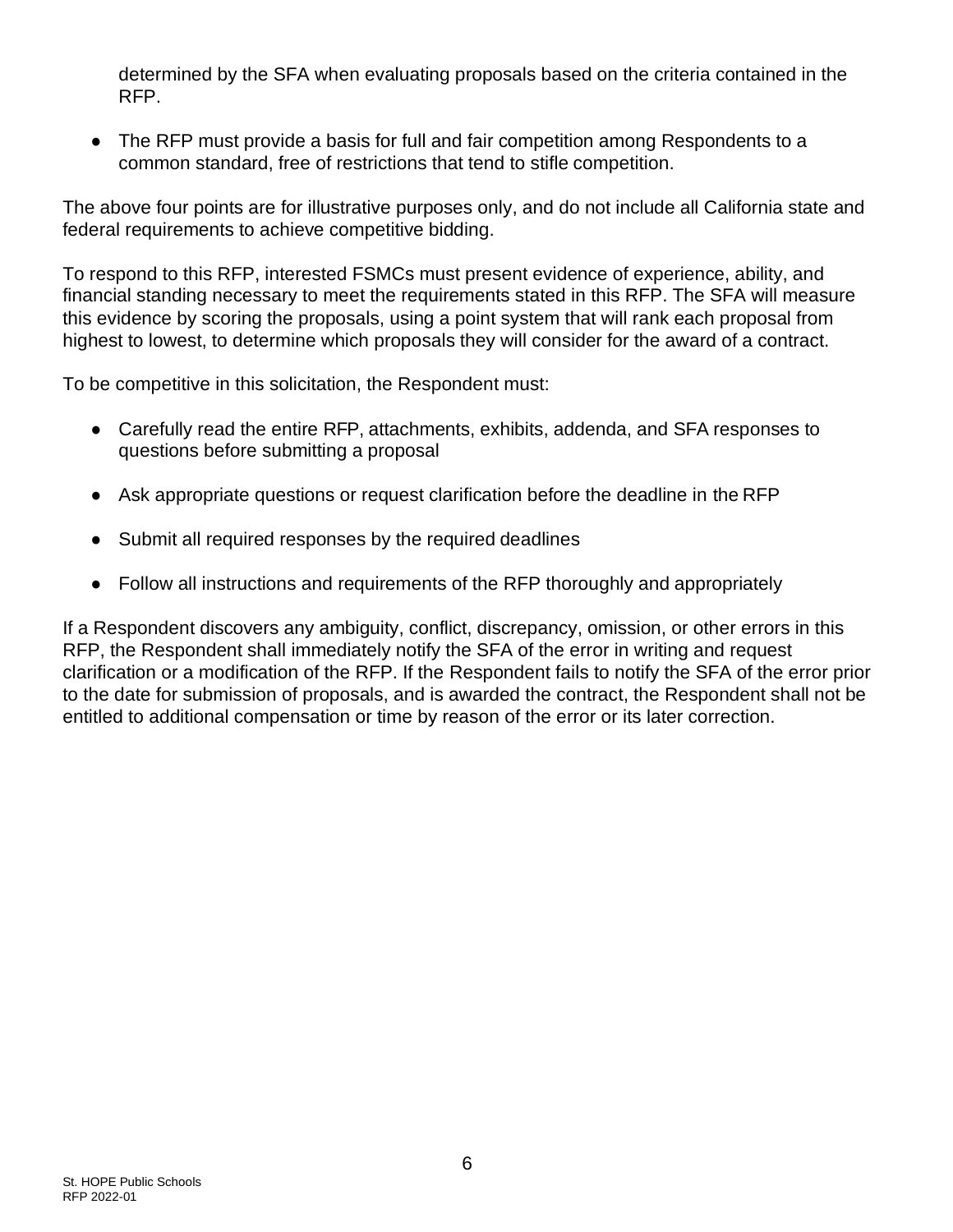

#### **Schedule of Events for RFP #** 2022-01

| Release of RFP                                 | Monday    | March 21, 2022<br>10 am PDT       |
|------------------------------------------------|-----------|-----------------------------------|
| <b>First Public Notice</b>                     | Monday    | March 21, 2022                    |
| <b>Second Public Notice</b>                    | Monday    | March 28, 2022                    |
| <b>Mandatory Tour</b>                          | Wednesday | April 6, 2022<br>$2:30 - 4:30$ pm |
| <b>Respondent Question Submission Deadline</b> | Wednesday | April 13, 2022<br>$5:00$ pm       |
| <b>SFA Provides Answers</b>                    | Wednesday | April 20, 2022                    |
| Deadline for Submission of Sealed Proposal     | Wednesday | May 4, 2022<br>3:00 pm PDT        |
| <b>Proposals Opened</b>                        | Thursday  | May 5, 2022<br>8:30 a.m. PDT      |
| <b>Proposals Evaluated</b>                     | Thursday  | May 12, 2022                      |
| Board Meeting – Proposal Approval              | Tuesday   | May 17, 2022                      |
| <b>Anticipated Contract Award Date</b>         | Friday    | May 20, 2022                      |

The SFA will make every effort to adhere to the schedule. However, the SFA reserves the right to amend the schedule, as necessary, and will post a notice of said amendment at [www.sthope.org/request-proposals](http://www.sthope.org/request-proposals)

All interested Respondents must attend the Mandatory Tour. The SFA will reject proposals from Respondents that do not attend (Attachment B).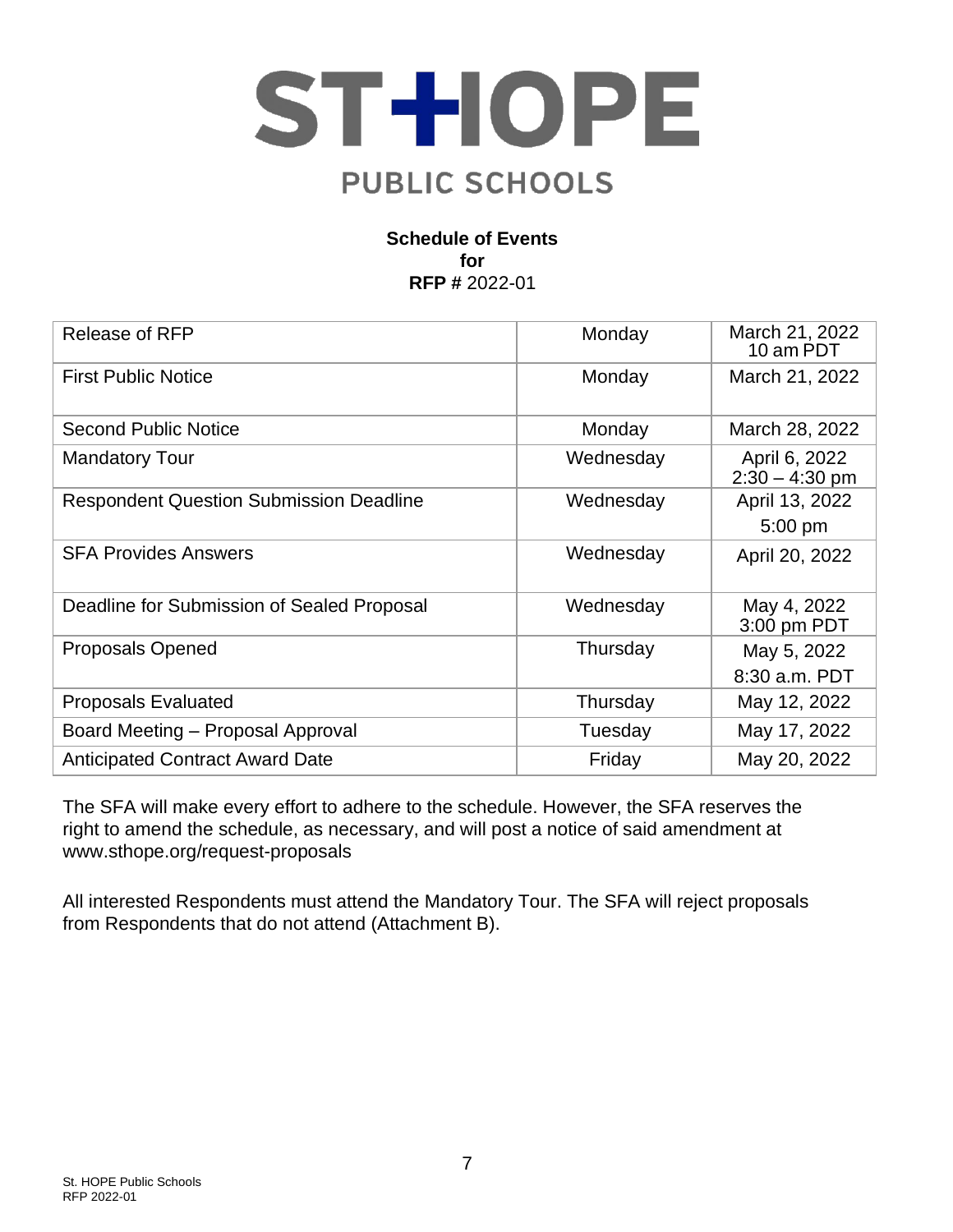#### **General Instructions for Respondents**

- 1. Prepare proposals simply and economically. Provide a straightforward concise description of the Respondent's capability to satisfy the SFA's requirements. Emphasis should be placed on completeness and clarity of content.
- 2. Submit proposals for the performance of all the services described within this RFP. The SFA will not consider any deviation from these specifications and will reject such proposals.
- 3. The SFA may reject a proposal if the proposal is conditional or incomplete, deemed nonresponsive, or if it contains any alterations of form or other irregularities of any kind. The SFA may reject any or all proposals or waive any immaterial deviation in a proposal. The SFA's waiver of an immaterial deviation shall in no way modify the RFP documentor excuse the Respondent from full compliance with all other requirements if awarded the contract. The SFA may reject a proposal if it is deemed overly responsive or contains language that provides any added value not requested in the RFP.
- 4. Respondents are responsible for the costs of developing proposals, and shall not charge the SFA for any preparation costs.
- 5. The SFA asks Respondents that do not intend to submit a proposal to notify the SFAin writing.
- 6. Respondents may modify their proposal after submission by withdrawing the original proposal and resubmitting a new proposal prior to the submission deadline. The SFA will not consider proposal modifications offered in any other manner, either oral or written.
- 7. The Respondent shall include a 21–Day Cycle menu for all programs to be served (7 *CFR*, sections 210.16[b][1] and 220.7[d][2][i], if applicable).
- 8. Respondents may withdraw their proposal by submitting a written withdrawal request to the SFA, signed by the Respondent or their authorized agent, through the contact person named in the "Contact Information" provided on page iv of this RFP. Thereafter, a Respondent may submit a new proposal prior to the proposal submission deadline. Respondents may not withdraw their proposal without cause after the proposal submission deadline.
- 9. The SFA may modify the RFP prior to the date given for submission of proposals by posting an addendum on sthope.org. The SFA will notify Respondents so they can obtain any addenda from the SFA's web site, or request it by email, postal mail, or fax.
- 10. The SFA reserves the right to reject all proposals for reasonable cause. If the costs of all proposals are excessive, the SFA is not required to award a contract.
- 11. The SFA will not consider more than one proposal from an individual, firm, partnership, corporation, or association under the same or different names. Reasonable grounds for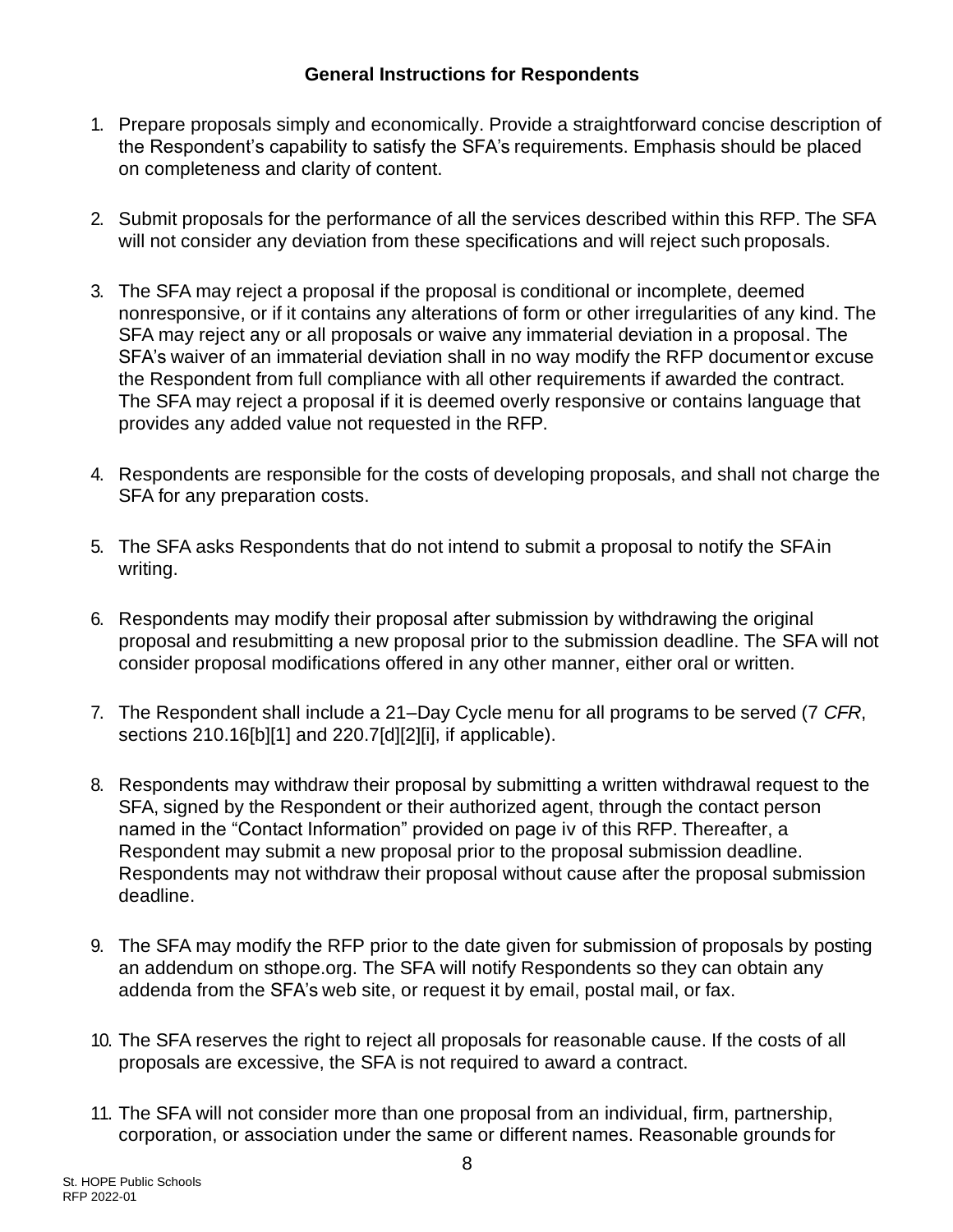believing that any Respondent has submitted more than one proposal for work contemplated herein will cause the SFA to reject all proposals submitted by the Respondent. If there is reason to believe that collusion exists among the Respondents, the SFA will not consider any of the participants of such collusion in this or future solicitations.

- 12. The SFA will not consider a joint proposal submitted by two or more entities.
- 13. Additional charges for regular or express delivery, drayage, parcel post, packing, cartage, insurance, license fees, permits, or for any other purpose shall be included (andseparately identified) in the proposal.
- 14. All proposals shall include the forms provided as attachments to this RFP. Respondents may copy these forms. A proposal is considered responsive if it follows the required format, includes all attachments, and meets all deadlines and other requirements outlined in this RFP.
- 15. The SFA shall not accept proposals after the submission deadline specified in the RFPand shall return the unopened proposals to the respective Respondents. The SFA will not consider late proposals under any circumstances.
- 16. Respondents are responsible for examining the entire RFP package, seeking clarification for any item or requirement that may not be clear to them, and checking all responses in their proposal for accuracy before submitting it.
- 17. Respondents may submit their questions regarding the information presented in this RFP to Andrea Smith in writing by postal mail at 2513 34th St, Sacramento, CA 95817, e-mail a[t](mailto:andrea.smith@sthopepublicschools.org) [andrea.smith@sthopepublicschools.org, o](mailto:andrea.smith@sthopepublicschools.org)r fax at (916)277-6370, no later than April 13, 2022 at 5:00pm. The SFA will answer all questions received by the deadline in writing without exposing the query source. This will be the sole process for asking and answering questions regarding this RFP. Respondents may not contact SFA employees directly to ask questions.
- 18. SFA representatives reserve the right to inspect a Respondent's other food service operations prior to any award of a contract.
- 19. The SFA reserves the right to negotiate the final terms and conditions of the contract, which may differ from those contained in the proposal, provided the SFA considers such negotiation to be in its best interest. Any change in the terms and conditions must not create a material change, which is any alteration or modification to the original terms stated in the RFP that would have resulted in different proposals from all respondents. A material change will require the SFA to rebid the contract.
- 20. Interested Respondents are required to inspect the SFA's premises prior to submitting a proposal in order to determine all requirements associated with the proposed contract. The inspection of premises will occur during the Mandatory Tour (if applicable).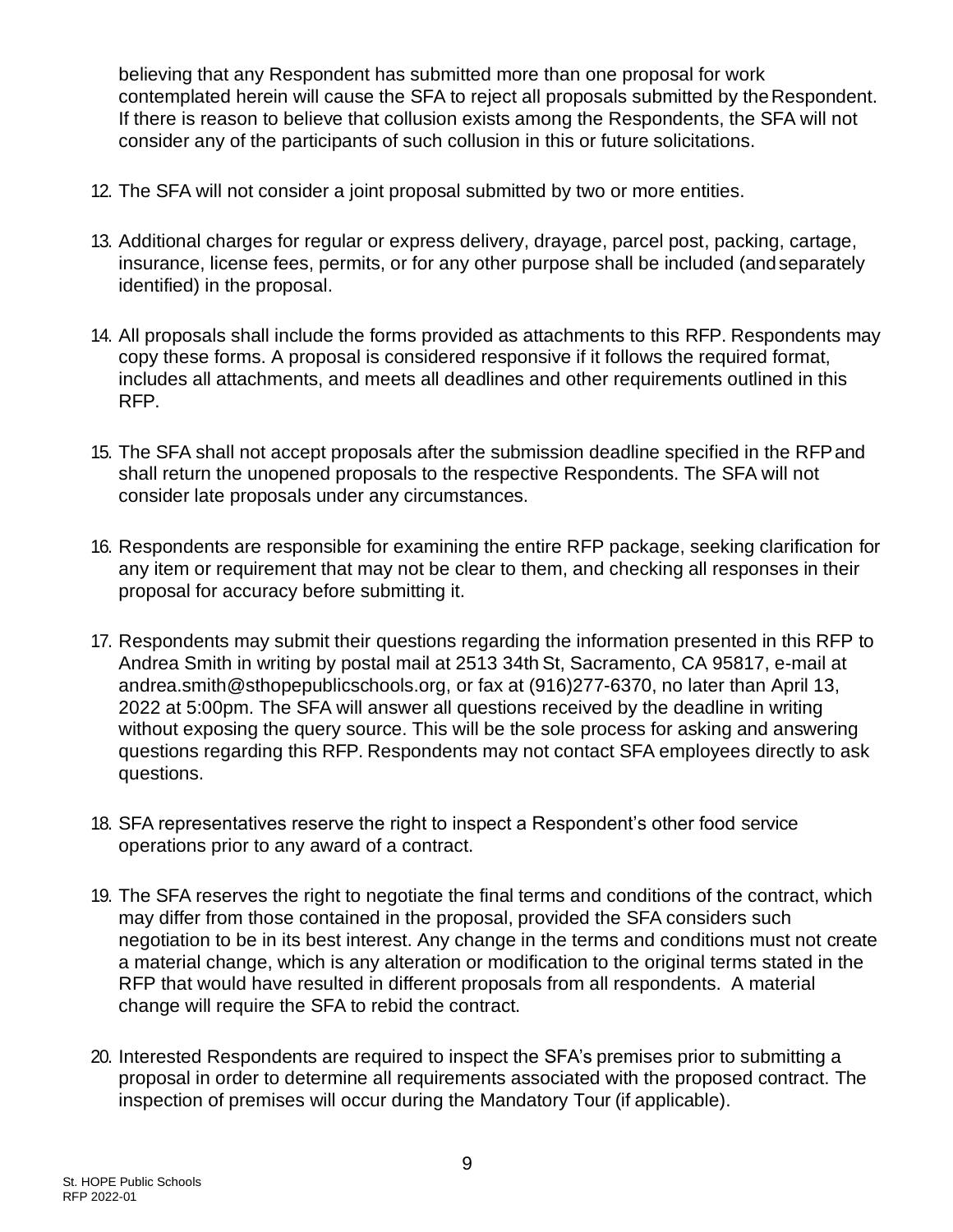- 21. Respondents shall submit one paper copy and one copy in digital format (e.g., CD, DVD, flash drive, PDF, email etc.).
	- a. The paper copy must contain the original signature of the individual(s) authorized to bind the Respondent contractually and be labeled "Master Copy".
	- b. The Respondent must ensure the digital copy is complete and inclusive of all materials contained in the paper copy, including any required signatures. If there is an inconsistency between the paper and digital copies, the paper copy will take precedence.
	- c. The sealed proposal envelopes must be marked legibly with the SFA's RFP number and title, and the SFA name and address, as shown in the following example:

Proposal—Food Service Management Company

[*Enter* FSMC Name Submitting RFP]

#### 2022-01

#### FOOD SERVICE PROGRAM RFP

St. HOPE Public Schools

Andrea Smith

2315 34th Street Sacramento, CA 95817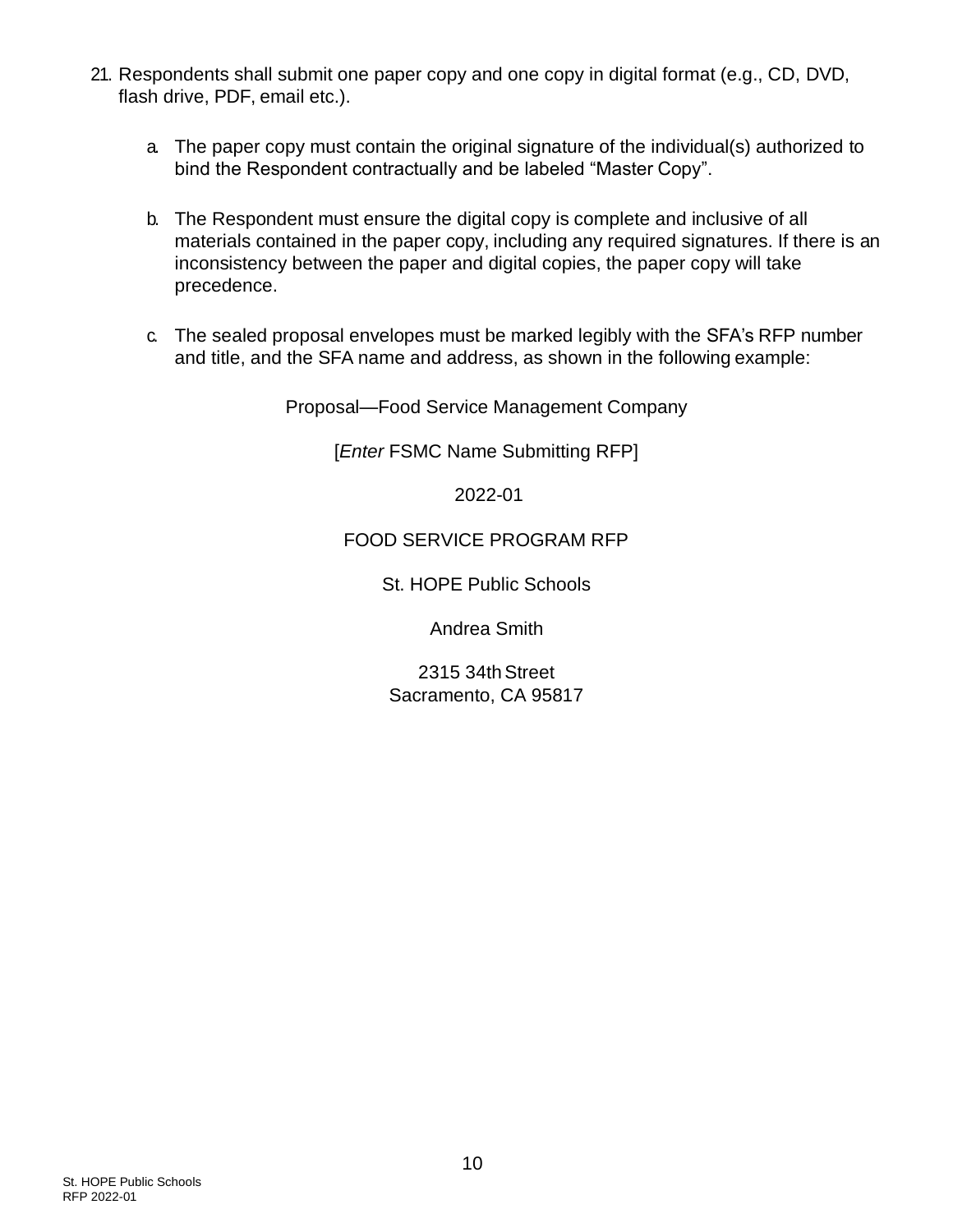To be eligible for evaluation, a proposal must adhere strictly to the format set forth below; failure to do so may result in disqualification. Respondents must complete, label, and separate each section, and number all pages. The content and sequence of the proposal will be as follows:

#### **Section 1 - Administrative Requirements**

#### **A. Cover Letter**

Only the individual(s) authorized to bind the Respondent contractually may sign the cover letter, which shall be a part of the proposal package. If the cover letter is unsigned, the SFA will reject the proposal. The SFA may reject the proposal if the Respondent fails to include the following required information:

- Name and address of responding company
- Organizational structure of the responding company (e.g., corporation, partnership, etc.)
- Respondent's Federal Employee Identification Number and Corporate Identification Number, if applicable
- Name, title, phone number, fax number, and email address of the representative who will be designated as the primary liaison to the SFA
- Name, title, phone number, and email address of the representative(s) authorized to bind the Respondent in a contract if different from the primary liaison
- A statement expressing the Respondent's willingness to perform the services described in this RFP
- A statement expressing the Respondent's ability to perform the services required in the Scope of Work, including availability of staff and other required resources to meet all deliverables as described in this RFP
- A statement regarding the Respondent's proprietary information; if applicable, the Respondent must clearly mark in the upper right-hand corner those pages to beconsidered proprietary. (**Note**: The Respondent cannot consider the entire proposal to be proprietary.)
- The following certification:

By signing this cover letter, I (we) certify that the information contained in this proposal is accurate and that all attachments required to be submitted as part of the proposal are certified to be true and binding upon our company.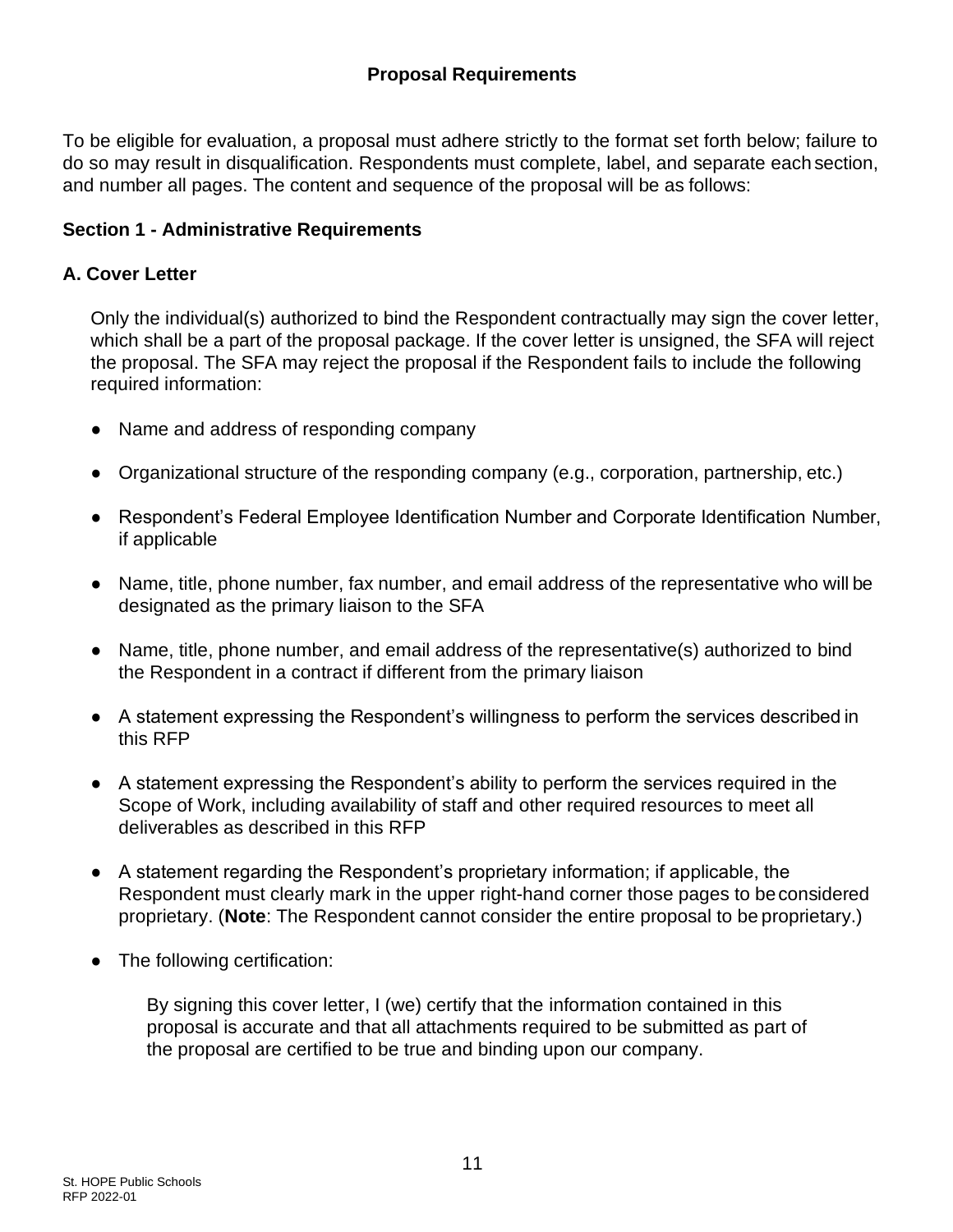#### **Table of Contents**

Immediately following the cover letter, include a comprehensive Table of Contents that lists all submitted proposal sections, subsections, attachments, and materials.

#### **Section 2 – Required Attachments**

#### **A. Attachment Checklist**

The Respondent shall include a checklist containing all documents identified in the Attachments Checklist (as listed on Attachment A). The SFA may reject proposals that do not include the proper required attachments.

#### **B. Mandatory Tour**

It is optional for the SFA to hold a mandatory tour (Attachment B). The tour schedule includes the sites. Prospective Respondents may not contact any sites or employees outside of the scheduled visit. The SFA requests that Respondents do not take pictures during the tour as the SFA has not obtained releases from parents, students, and employees.

#### **C. Minimum Qualifications**

The SFA will only consider Respondents that **meet all minimum qualifications** (as listed on Attachment C).

#### **D. FSMC Professional Standards**

Establishes minimum professional standards for school nutrition personnel who manage and operate the National School Lunch and School Breakfast Programs (as listed on Attachment D).

#### **E. Proposal Questionnaire**

The Proposal Questionnaire (as listed on Attachment E) is intended to provide the SFA with specific information concerning the Respondent's capability to provide services as described in this RFP. Respondents should limit their responses to the number of pages noted in the questionnaire and answer each question in the same order.

#### **F. Respondent References**

Respondents must provide three references on the Respondent References form (Attachment F). The SFA reserves the right to contact any of the references listed, and retains the right to conduct reference checks with individuals and entities beyond those listed.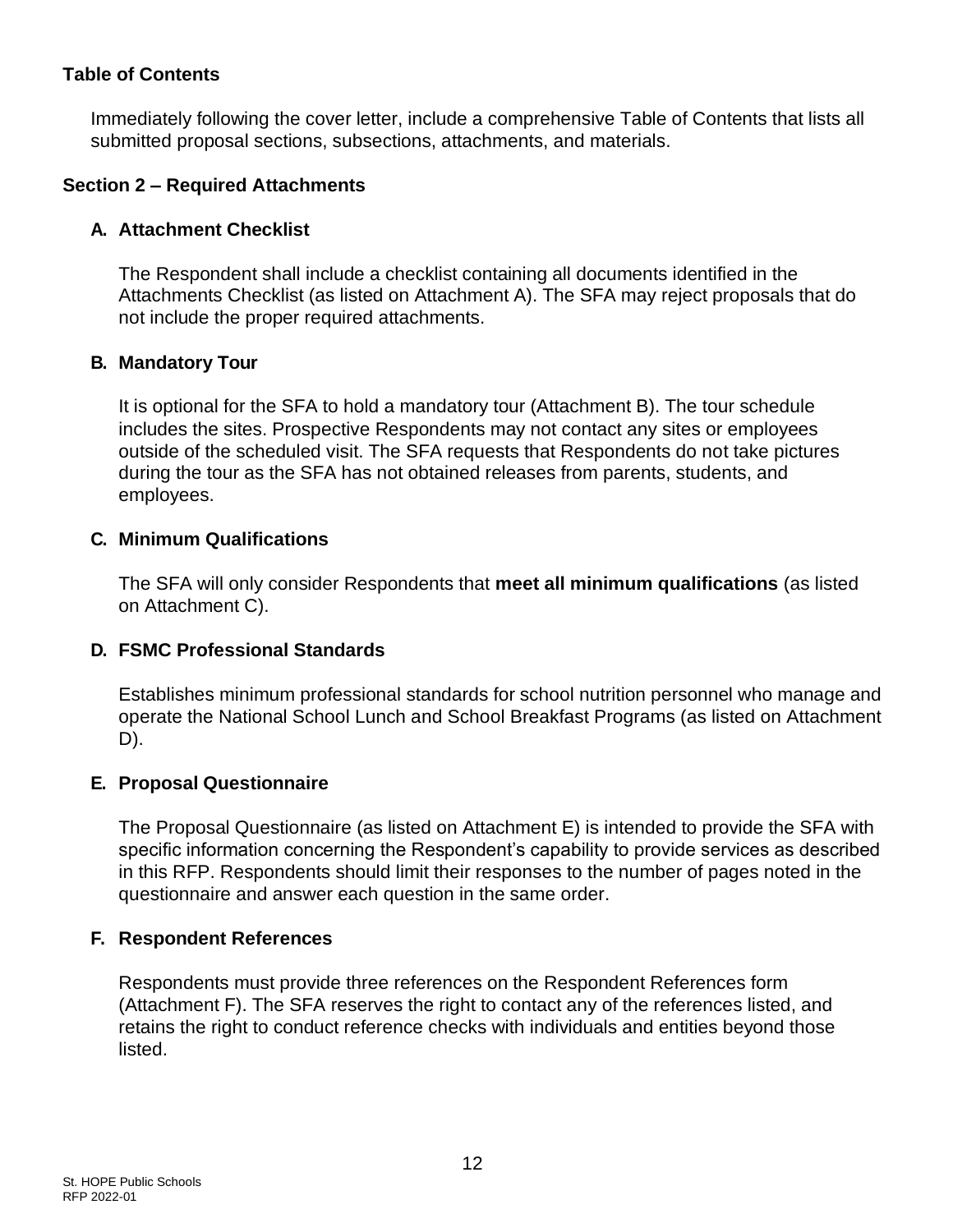#### **G. Authorization Agreement**

The Respondent or their authorized representative must sign the Authorization Agreement (Attachment G) and return it with the proposal package.

#### **H. Fee Proposal**

The Respondent must complete the Fee Proposal (Attachment H) and return it with the proposal package.

#### **I. Certifications**

The Respondent must complete the certifications (Attachment I) and return them with the proposal package.

#### **J. Certificate of Independent Price Determination**

The Respondent must complete the certifications (Attachment J) and return them with the proposal package.

#### **K. 21–Day Cycle Menu**

The Respondent must submit a 21 Day Cycle menu (Attachment K) for all programs to be served (7 *CFR*, sections 210.16[b][1] and 220.7[d][2][i], if applicable) for the proposal package.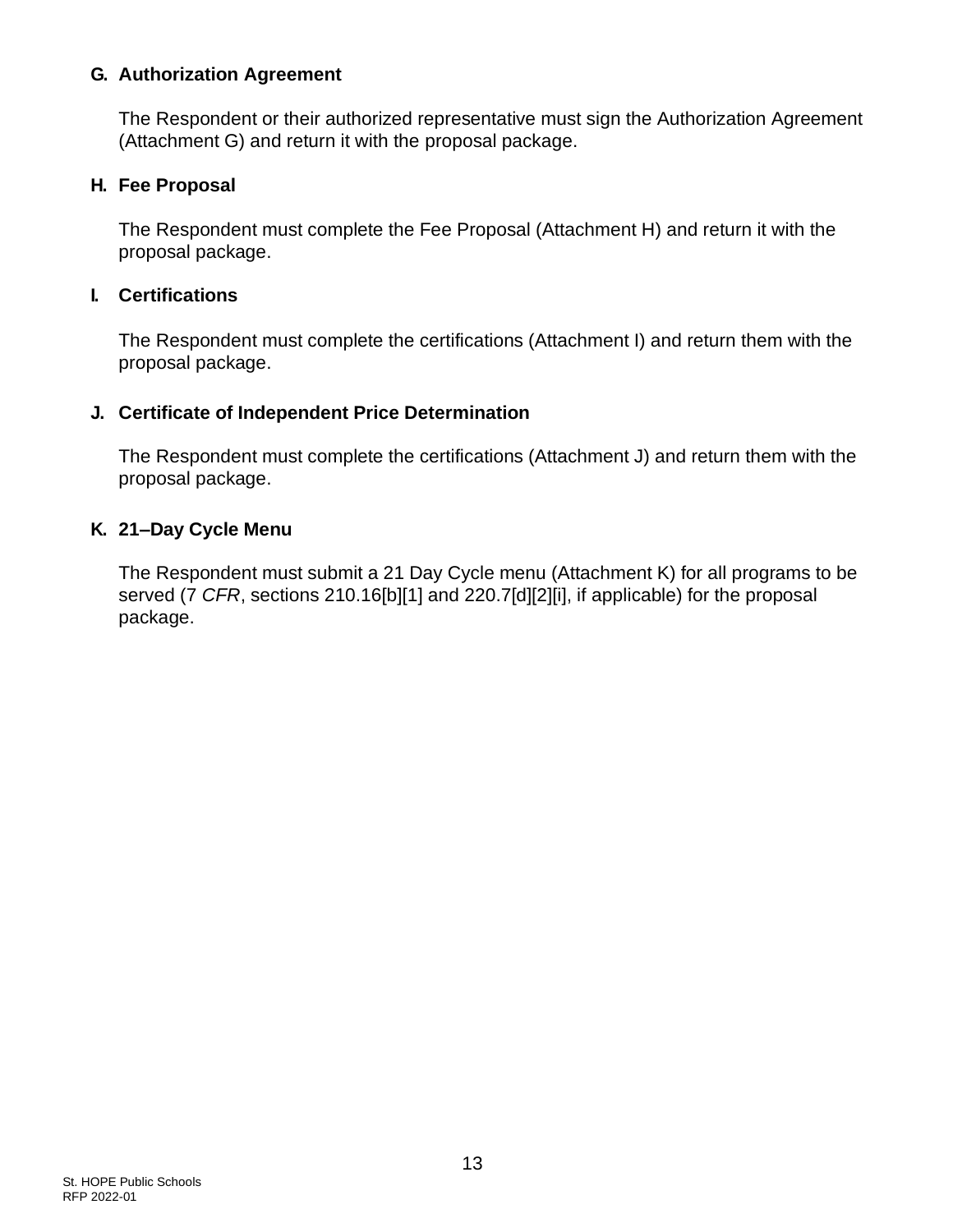Proposals will be opened on or after the date and time specified in the Schedule of Events. During the evaluation process, the SFA may ask Respondents to clarify information in the proposals, but Respondents may not change their proposals.

An error in the proposal may cause the SFA to reject that proposal; however, the SFA may, at its sole discretion, retain the proposal and make certain corrections. When determining if a correction will be made, the SFA will consider the conformance of the proposal to the format and content required by the RFP and that the Respondent's intent is clearly established based on review of the whole proposal. Based on that established intent, the SFA may choose to correct errors such as obvious grammatical or punctuation errors and arithmetic errors. The Master Copy of the proposal shall have priority over additional proposal copies.

The SFA will open proposals to determine if they contain all the required information in accordance with this RFP. The SFA will evaluate qualifying proposals using the following criteria:

| <b>CRITERIA</b>                                                                            | <b>MAXIMUM</b><br><b>POINTS</b> |                        |           |                  |
|--------------------------------------------------------------------------------------------|---------------------------------|------------------------|-----------|------------------|
| Cost                                                                                       |                                 | Lowest                 |           | 25 pts           |
|                                                                                            |                                 | 2 <sup>nd</sup> Lowest |           | 20 pts           |
|                                                                                            | 25 pts                          | 3rd Lowest             | 15 pts    |                  |
|                                                                                            |                                 | 4 <sup>th</sup> Lowest |           | 10 pts           |
|                                                                                            |                                 | 5 <sup>th</sup> Lowest |           | 5 pts            |
| <b>Administrative Requirements: Did the</b><br>Respondent include all required information | 5pts                            | Yes                    |           | 5 pts            |
| in accordance with the General Instructions<br>and Proposal Requirements?                  |                                 | <b>No</b>              |           | 0 pts            |
| <b>Experience with School Breakfast Program</b><br>(SBP), National School Lunch Programs   |                                 | <b>SSFO</b>            | Yes       | 6 pts            |
| (NSLP), Afterschool Meal Supplements                                                       |                                 |                        | No        | 0 pts            |
| (AMS), and Seamless Summer Feeding<br>Option (SSFO).                                       |                                 | <b>NSLP</b>            | Yes       | 3 pts            |
|                                                                                            | 15 pts                          |                        | <b>No</b> | 0 <sub>pts</sub> |
|                                                                                            | <b>AMS</b>                      | Yes                    | 3 pts     |                  |
|                                                                                            |                                 |                        | <b>No</b> | 0 pts            |
|                                                                                            |                                 | <b>SBP</b>             | Yes       | 3 pts            |
|                                                                                            |                                 |                        | No        | 0 pts            |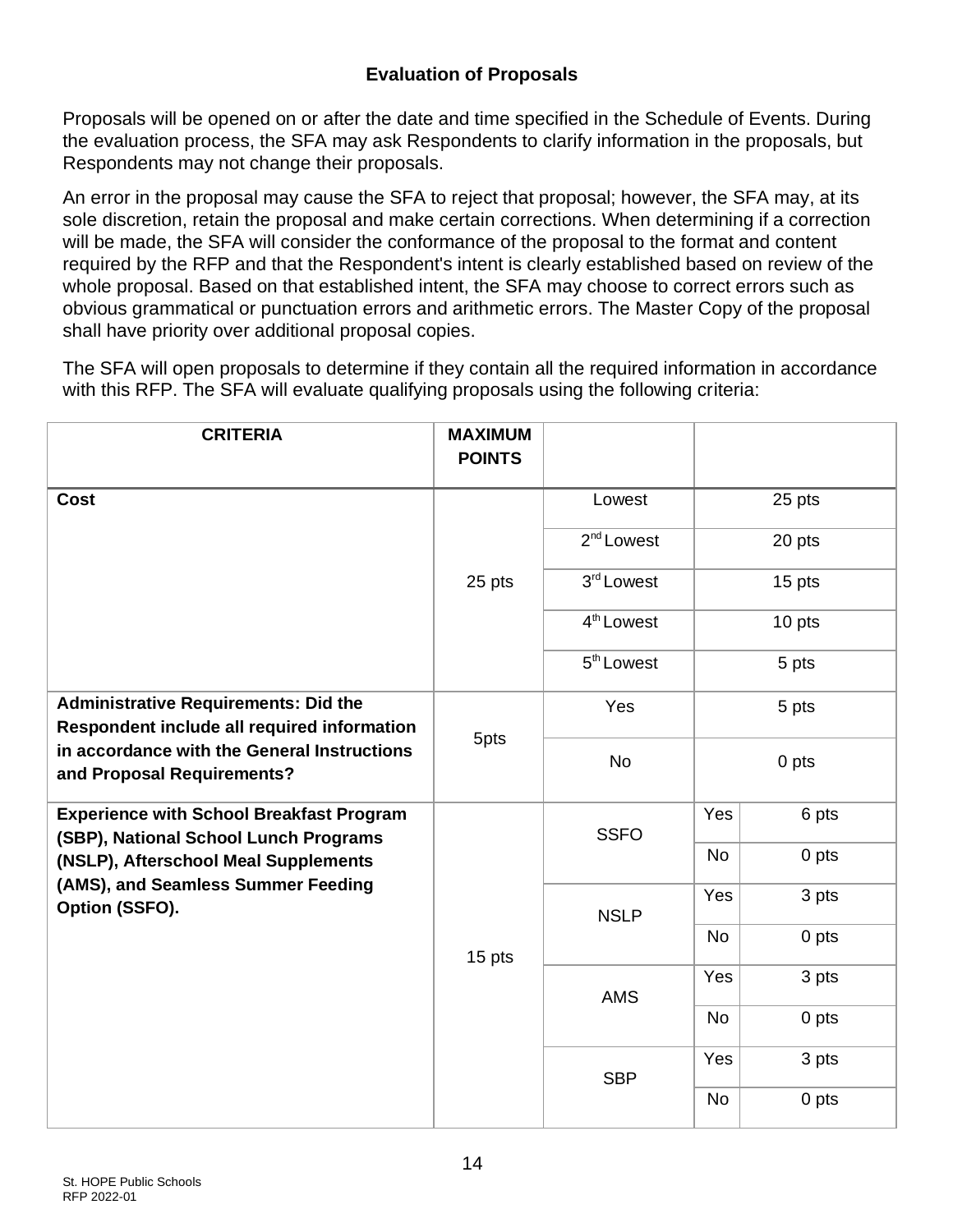| <b>Based on the Proposal Questionnaire</b><br>responses and the Cover Letter, the        |           | Completely    | 20 pts |
|------------------------------------------------------------------------------------------|-----------|---------------|--------|
| Respondent demonstrates a complete<br>understanding of the SFA's food service            | 20 pts    | Mostly        | 15 pts |
| program and its service requirements, as<br>described in the RFP and the Scope of Work,  |           | Somewhat      | 10 pts |
| and can perform those services to the SFA's<br>satisfaction.                             |           | <b>Barely</b> | 5 pts  |
|                                                                                          |           | <b>NO</b>     | 0 pts  |
| The financial stability of the Respondent.                                               | 15 pts    | Yes           | 5 pts  |
|                                                                                          |           | No.           | 3 pts  |
| Demonstrates ability to provide service that<br>supports the culture of the school, and  |           | Completely    | 5 pts  |
| ability to operate in harmony with the<br>school's daily needs.                          | 5 pts     | Somewhat      | 3 pts  |
|                                                                                          |           | <b>NO</b>     | 0 pts  |
| Corporate capability and experience as<br>measured by performance record, years in       |           | <b>Best</b>   | 15 pts |
| the industry, relevant experience, number of<br><b>SFAs served, client retention and</b> | 15 pts    | $2nd$ Best    | 10 pts |
| satisfaction, and references.                                                            |           | $3rd$ Best    | 5 pts  |
| <b>TOTAL POINTS</b>                                                                      | $100$ pts |               |        |

The SFA will score and rank selected proposals by assigning a score between zero and the maximum score to each proposal criterion. The SFA will recommend awarding the contract to the most responsive and responsible Respondent with the highest total proposal score.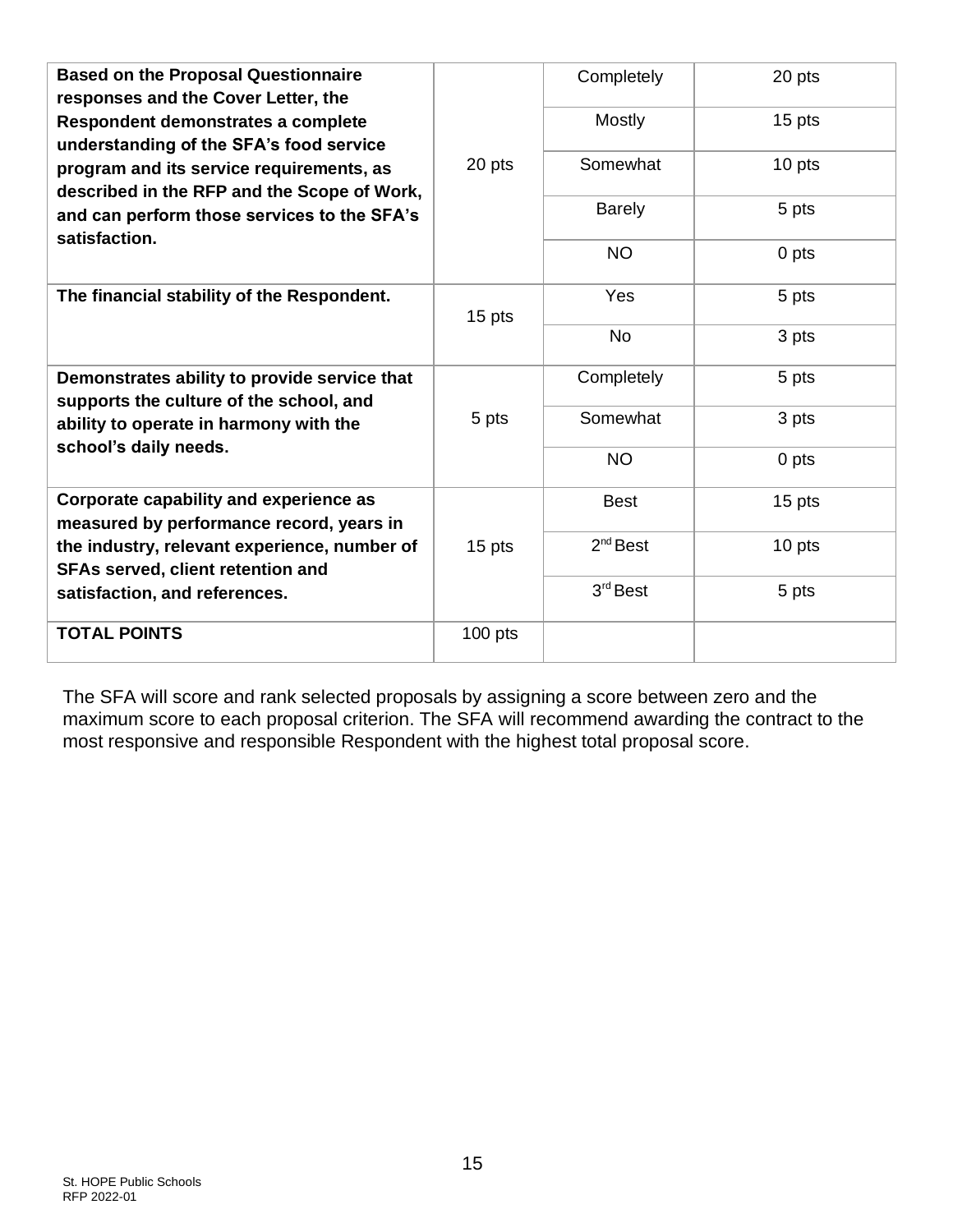#### **Attachment A**

#### **Attachment A: Attachments Checklist**

Respondent Company Name

Please complete this checklist to confirm that the items listed below have been included in your proposal. Place a checkmark or "x" next to each item submitted to the SFA. For your proposal to be considered, all required attachments must be returned, including this checklist. Submit one copy of your proposal in a sealed package.

| Attachment | <b>Attachment Name</b>                                                                                  |
|------------|---------------------------------------------------------------------------------------------------------|
| A          | <b>Attachments Checklist</b>                                                                            |
| B          | <b>Mandatory Tour</b>                                                                                   |
|            | <b>Minimum Qualifications</b>                                                                           |
| D          | <b>FSMC Professional Standards</b>                                                                      |
| Е          | <b>Proposal Questionnaire</b>                                                                           |
| F          | <b>Respondent References</b>                                                                            |
| G          | <b>Authorization Agreement</b>                                                                          |
| Н          | Fee Proposal                                                                                            |
|            | Certifications Regarding Lobbying Activities,<br>Debarment, Suspension and Other Responsibility Matters |
|            | Certificate of Independent Price Determination                                                          |
| Κ          | 21-Day Cycle Menu (Include)                                                                             |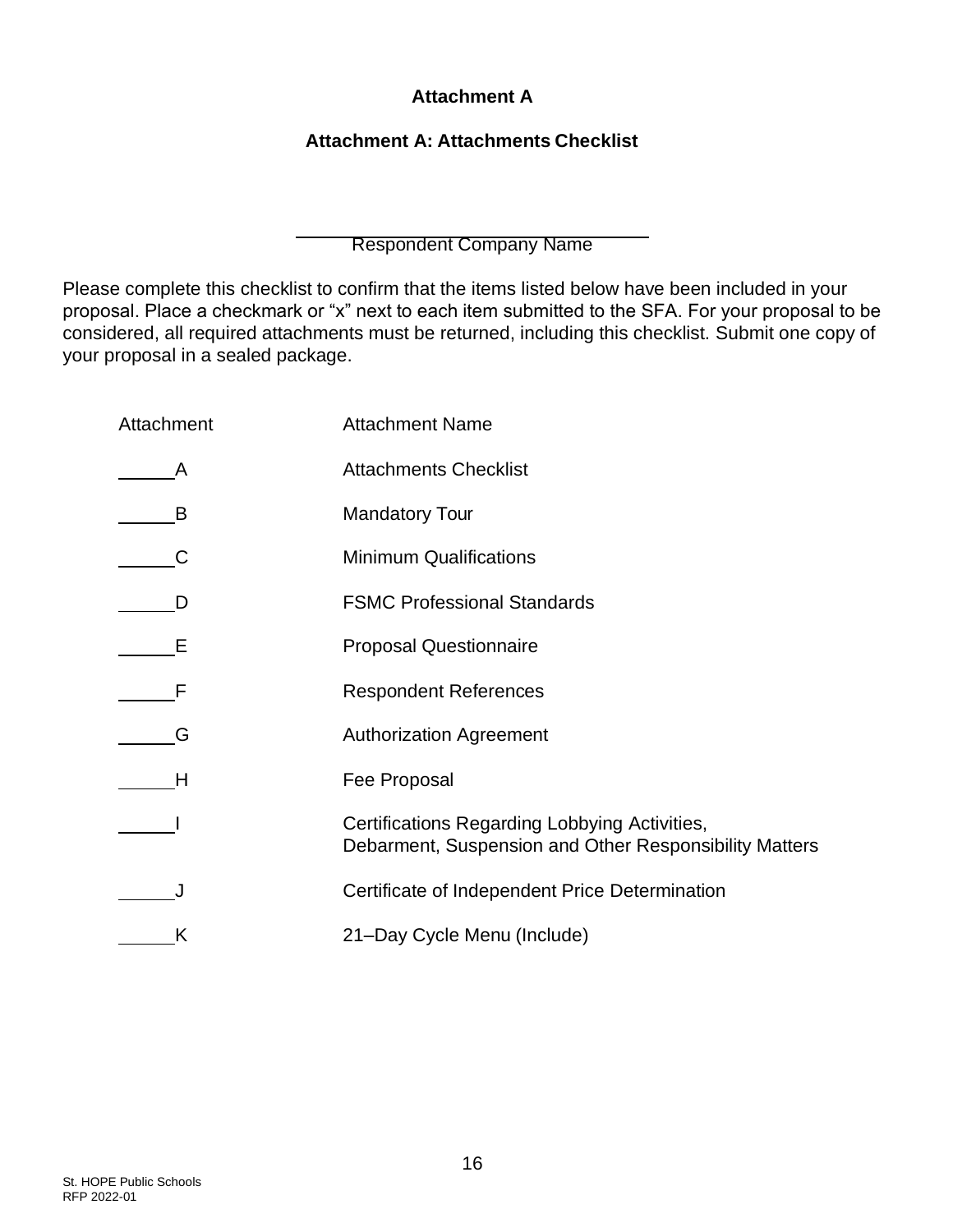The Mandatory Tour will include an escorted tour.

- The tour schedule includes the sites listed below.
- Prospective Respondents may not contact any sites or employees outside of the scheduled visit.
- The SFA requests that Respondents do not take pictures during the tour as the SFA has not obtained releases from parents, students, and employees.

#### TOUR SCHEDULE

The SFA will hold a Tour of the SFA facilities on Wednesday, April 6th, 2022 2:30 p.m. - 4:30 p.m.

Tour for Site #1 begins at 2:30 p.m. Where: Sacramento Charter High School & PS7 Middle School Address: 2315 34th Street Sacramento, CA 95817

Tour for Site #2 begins at 3:30 p.m. Where: PS7 Elementary School Address: 5201 Strawberry Lane, St Sacramento, CA 95820

The SFA thanks all Respondents for abiding by our request to keep the disruption caused by the visit to a minimum.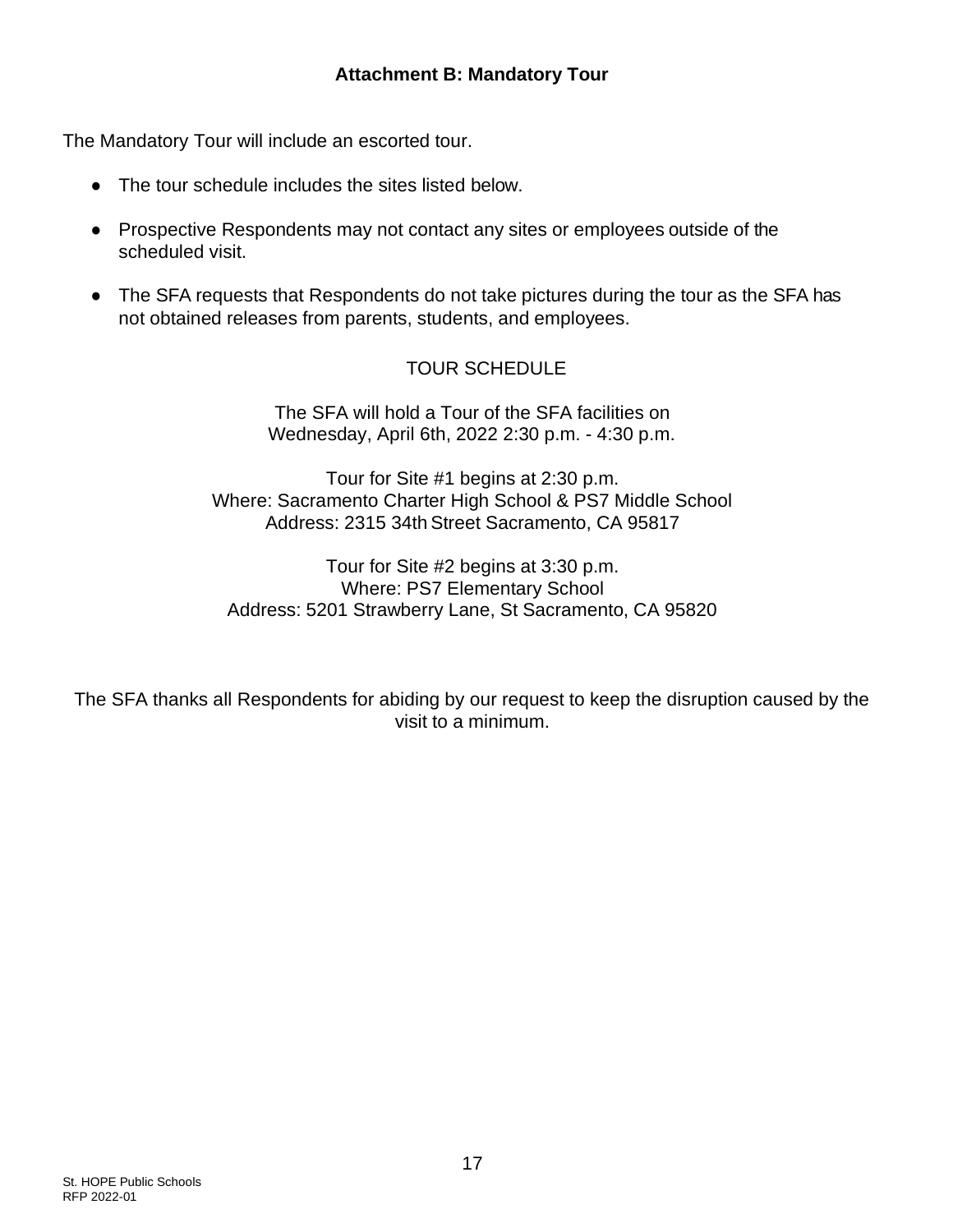#### **Attachment C: Minimum Qualifications**

A Respondent must meet all of the following minimum qualifications to the SFA's satisfaction to be given further consideration. Failure to satisfy any of the minimum qualifications may result in the immediate rejection of the proposal.

As of May 1, 2022, both the Respondent's company and its key personnel meet all of the following minimum qualifications:

1. The Respondent has at least three (3) years of experience with food service programs.

Yes No

2. The Respondent has the resources and ability to provide 250,000 of meals per fiscal year.

Yes No

3. The Respondent has knowledge and experience with the National School Lunch and School Breakfast Programs, SSO, AMS.

Yes No

4. The Respondent has professional references that demonstrate and evidence the ability to perform the required services.

Yes No

5. The Respondent is licensed to do business in the state of California.

Yes\_\_\_\_\_\_\_\_No \_\_\_\_\_\_\_\_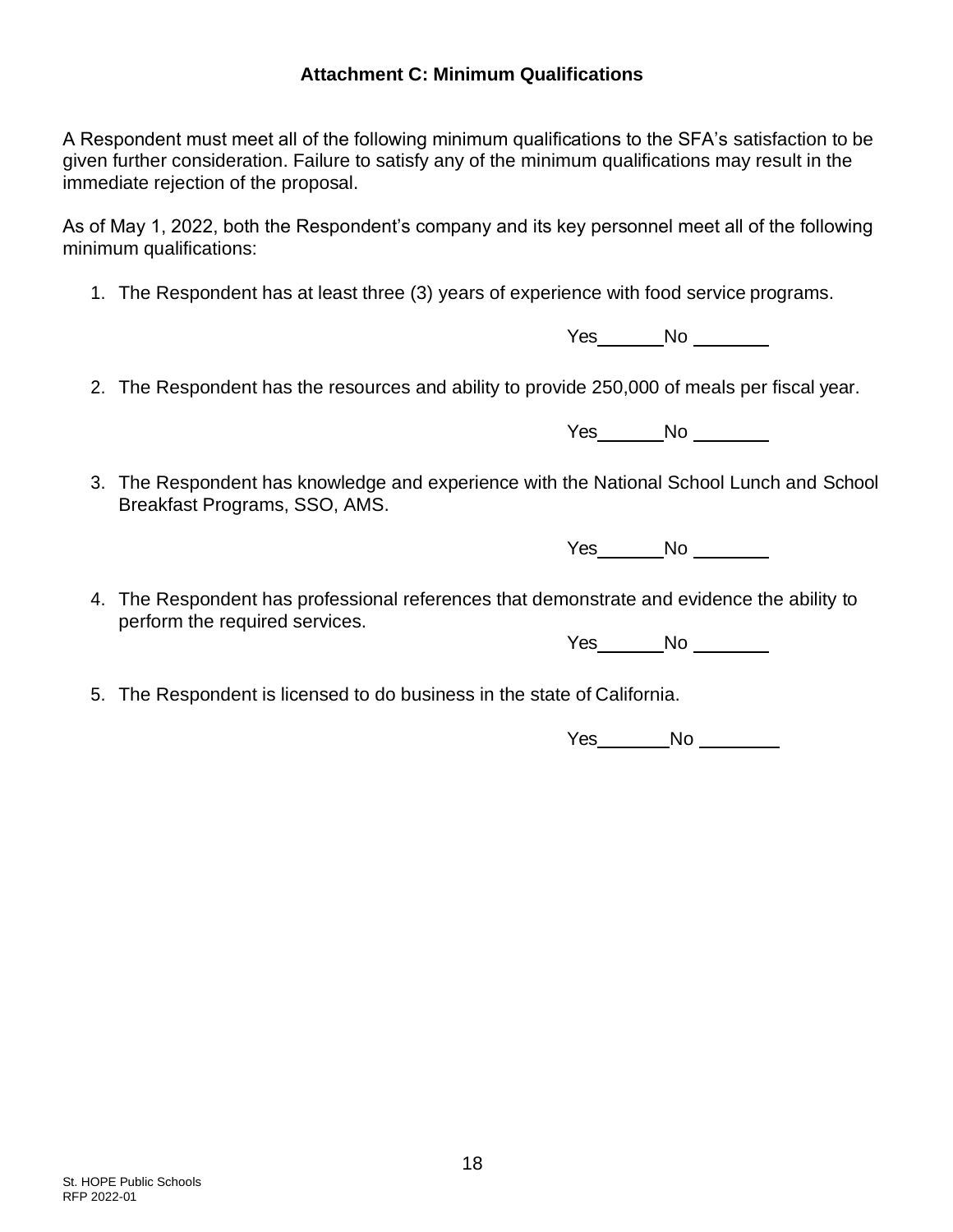#### **FSMC Employees Professional Standards**

Federal Register Vol. 80, No. 40, dated March 2, 2015, referred to as the "Final Rule," establishes minimum professional standards for school nutrition personnel who manage and operate the National School Lunch and School Breakfast Programs. In the Final Rule, the following definitions are established:

- 1. **School Nutrition Program Director**. The school nutrition program director is any individual directly responsible for the management of the day-to-day operation of school food service for all participating schools under the jurisdiction of the school food authority.
- 2. **School Nutrition Program Manager**. The school nutrition manager is any individual directly responsible for the management of the day-to-day operation of school food service for a participating school(s).
- 3. **School Nutrition Program Staff**. School nutrition program staff are those individuals, without managerial responsibilities, involved in day-to-day operations of school food service for a participating school(s).

The Final Rule establishes that these definitions apply to the function/role rather than the specific title within the school food service structure, and that the definitions apply whether or not the school food service is operated by an FSMC. Therefore, as of the effective date of this contract, the minimum professional standards established by the Final Rule, and described therein, shall apply to FSMC staff performing any of the duties described above.

The FSMC shall only place staff for work in the school district that meet the minimum professional standards outlined in 7 *CFR,* Section 210.30, which can be viewed at the following web page: [http://www.fns.usda.gov/sites/default/files/cn/profstandards\\_flyer.pdf.](http://www.fns.usda.gov/sites/default/files/cn/profstandards_flyer.pdf)

- The SFA shall ensure that all staff the FSMC proposes for placement meet the minimum professional standards.
- The FSMC shall ensure their employees take the required annual training as outlined in the professional standards and provide certification of such training to the SFA. The FSMC shall remove from the SFA premises any staff who fail to take the required annual training.
- The FSMC shall provide the SFA with a list of proposed employees and evidence that they meet the professional standards.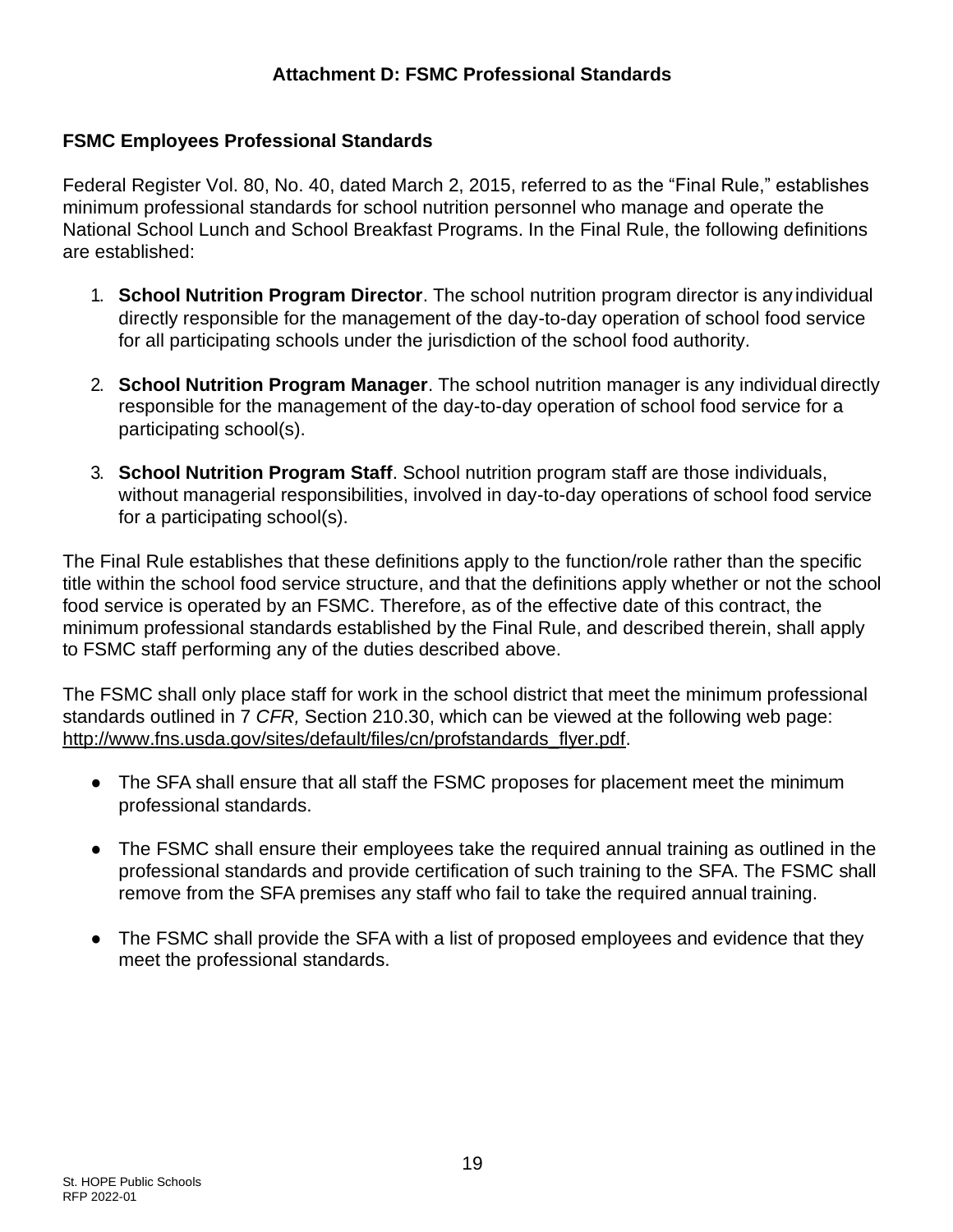#### **Attachment E: Proposal Questionnaire**

This proposal questionnaire is intended to provide the SFA with specific information concerning the Respondent's capability to provide services as described in the RFP. Please be as concise as possible and limit your responses **to no more than two pages per question, unless instructed otherwise. Type each question in the same order as listed in the questionnaire.**

- 1. Provide a general description of your company's qualifications and experience relevant to the minimum qualifications in Attachment C, along with any necessary substantiating information. Limit your responses to information about your company's capabilities.
- 2. Provide a statement indicating the year your company was founded; what the primary business(es) of the company is(are); the length of time the company has been providing food service management services (consulting, food purchase, etc.), and related services as described in this RFP. In addition, provide the duration and extent of experience the company has with similar SFA food management services.
- 3. Provide a general description of how your company will be able to provide theexperience, ability, and financial standing necessary to meet the requirements set forth in this RFP.
- 4. Provide a complete list of SFAs that have discontinued or terminated your company's services in the last five years and the reason(s) why.
- 5. Provide an organization chart for your company, a description of the lines of communication, and the responsibilities at each corporate level.
- 6. Provide a complete balance sheet or annual report (verified by a certified public accountant) for the last three years of operation.
- 7. Provide a description of promotional and marketing materials you will use to attract students to the program.
- 8. Provide a recommended transition plan that describes the steps the Respondent will take to begin providing the services described in this RFP.
- 9. Provide a description of how your service will support the culture of the school, and operate in harmony with the school's daily needs.
- 10. Provide and explanation of how meals will meet or exceed the following specifications:
	- a. Meals and any a la carte shall be compliant with the Healthy, Hunger-Free Kids Act of 2010 (Public Law 11-296). All meals must be eligible for state and federal reimbursement under the National School Lunch Program, School Breakfast Program and Seamless Summer Feeding Option, as applicable.
	- b. Provide breakfast, lunch and afterschool snacks.
	- c. Provide nutritious, tasty, and visually appealing meals.
	- d. Provide a plant-centered, vegetarian option with every lunch.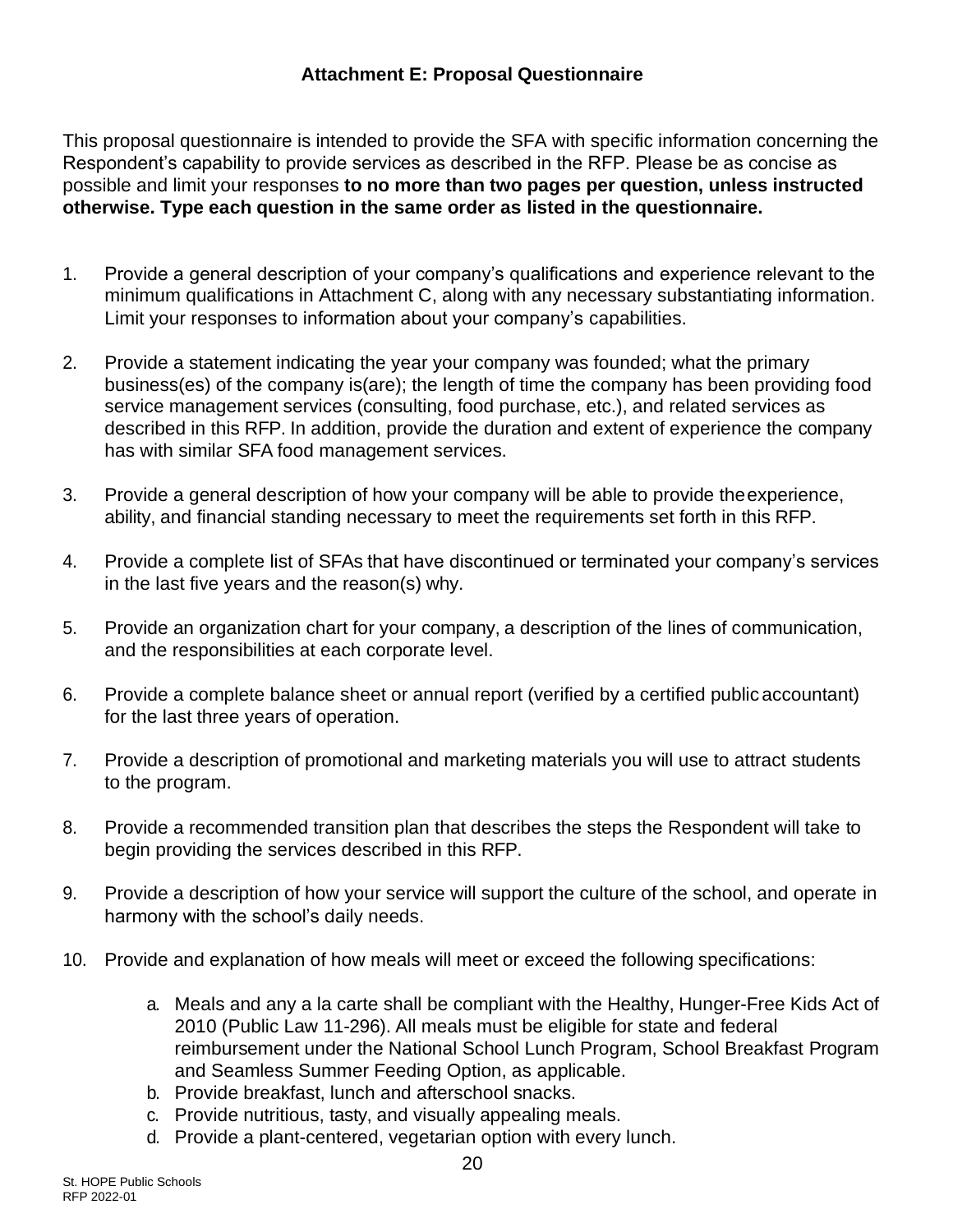- e. Provide fresh vegetables with every lunch.
- f. Provide a weekly variety of fresh fruit with every breakfast, and lunch. No canned/frozen fruits or juices allowed.
- g. No frozen meals.
- h. No hydrogenated oils.
- i. No artificial trans fats.
- j. No more than 30% of calories from total fat, and no more than 10% of calories from saturated fats.
- k. No deep-fried foods, including but not limited to French fries.
- l. No high fructose corn syrup.
- m. No artificial preservatives, colors, flavors or sweeteners.
- n. Foods with little or no added sugar.
- o. Meats shall be free of nitrates and nitrites.
- p. No animal by-products.
- q. Provide low-fat or nonfat white milk with each breakfast, lunch and supper meal. Milk shall be rBST-free.
- r. No BHA & BHT.
- s. No L-Cystine.
- t. Whole grains must be offered.
- u. No white bread.
- v. Provide sack lunches for field trips with proper notice.
- w. Provide appropriate utensils and napkins for the meals.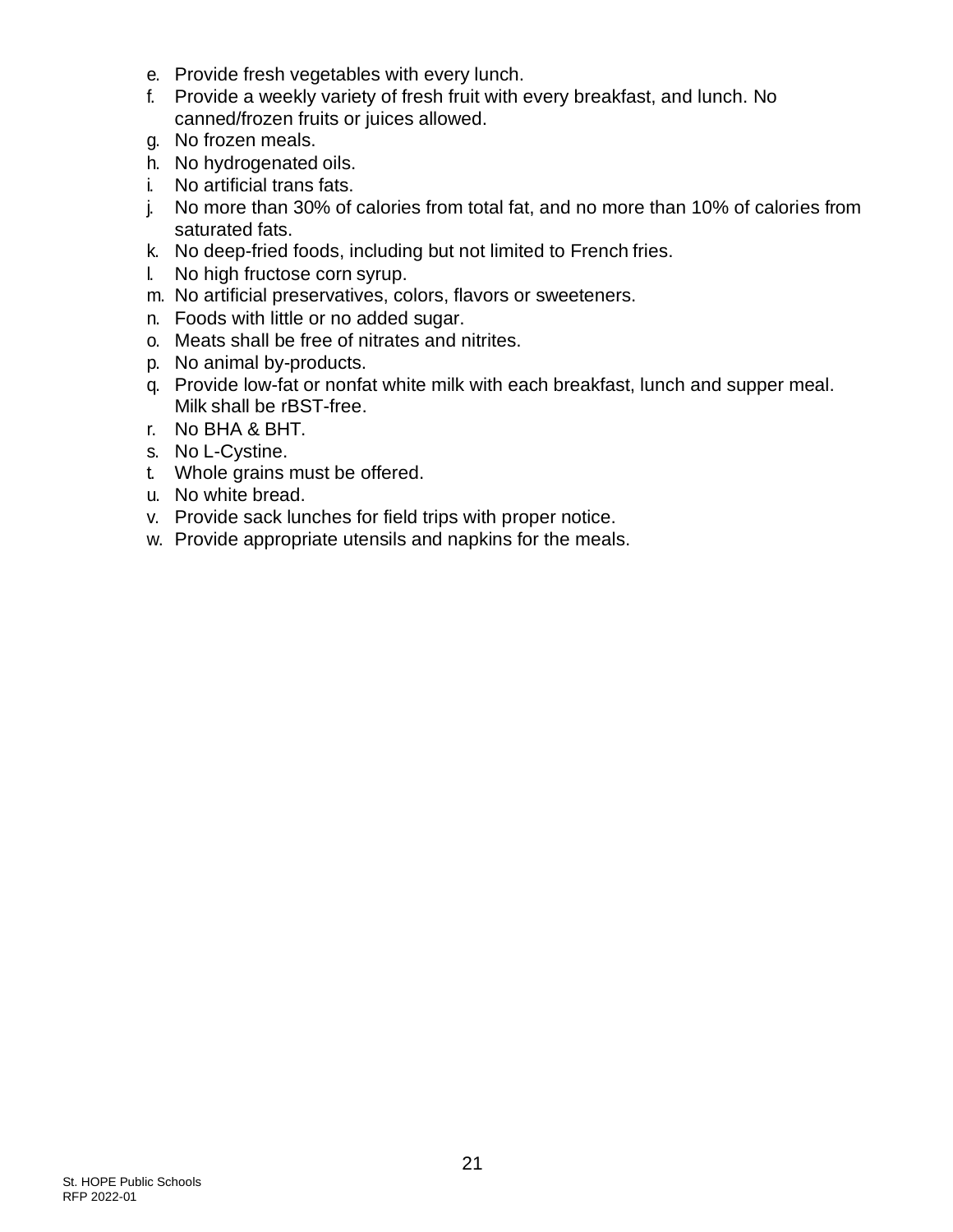#### **Attachment F: Respondent References**

List three references to which the Respondent has provided food service management services within the past three year(s).

Failure to complete and return this Attachment will cause your proposal to be rejected.

| Reference 1                                   |                      |                                |
|-----------------------------------------------|----------------------|--------------------------------|
| Name of Reference                             |                      |                                |
| <b>Street Address</b>                         |                      |                                |
| City                                          | <b>State</b>         | Zip Code                       |
| <b>Contact Person</b>                         | <b>Contact Title</b> | <b>Contact Phone</b><br>Number |
| <b>Brief Description of Services Provided</b> |                      |                                |
| Dates of Service                              |                      |                                |

| Reference 2                                   |                      |                                |
|-----------------------------------------------|----------------------|--------------------------------|
| Name of Reference                             |                      |                                |
| <b>Street Address</b>                         |                      |                                |
| City                                          | <b>State</b>         | Zip Code                       |
| <b>Contact Person</b>                         | <b>Contact Title</b> | <b>Contact Phone</b><br>Number |
| <b>Brief Description of Services Provided</b> |                      |                                |
| Dates of Service                              |                      |                                |

| Reference 3                                   |                      |                                |
|-----------------------------------------------|----------------------|--------------------------------|
| Name of Reference                             |                      |                                |
| <b>Street Address</b>                         |                      |                                |
| City                                          | <b>State</b>         | Zip Code                       |
| <b>Contact Person</b>                         | <b>Contact Title</b> | <b>Contact Phone</b><br>Number |
| <b>Brief Description of Services Provided</b> |                      |                                |
| Dates of Service                              |                      |                                |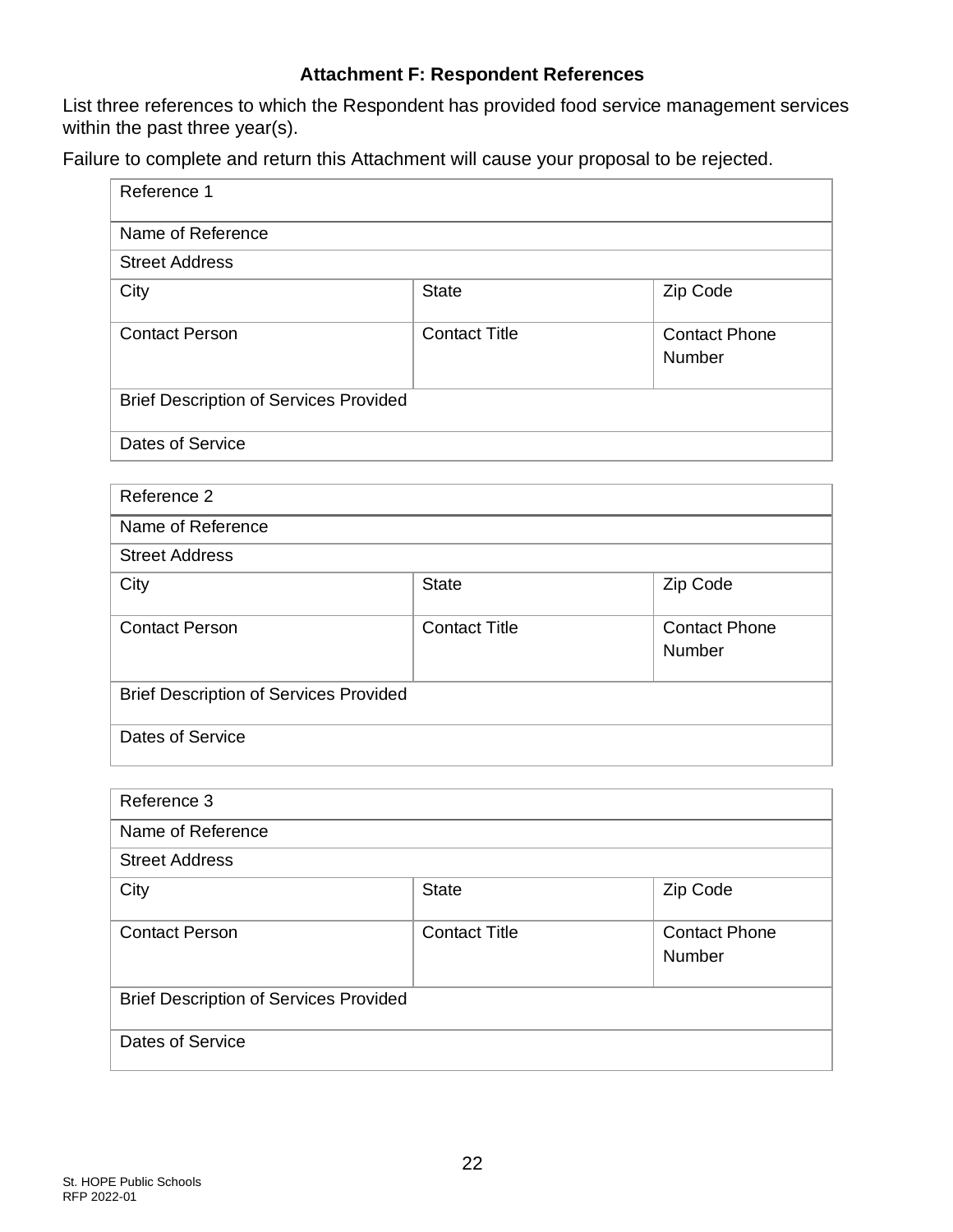#### **Attachment G: Authorization Agreement**

Request for Proposal for Food Service Management Company RFP Number: 2022-01

We, [*Enter* FSMC Name], by our signature on this document certify the following:

- 1. That we will operate in accordance with all applicable California state and federal laws, regulations, and statutes.
- 2. That the terms, conditions, warranties, and representations made within this RFP and our proposal shall be binding upon us and shall be considered a part of the contract as if incorporated therein.
- 3. That the proposal submitted is a firm and irrevocable offer good for one year.
- 4. That we have carefully examined all terms and conditions set forth in the ModelFixed-price Contract issued by St. HOPE Public Schools.
- 5. That we have made examinations and verifications, and are fully conversant with all conditions under which services are to be performed for St. HOPE Public Schools.
- 6. That negligence in the preparation or presentation of, errors in, or omissions from proposals shall not relieve us from fulfillment of any and all obligations and requirements in theresulting contract.

| FSMC Name: Name: Name: Name: Name: Name: Name: Name: Name: Name: Name: Name: Name: Name: Name: Name: Name: Name: Name: Name: Name: Name: Name: Name: Name: Name: Name: Name: Name: Name: Name: Name: Name: Name: Name: Name: N |  |  |  |  |
|--------------------------------------------------------------------------------------------------------------------------------------------------------------------------------------------------------------------------------|--|--|--|--|
|                                                                                                                                                                                                                                |  |  |  |  |
|                                                                                                                                                                                                                                |  |  |  |  |
|                                                                                                                                                                                                                                |  |  |  |  |
|                                                                                                                                                                                                                                |  |  |  |  |
|                                                                                                                                                                                                                                |  |  |  |  |
|                                                                                                                                                                                                                                |  |  |  |  |
|                                                                                                                                                                                                                                |  |  |  |  |
| <u> 1989 - Johann Stein, marwolaethau a bhann an t-Amhair an t-Amhair an t-Amhair an t-Amhair an t-Amhair an t-A</u><br>Signature of Authorized Representative                                                                 |  |  |  |  |
|                                                                                                                                                                                                                                |  |  |  |  |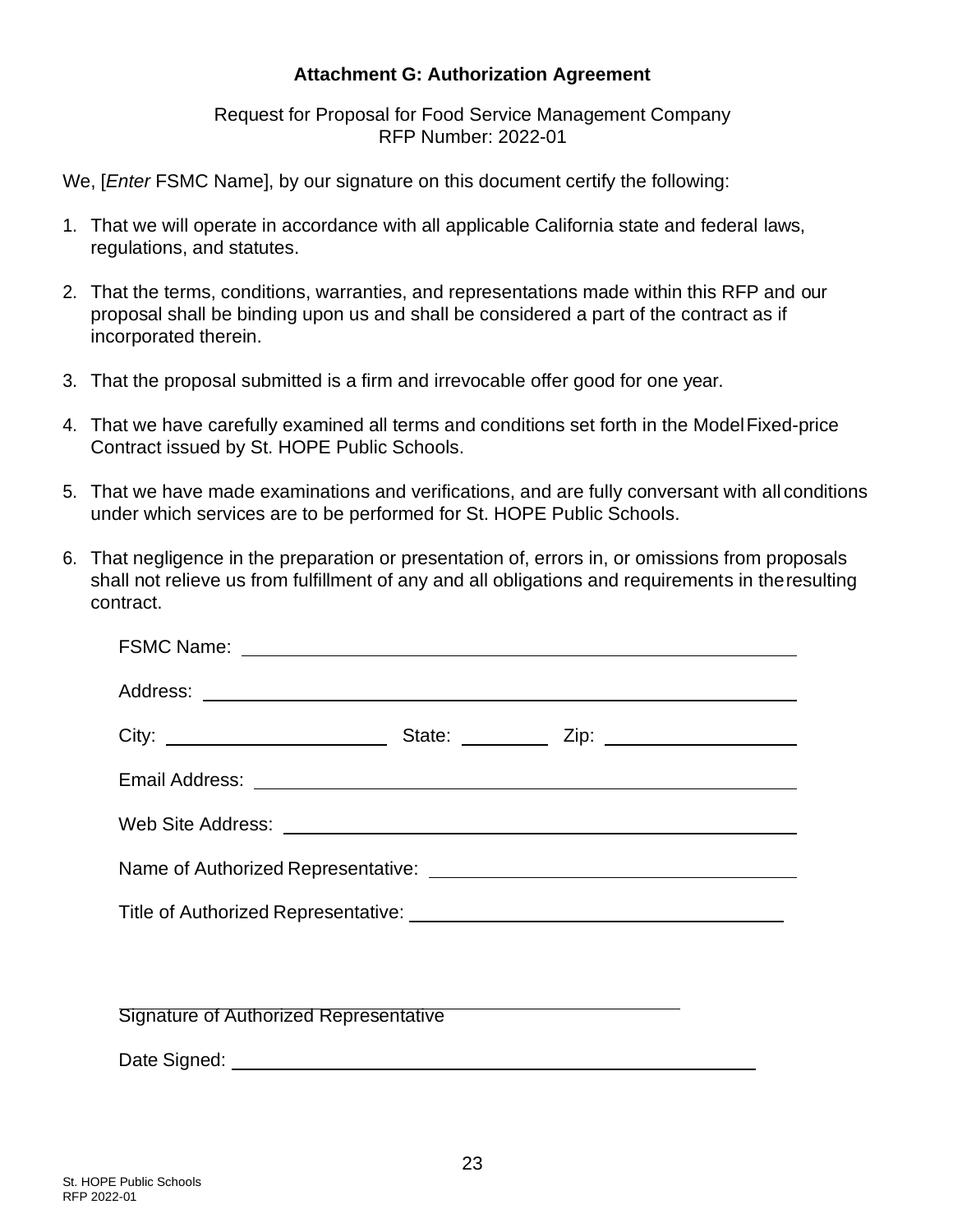#### **Attachment H: Fee Proposal**

All costs are based on average daily participation of approximately 1,000 meals served per day for 175 school days.

|               | <b>COST BREAKDOWN</b>                                                                                                                                                                                                                                                                       |                           |                    |
|---------------|---------------------------------------------------------------------------------------------------------------------------------------------------------------------------------------------------------------------------------------------------------------------------------------------|---------------------------|--------------------|
|               | <b>Respondent Instructions</b><br>$\Rightarrow$ Provide a breakdown of all costs included in the fixed price, including personnel costs.<br>$\Rightarrow$ Provide the cost per meal; base all food costs on the attached 21-day cycle menu.<br>$\Leftrightarrow$ Clearly identify all costs |                           |                    |
| Item#         | <b>Description</b>                                                                                                                                                                                                                                                                          |                           | <b>Annual Cost</b> |
|               | (Include All Goods and Services included in the Fixed Price)                                                                                                                                                                                                                                |                           |                    |
| $\mathbf 1$ . |                                                                                                                                                                                                                                                                                             |                           | \$                 |
| 2.            |                                                                                                                                                                                                                                                                                             | \$                        |                    |
| 3.            |                                                                                                                                                                                                                                                                                             |                           | \$                 |
| 4.            |                                                                                                                                                                                                                                                                                             | \$                        |                    |
| Sub Total     |                                                                                                                                                                                                                                                                                             | $\boldsymbol{\mathsf{s}}$ |                    |
|               | <b>Personnel Costs</b>                                                                                                                                                                                                                                                                      |                           | <b>Annual Cost</b> |
| 5.            | Management Fee Per Meal                                                                                                                                                                                                                                                                     | \$                        |                    |
| 6.            | <b>Consultant Fee Per Meal</b>                                                                                                                                                                                                                                                              | \$                        |                    |
|               | <b>Sub Total</b>                                                                                                                                                                                                                                                                            | $\mathfrak{L}$            |                    |
|               |                                                                                                                                                                                                                                                                                             | <b>GRAND TOTAL</b>        | \$                 |

*\*\* Based on average number of meals per day (October 2021 \* 175 school days)* COST PER MEAL

| <b>Respondent Instructions:</b> |           |         |                                                                                                                |
|---------------------------------|-----------|---------|----------------------------------------------------------------------------------------------------------------|
|                                 |           |         | $\Rightarrow$ Provide the cost per meal; base all food costs on the attached 21-day (Attachment K) cycle menu. |
|                                 |           |         | $\Rightarrow$ Prices must not include values for donated foods and must include all meal programs applicable.  |
| <b>1. LINE ITEM</b>             | 2. UNITS  | 3. RATE | 4. TOTAL                                                                                                       |
| <b>Breakfast</b>                | 48,750**  | \$      | \$                                                                                                             |
| Lunch                           | 133,363** | \$      | \$                                                                                                             |
| <b>Snacks</b>                   | 12,388**  | \$      | \$                                                                                                             |
| Non-Reimbursable Meals          | 550       | \$      | \$                                                                                                             |
| <b>TOTAL</b>                    | 195,001   | \$      | \$                                                                                                             |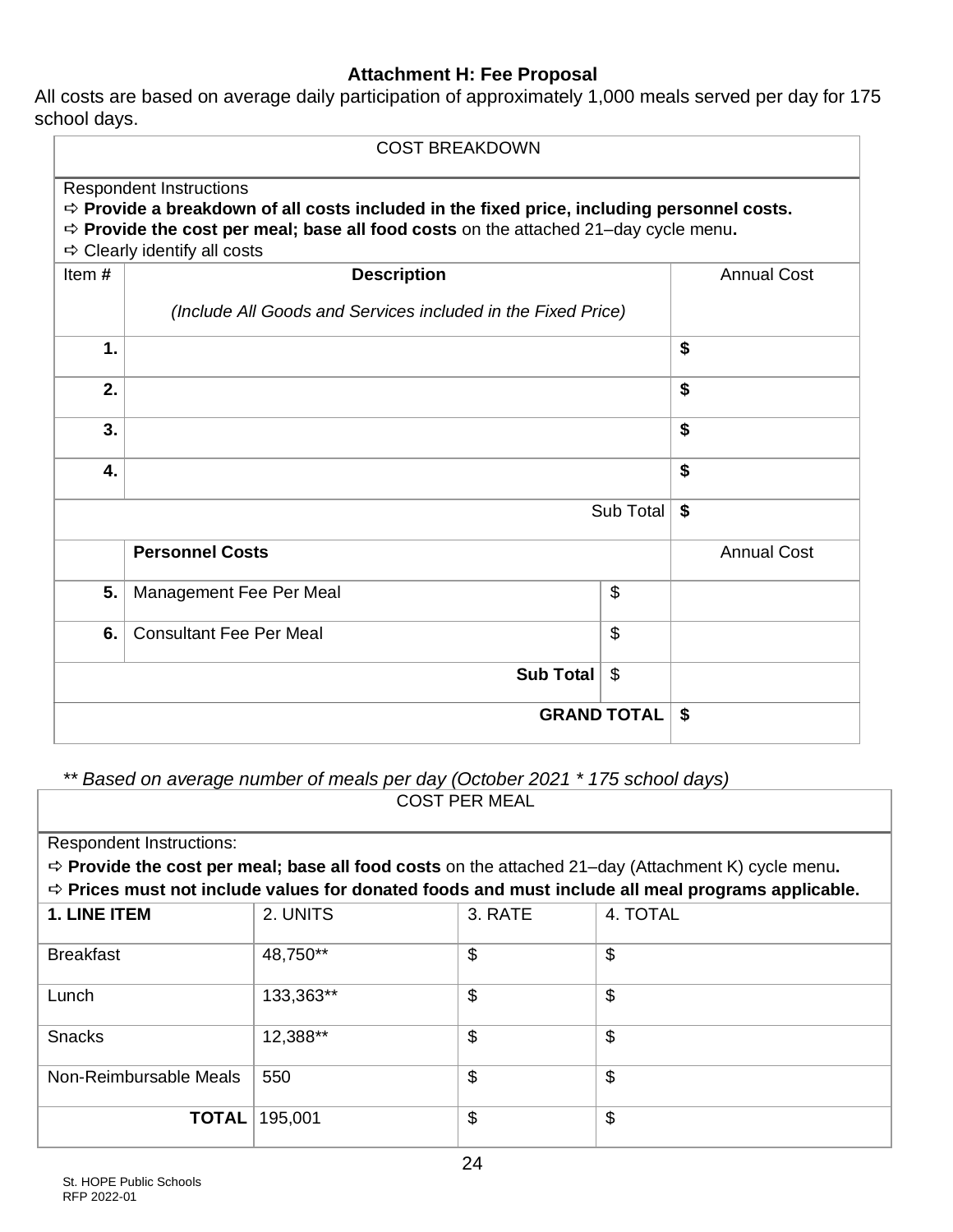#### **Attachment I: Certification Regarding Lobbying**

#### **The undersigned certifies, to the best of their knowledge and belief, that:**

- (1) No Federal appropriated funds have been paid or will be paid, by or on behalf of the undersigned, to any person for influencing or attempting to influence an officer or employee of any agency, a Member of Congress, an officer or employee of Congress, or an employee of a Member of Congress in connection with the awarding of any Federal grant, the making of any Federal loan, the entering into of any cooperative agreement, and the extension, continuation, renewal, amendment or modification of any Federal contract, grant, loan, or cooperative agreement.
- (2) If any funds other than Federal appropriated funds have been paid or will be paid to any person for influencing or attempting to influence an officer or employee of any agency, a Member of Congress, an officer or employee of Congress, or an employee of a Member of Congress in connection with this Federal contract, grant, loan, or cooperative agreement, the undersigned shall complete and submit Standard Form-LLL, "Disclosure of Lobbying Activities," in accordance with its instructions.
- (3) The undersigned shall require that the language of this certification be included in the award documents of all sub-awards at all tiers (including subcontracts, sub-grants, and contracts under grants, loans, and cooperative agreements) and that all sub- recipients shall certify and disclose accordingly.

This certification is a material representation of fact upon which reliance was placed when this transaction was made or entered into. Submission of this certification is a prerequisite for making or entering into this transaction imposed by section 1352, title 31, United States Code. Any person who fails to file the required certification shall be subject to a civil penalty of not less than \$10,000 and not more than \$100,000 for each such failure.

| Organization:                 |
|-------------------------------|
| Street address:               |
| City, State, Zip:             |
| Certified by: (type or print) |
| <b>Title</b>                  |
| Signature                     |
| Date                          |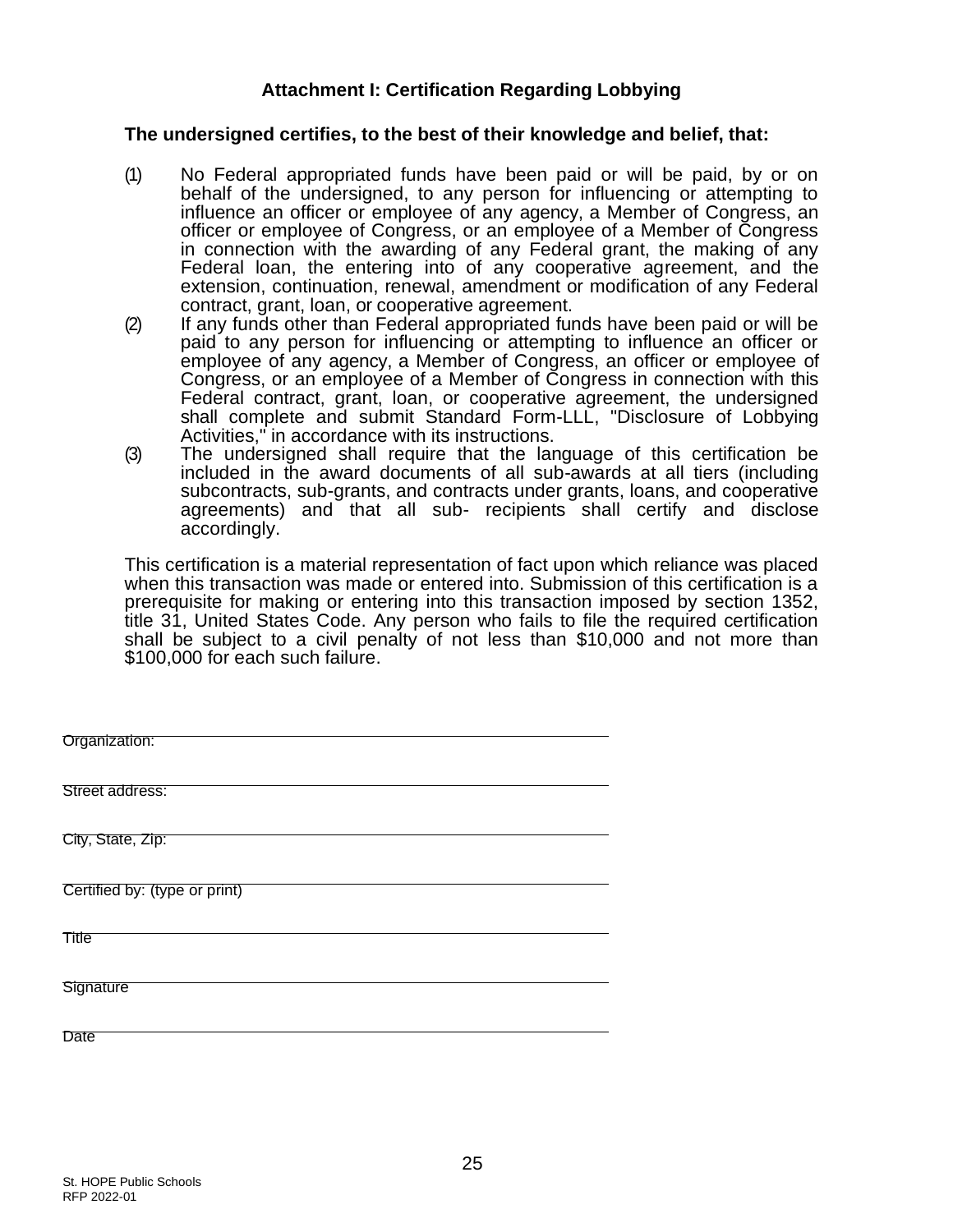#### **Disclosure of Lobbying Activities**

Complete this form to disclose lobbying activities pursuant to 31 U.S.C. 1352 (See reverse for public burden disclosure)

| 1. Type of Federal Action:                  | 2. Status of                 |                                                                                       | 3. Report Type:                                    |  |
|---------------------------------------------|------------------------------|---------------------------------------------------------------------------------------|----------------------------------------------------|--|
| $\Box$ contract                             | <b>Federal Action:</b>       |                                                                                       | $\Box$ initial filing                              |  |
| $\Box$ grant                                | $\Box$ bid/offer/application |                                                                                       | $\Box$ material change                             |  |
| $\Box$ cooperative                          | $\Box$ initial award         |                                                                                       | For material change only:                          |  |
| agreement loan                              | $\Box$ post-award            |                                                                                       | Year:                                              |  |
| $\Box$ loan guarantee                       |                              |                                                                                       | Quarter:                                           |  |
| $\Box$ loan insurance                       |                              |                                                                                       | Date of last report:                               |  |
|                                             |                              |                                                                                       |                                                    |  |
| 4. Name and Address of Reporting Entity:    |                              |                                                                                       | 5. If Reporting Entity in No. 4 is<br>Sub-awardee, |  |
|                                             |                              |                                                                                       |                                                    |  |
| Prime ______Sub-awardee                     |                              |                                                                                       | <b>Enter Name and Address of Prime:</b>            |  |
|                                             |                              |                                                                                       |                                                    |  |
|                                             |                              |                                                                                       |                                                    |  |
|                                             |                              |                                                                                       |                                                    |  |
|                                             |                              | Congressional District, if known:                                                     |                                                    |  |
| Congressional District, if known:           |                              |                                                                                       |                                                    |  |
|                                             |                              |                                                                                       |                                                    |  |
|                                             |                              |                                                                                       |                                                    |  |
|                                             |                              |                                                                                       |                                                    |  |
| 6. Federal Department/Agency:               |                              | 7. Federal Program Name/Description:                                                  |                                                    |  |
|                                             |                              |                                                                                       |                                                    |  |
|                                             |                              |                                                                                       |                                                    |  |
|                                             |                              |                                                                                       | CFDA Number, if applicable: _____                  |  |
| 8. Federal Action Number, if known:         |                              | 9. Award Amount, if known:                                                            |                                                    |  |
|                                             |                              | \$                                                                                    |                                                    |  |
| 10a. Name and Address of Lobbying           |                              |                                                                                       |                                                    |  |
| Registrant                                  |                              | 10b. Individuals Performing Services<br>(including address if different from No. 10a) |                                                    |  |
| (if individual, last name, first name, MI): |                              | (last name, first name, MI):                                                          |                                                    |  |
|                                             |                              |                                                                                       |                                                    |  |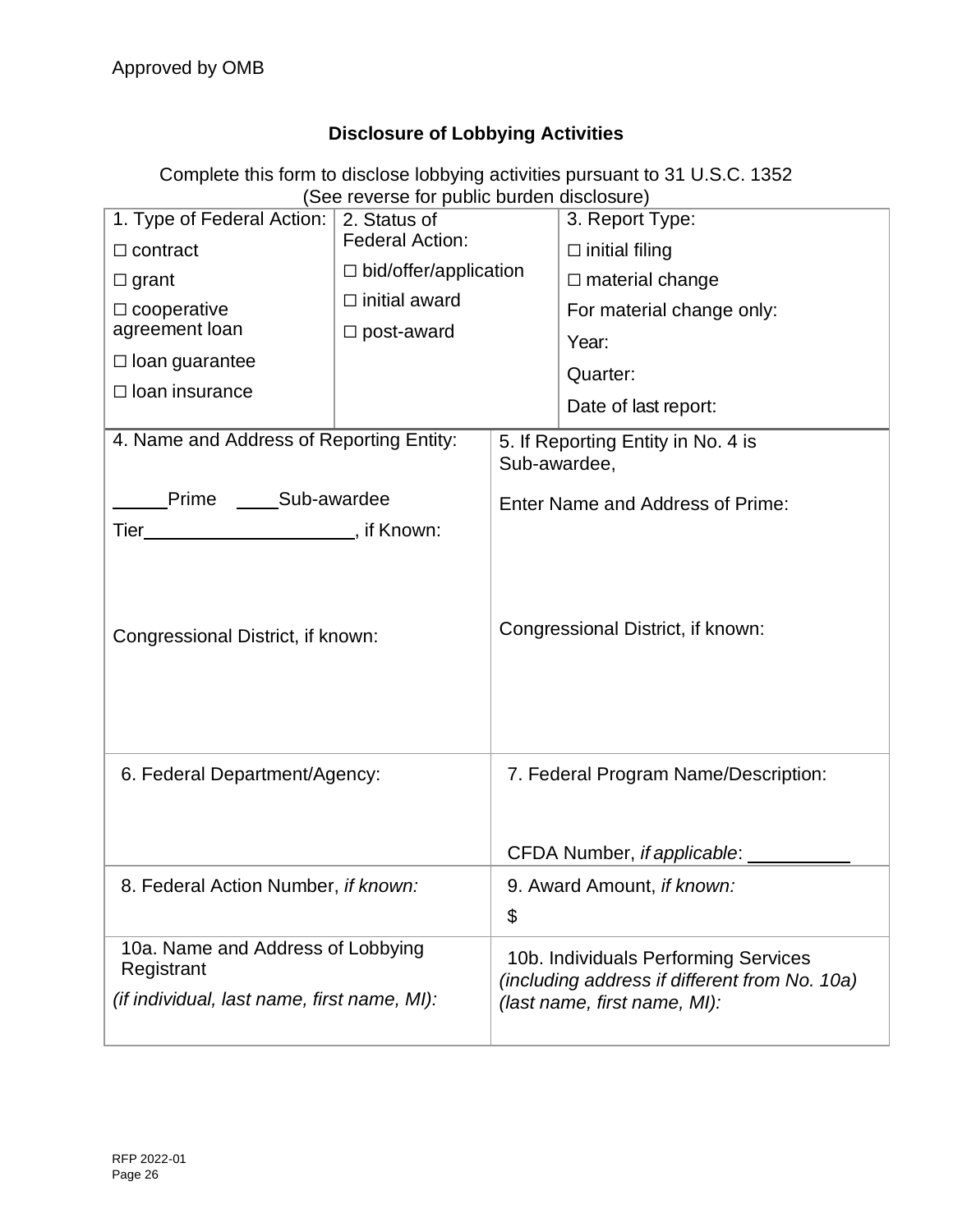St. HOPE Public Schools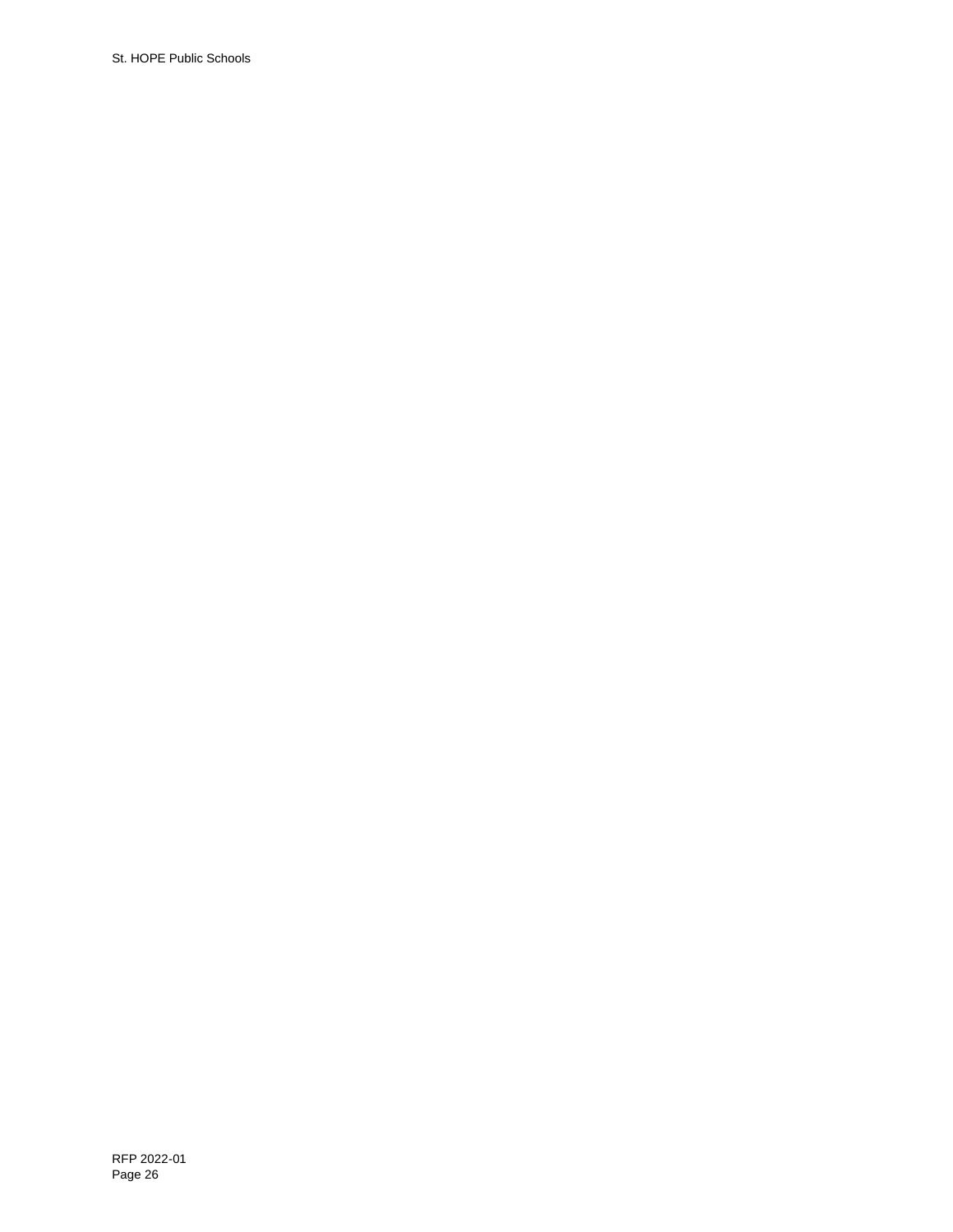| 11. Information requested through this<br>form is authorized by title 31 U.S.C.<br>section 1352. This disclosure of lobbying<br>activities is a material representation of<br>fact upon which reliance was placed by<br>the tier above when this transaction was<br>made or entered into. This disclosure is<br>required pursuant to 31 U.S.C. 1352. This<br>information will be reported to the<br>Congress semi-annually and will be<br>available for public inspection. Any<br>person who fails to file the required<br>disclosure shall be subject to a civil<br>penalty of not less than \$10,000 and not<br>more than \$100,000 for each such failure. | Signature:<br><b>Print Name:</b><br>Title:<br>Telephone No.: _______<br>Date:  |
|--------------------------------------------------------------------------------------------------------------------------------------------------------------------------------------------------------------------------------------------------------------------------------------------------------------------------------------------------------------------------------------------------------------------------------------------------------------------------------------------------------------------------------------------------------------------------------------------------------------------------------------------------------------|--------------------------------------------------------------------------------|
| <b>Federal Use Only</b>                                                                                                                                                                                                                                                                                                                                                                                                                                                                                                                                                                                                                                      | Authorized for Local<br><b>Reproduction Standard Form -</b><br>LLL (Rev. 7-97) |

#### **INSTRUCTIONS FOR COMPLETION OF SF-LLL, DISCLOSURE OF LOBBYING ACTIVITIES**

This disclosure form shall be completed by the reporting entity, whether sub-awardee or prime Federal recipient, at the initiation or receipt of a covered Federal action, or a material change to a previous filing, pursuant to Title 31, U.S.C. section 1352. The filing of a form is required for each payment or agreement to make payment to any lobbying entity for influencing or attempting to influence an officer or employee of any agency, a Member of Congress, an officer or employee of Congress, or an employee of a Member of Congress in connection with a covered Federal action. Complete all items that apply for both the initial filing and material change report. Refer to the implementing guidance published by the Office of Management and Budget for additional information.

- 1. Identify the type of covered Federal action for which lobbying activity is and/or has been secured to influence the outcome of a covered Federal action.
- 2. Identify the status of the covered Federal action.
- 3. Identify the appropriate classification of this report. If this is a follow-up report caused by a material change to the information previously reported, enter the year and quarter in which the change occurred. Enter the date of the last previously submitted report by this reporting entity for this covered Federal action.
- 4. Enter the full name, address, city, State and zip code of the reporting entity. Include Congressional District, if known. Check the appropriate classification of the reporting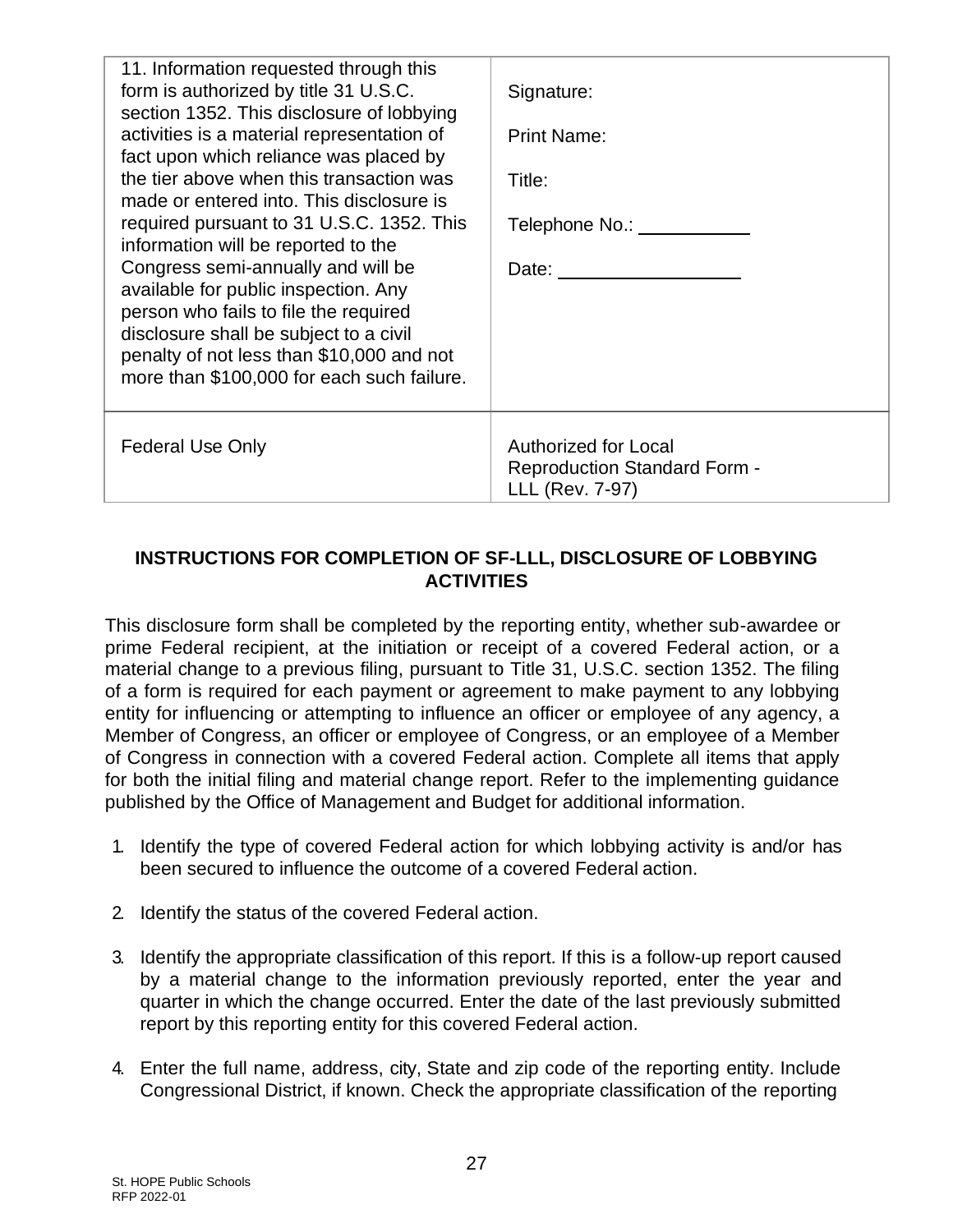entity that designates if it is, or expects to be, a prime or subaward recipient. Identify the tier of the sub-awardee, e.g., the first sub-awardee of the prime is the 1st tier. Subawards include but are not limited to subcontracts, subgrants and contract awards under grants.

- 5. If the organization filing the report in item 4 checks "Sub-awardee," then enter the full name, address, city, State and zip code of the prime Federal recipient. Include Congressional District, if known.
- 6. Enter the name of the federal agency making the award or loan commitment. Include at least one organizational level below agency name, if known. For example, Department of Transportation, United States Coast Guard.
- 7. Enter the Federal program name or description for the covered Federal action (item 1). If known, enter the full Catalog of Federal Domestic Assistance (CFDA) number for grants, cooperative agreements, loans, and loan commitments.
- 8. Enter the most appropriate Federal identifying number available for the Federal action identified in item 1 (e.g., Request for Proposal (RFP) number; Invitations for Bid (IFB) number; grant announcement number; the contract, grant, or loan award number; the application/proposal control number assigned by the Federal agency). Included prefixes, e.g., "RFP-DE-90-001."
- 9. For a covered Federal action where there has been an award or loan commitment by the Federal agency, enter the Federal amount of the award/loan commitment for the prime entity identified in item 4 or 5.
- 10. (a) Enter the full name, address, city, State and zip code of the lobbying registrant under the Lobbying Disclosure Act of 1995 engaged by the reporting entity identified in item 4 to influence the covered Federal action.

(b) Enter the full names of the individual(s) performing services, and include full address if different from 10(a). Enter Last Name, First Name, and Middle Initial (MI).

11. The certifying official shall sign and date the form, print his/her name, title, and telephone number.

According to the Paperwork Reduction Act, as amended, no persons are required to respond to a collection of information unless it displays a valid OMB control Number. The valid OMB control number for this information collection is OMB No. 0348-0046. Public reporting burden for this collection of information is estimated to average 10 minutes per response, including time for reviewing instructions, searching existing data sources, gathering and maintaining the data needed, and completing and reviewing the collection of information. Send comments regarding the burden estimate or any other aspect of this collection of information, including suggestions for reducing this burden, to the Office of Management and Budget, Paperwork Reduction Project (0348-0046), Washington, DC 20503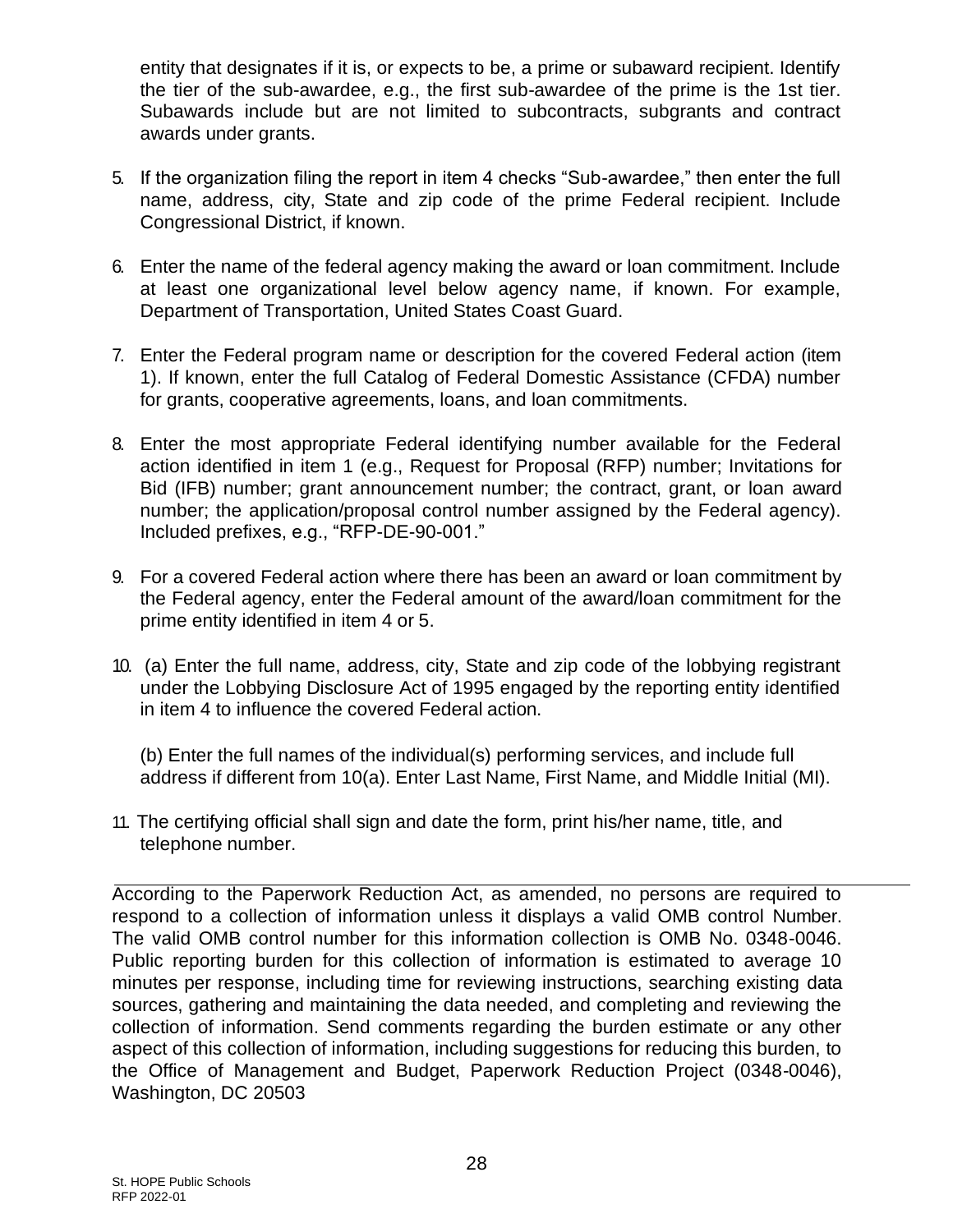#### **Debarment, Suspension, and Other Responsibility Matters**

As required by Executive Order 12549, Debarment and Suspension, for prospective participants/Respondents in primary covered transactions:

- A. The Respondent certifies that it and its principals:
	- (a) Are not presently debarred, suspended, proposed for debarment, declared ineligible, or voluntarily excluded from coveredtransactions by any federal department or agency;
	- (b) Have not within a three-year period preceding this application been convicted of or had a civil judgment rendered against them for commission of fraud or a criminal offense in connection with obtaining, attempting to obtain, or performing a public (federal, state, or local) transaction or contract under a public transaction; violation of federal or state antitrust statutes or commission of embezzlement, theft, forgery, bribery, falsification or destruction of records, making false statements, or receiving stolen property;
	- (c) Are not presently indicted for or otherwise criminally or civilly charged by a governmental entity (federal, state, or local) with commission of any of the offenses enumerated in paragraph (1)(b) of this certification; and
	- (d) Have not within a three-year period preceding this application had one or more public transactions (federal, state, or local) terminated for cause or default.
- B. Where the Respondent is unable to certify to any of the statements in this certification, they shall attach an explanation to this application.

Contractor/Company Name

Award Number, Contract Number, or Project Name

Name(s) and Title(s) of Authorized Representatives

#### Signature(s)

**Date**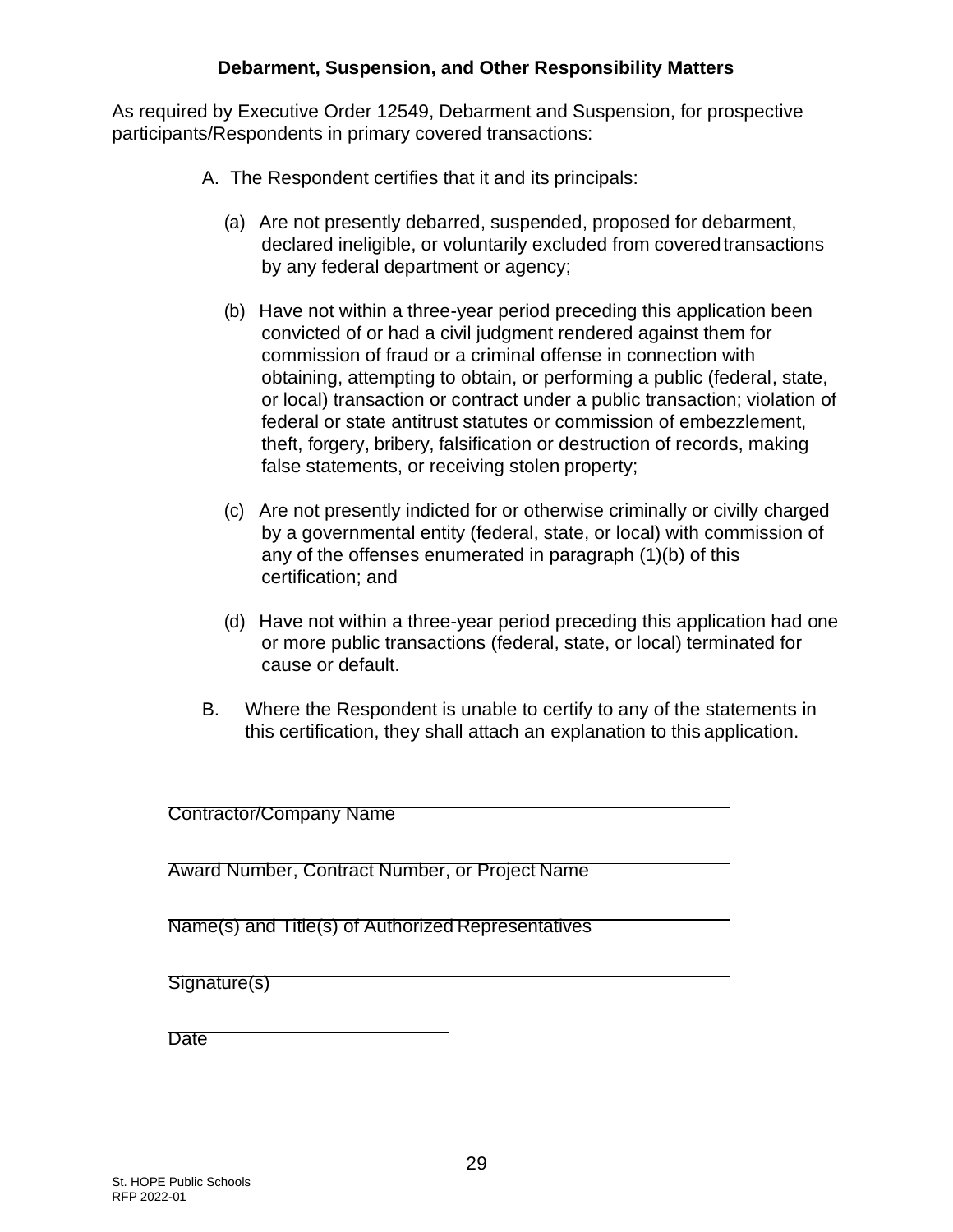#### **Attachment J: Certificate of Independent Price Determination**

The Respondent(s) shall execute this Certificate of Independent Price Determination.

| Name of Respondent |  |
|--------------------|--|
|                    |  |

- A. By submission of this offer, the offeror (Respondent/FSMC) certifies and, in the case of a joint offer, each party thereto certifies as to its own organization that in connection with this procurement:
	- 1. The prices in this offer have been arrived at independently without, for the purposes of restricting competition, any consultation, communication, with any other offeror or competitor relating to (i) those prices, (ii) the intention to submit an offer, or (iii) the methods or factors used to calculate the prices offered;
	- 2. The prices in this offer have not been and will not be knowingly disclosed by the offeror, directly or indirectly, to any other offeror or competitor, before a bid opening (in the case of a sealed bid solicitation) or contract award (in the case of a negotiated solicitation) unless otherwise required by law; and
	- 3. No attempt has been made or will be made by the offeror to induce any person or firm to submit, or not to submit, an offer for the purpose of restricting competition.
- B. Each signature on the offer is considered to be a certification by the signatory that the signatory:
	- 1. Is the person in the offeror's organization responsible for determining the prices being offered in this bid or proposal, and that they have not participated, and will not participate, in any action contrary to paragraphs (A)(1) through (A)(3) above; or
	- 2. (i) Has been authorized, in writing, to act as agent for the following principals in offering that those principals have not participated in, and will not participate in any action contrary to paragraphs (A)(1) through (A)(3)above.
		- **Insert full names of person(s) in the offeror's organization** responsible for determining the prices offered in this bid or proposal, and the title of their position in the offeror's organization.

(ii) As an authorized agent, does certify that the principals named in subdivision  $(B)(2)(i)$ above have not participated, and will not participate, in any action contrary to paragraphs

 $(A)(1)$  through  $(A)(3)$  above; and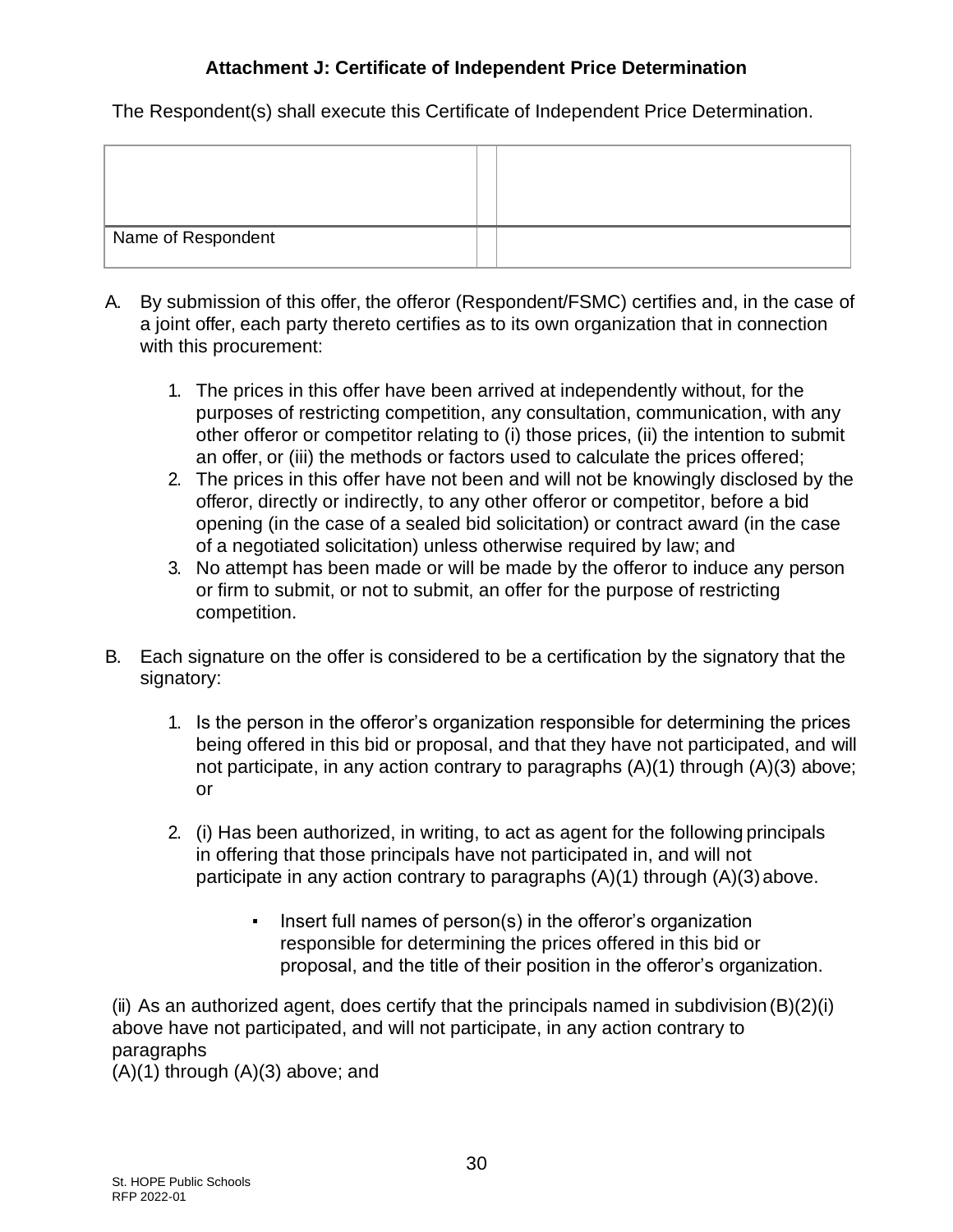(iii) As an agent, has not personally participated, and will not participate, in any action contrary to paragraphs (A)(1) through (A)(3) above, and

C. If the offeror deletes or modifies subparagraph (A)(2) above, the offeror must furnish with its offer a signed statement setting forth in detail the circumstances of the disclosure.

| Signature of FSMC's              | Γitle | Date |  |
|----------------------------------|-------|------|--|
| <b>Authorized Representative</b> |       |      |  |

*In accepting this offer, the SFA certifies that no representative of the SFA has taken any action that may have jeopardized the independence of the offer referred to above.*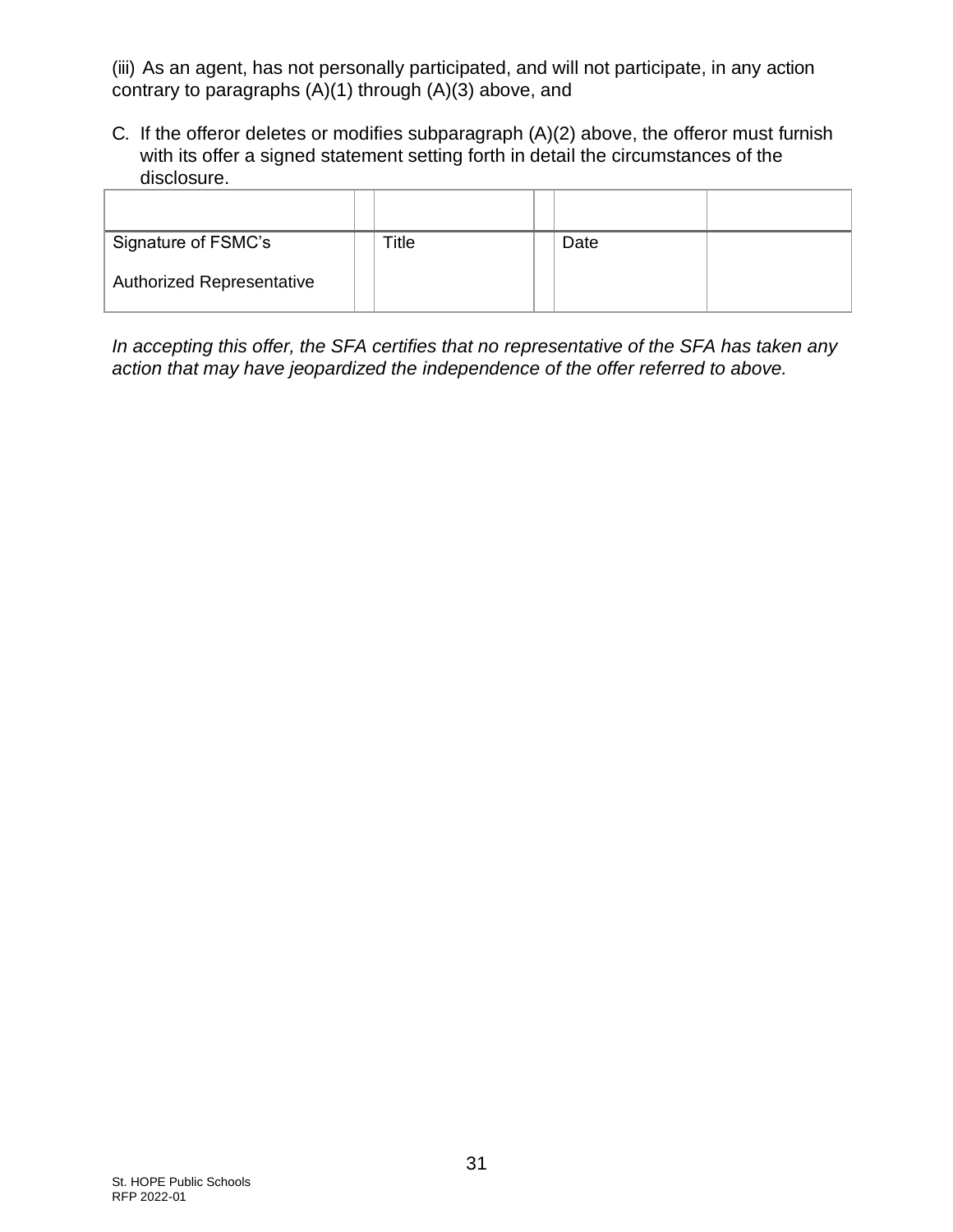#### **Attachment K: 21–Day Cycle Menu**

Please attach to your Proposal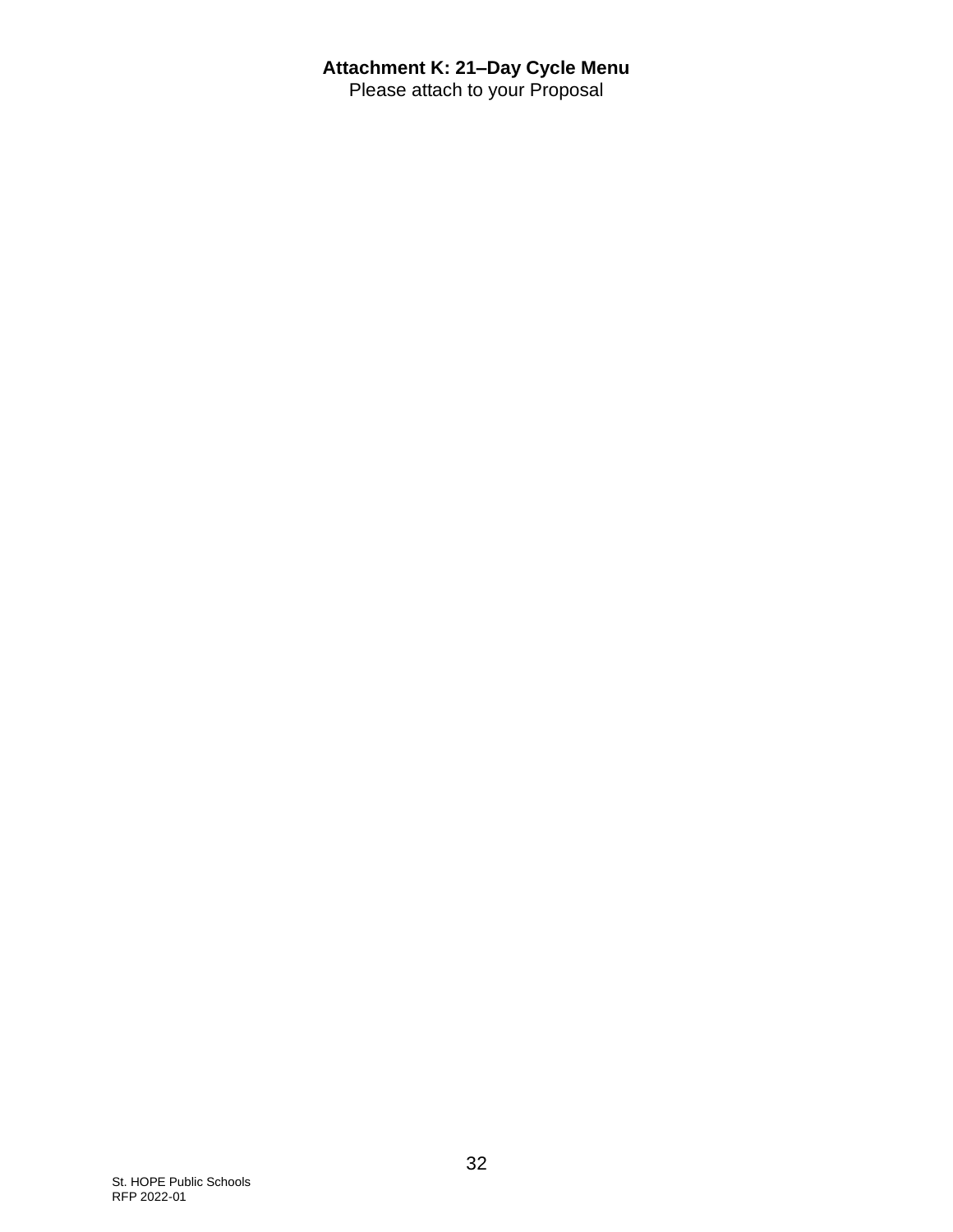Exhibit 1

### ST+IOPE **PUBLIC SCHOOLS Exhibit 1: Model Fixed-Price Contract** FOOD SERVICE MANAGEMENT COMPANY

St. HOPE Public Schools FOOD SERVICE PROGRAM

2315 34th St Sacramento, CA 95817

916-227-6200

Fax: (916)-227-6370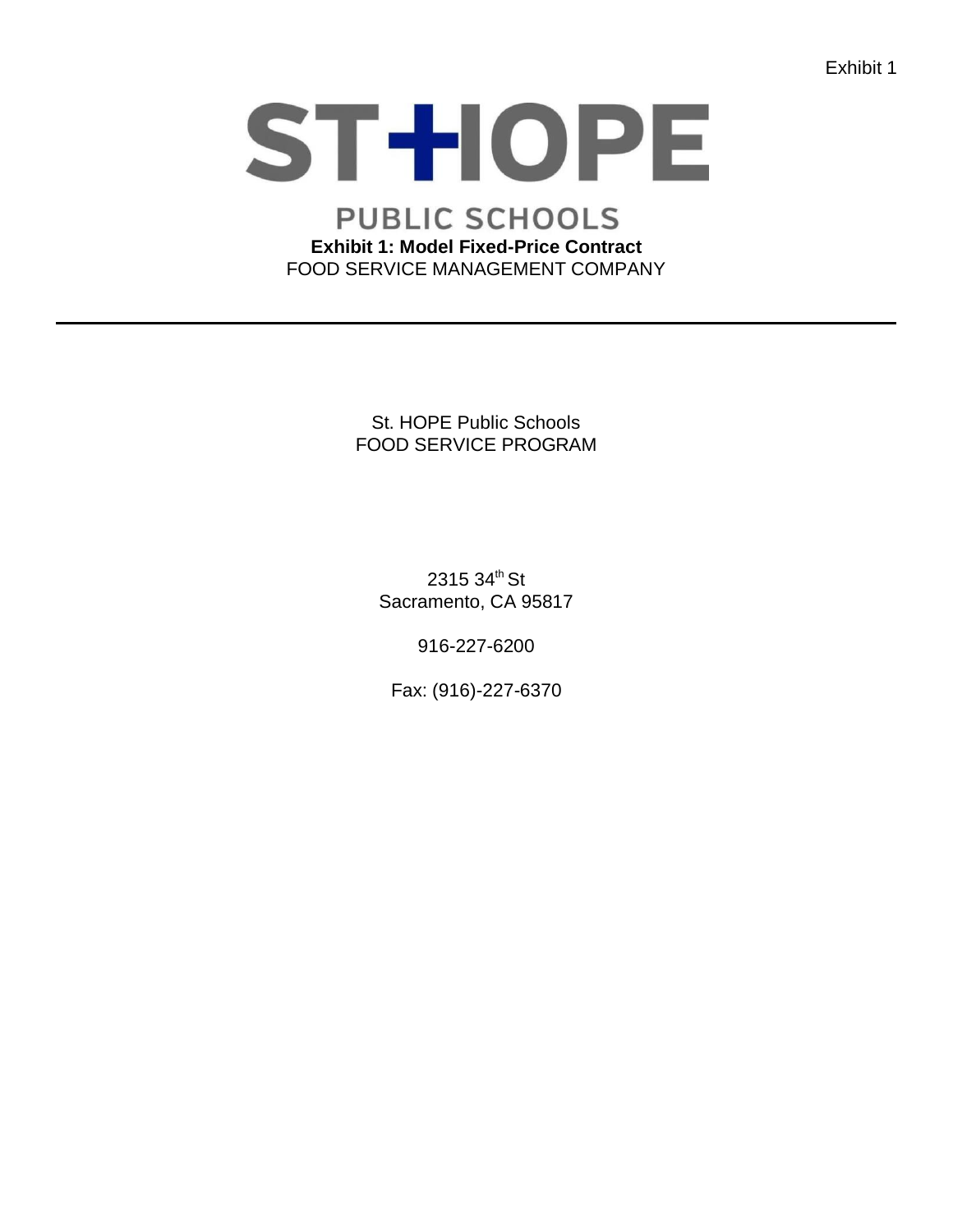## ST+IOPE **PUBLIC SCHOOLS**

#### **Model Fixed-Price Contract**

**Table of Contents**

|     | <b>CONTRACT SUMMARY</b>                                | $\boldsymbol{2}$        |
|-----|--------------------------------------------------------|-------------------------|
|     | <b>MODEL FIXED-PRICE CONTRACT</b>                      | $\overline{\mathbf{4}}$ |
| L.  | <b>Introduction</b>                                    | $\overline{\mathbf{4}}$ |
| Ш.  | <b>General Terms and Conditions</b>                    | $\overline{\mathbf{4}}$ |
| Ш.  | <b>Relationship of the Parties</b>                     | 11                      |
| IV. | <b>Food Service Program</b>                            | 12                      |
| V.  | <b>Buy American Requirements</b>                       | 14                      |
| VI. | <b>U.S. Department of Agriculture Foods</b>            | 15                      |
|     | <b>VII. Meal Responsibilities</b>                      | 18                      |
|     | <b>VIII. Food Service Management Company Employees</b> | 18                      |
| IX. | <b>Books and Records</b>                               | 19                      |
| Χ.  | <b>Monitoring and Compliance</b>                       | 20                      |
| XI. | <b>Equipment, Facilities, Inventory, and Storage</b>   | 21                      |
|     | <b>XII. Certifications</b>                             | 21                      |
|     | <b>XIII. Insurance</b>                                 | 22                      |
|     | <b>XIV. Termination</b>                                | 23                      |
|     | <b>SCOPE OF WORK</b>                                   | 24                      |
|     | <b>SCHEDULE OF FEES</b>                                | 32                      |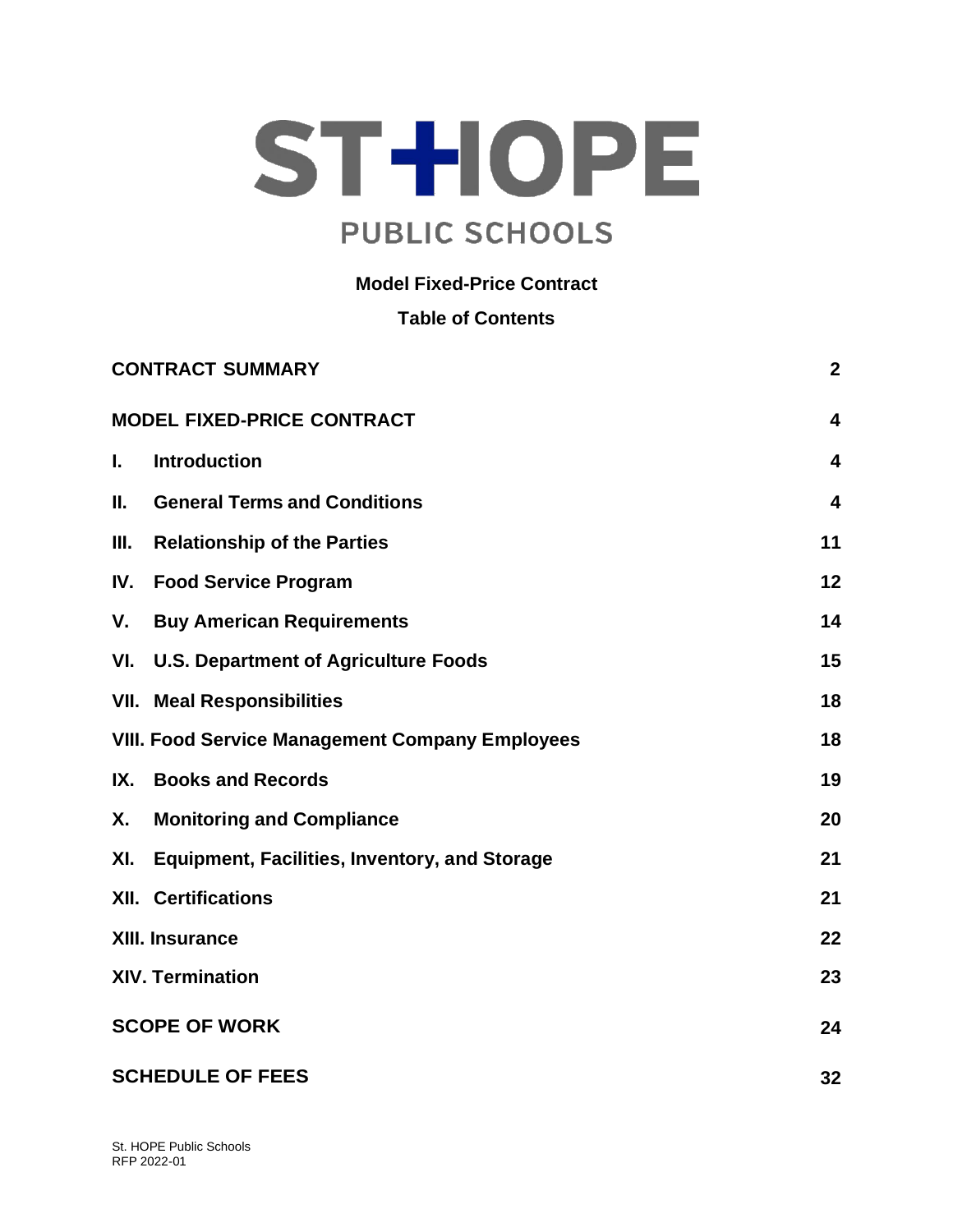#### **Contract Summary**

| <b>FOOD SERVICES CONTRACT</b>                                                              |                                                                                                                                                         |                           | <b>CONTRACT NUMBER</b>     |                                                       |  |
|--------------------------------------------------------------------------------------------|---------------------------------------------------------------------------------------------------------------------------------------------------------|---------------------------|----------------------------|-------------------------------------------------------|--|
|                                                                                            |                                                                                                                                                         |                           |                            |                                                       |  |
|                                                                                            |                                                                                                                                                         |                           | <b>REGISTRATION NUMBER</b> |                                                       |  |
|                                                                                            |                                                                                                                                                         |                           |                            |                                                       |  |
| 1                                                                                          | This contract is entered into between the school food authority and the food service management company named below:                                    |                           |                            |                                                       |  |
|                                                                                            | <b>SCHOOL FOOD AUTHORITY NAME</b>                                                                                                                       |                           |                            |                                                       |  |
|                                                                                            |                                                                                                                                                         |                           |                            |                                                       |  |
|                                                                                            | <b>FOOD SERVICE MANAGEMENT COMPANY NAME</b>                                                                                                             |                           |                            |                                                       |  |
|                                                                                            |                                                                                                                                                         |                           |                            |                                                       |  |
| $\mathbf{2}$                                                                               | The term of this Contract is for one year, commencing on                                                                                                |                           | and ending on              |                                                       |  |
| 3                                                                                          | The maximum dollar amount of this Contract is equal to the fixed price per meal multiplied by<br>the number of meals served                             |                           |                            |                                                       |  |
| 4                                                                                          | The parties herein agree to comply with the terms and conditions of the following exhibits, which are by this reference made a part of<br>the Contract. |                           |                            |                                                       |  |
|                                                                                            | Request for Proposal Released                                                                                                                           |                           | Enter page(s)              |                                                       |  |
|                                                                                            | <b>Contractor Proposal Received</b>                                                                                                                     |                           | Enter page(s)              |                                                       |  |
|                                                                                            | <b>Attached Terms and Conditions</b>                                                                                                                    |                           | Enter page(s)              |                                                       |  |
|                                                                                            | Exhibit A: Scope of Work                                                                                                                                |                           | Enter page(s)              |                                                       |  |
|                                                                                            | Exhibit B: Schedule of Fees                                                                                                                             |                           | $\overline{Enter}$ page(s) |                                                       |  |
|                                                                                            |                                                                                                                                                         |                           |                            |                                                       |  |
|                                                                                            | IN WITNESS WHEREOF, the parties hereto have executed this Contract.                                                                                     |                           |                            |                                                       |  |
|                                                                                            | <b>FOOD SERVICE MANAGEMENT COMPANY</b>                                                                                                                  |                           |                            | California Department of<br><b>Education Use Only</b> |  |
| NAME of FSMC (if other than an individual, state whether a corporation, partnership, etc.) |                                                                                                                                                         |                           |                            |                                                       |  |
|                                                                                            |                                                                                                                                                         |                           |                            |                                                       |  |
|                                                                                            | <b>BY (Authorized Signature)</b>                                                                                                                        | DATE SIGNED (do not type) |                            |                                                       |  |
| Æл                                                                                         |                                                                                                                                                         |                           |                            |                                                       |  |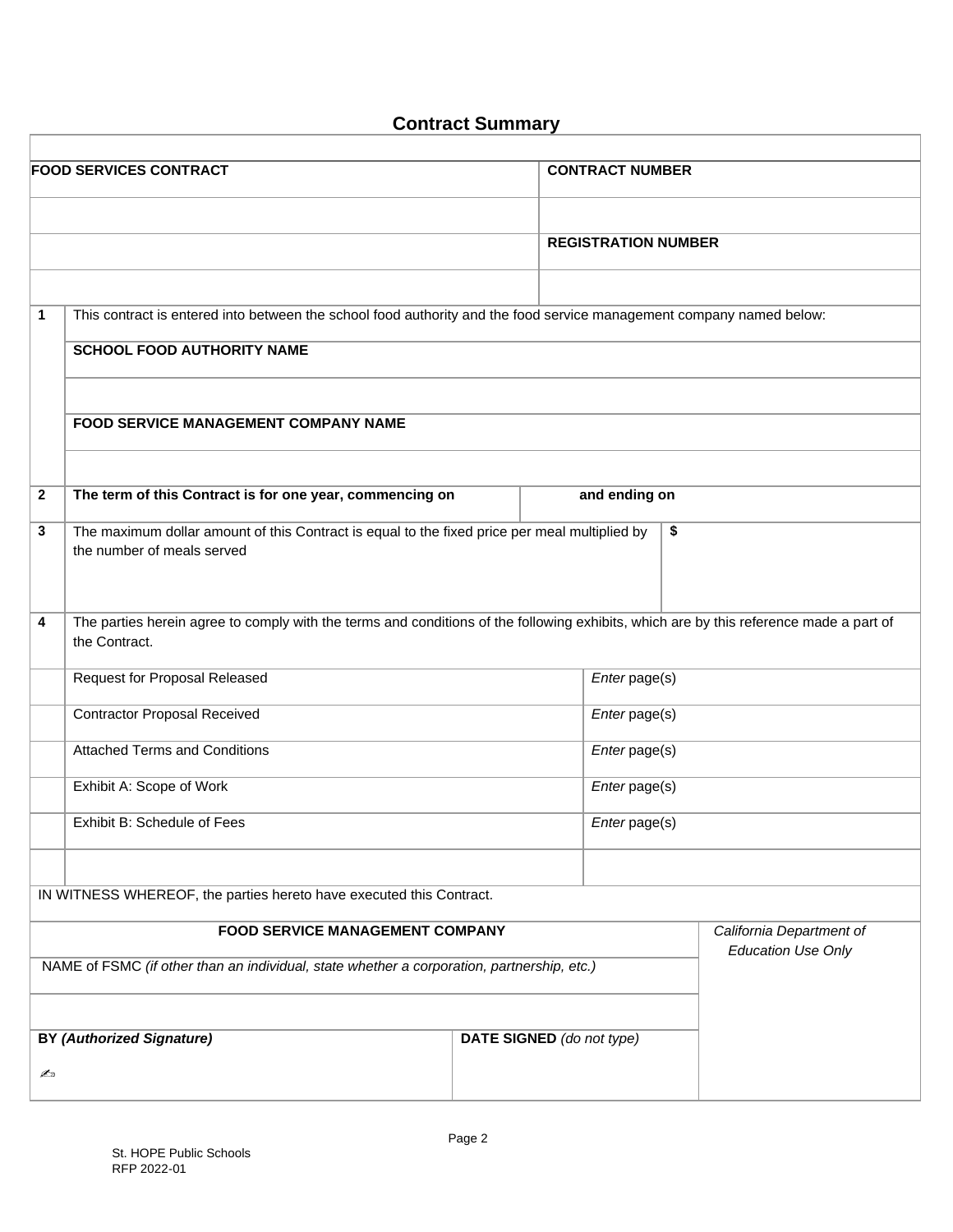| PRINTED NAME AND TITLE OF PERSON SIGNING |                                  |                    |  |
|------------------------------------------|----------------------------------|--------------------|--|
|                                          |                                  |                    |  |
| <b>ADDRESS</b>                           |                                  |                    |  |
|                                          |                                  |                    |  |
| <b>SCHOOL FOOD AUTHORITY</b>             |                                  |                    |  |
| <b>NAME of SFA</b>                       |                                  |                    |  |
|                                          |                                  |                    |  |
| <b>BY (Authorized Signature)</b>         | <b>DATE SIGNED</b> (do not type) |                    |  |
| Æъ                                       |                                  |                    |  |
| PRINTED NAME AND TITLE OF PERSON SIGNING |                                  | $\Box$ Exempt per: |  |
|                                          |                                  |                    |  |
|                                          |                                  |                    |  |
|                                          |                                  |                    |  |
|                                          |                                  |                    |  |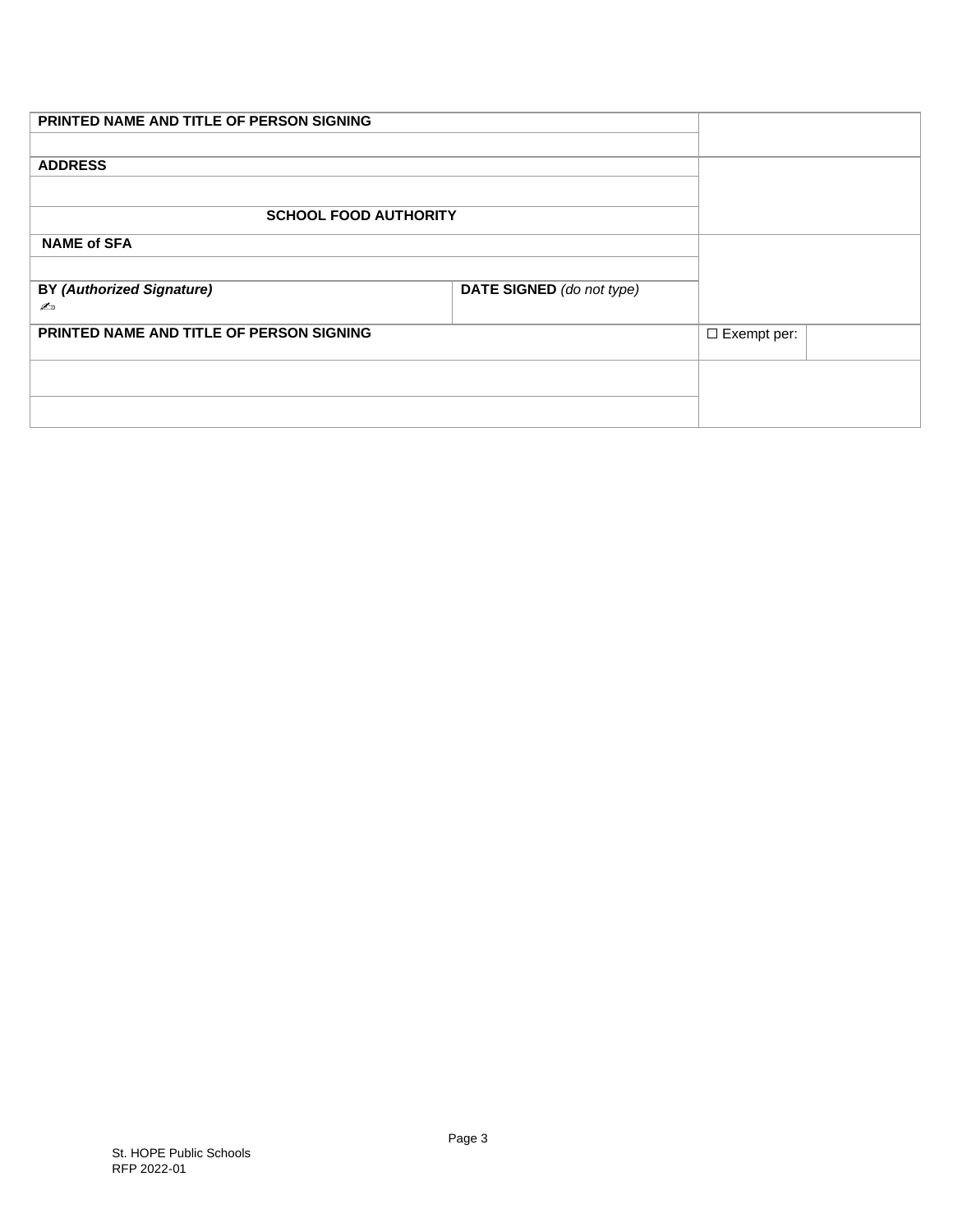#### **Model Fixed-Price Contract**

#### **I. Introduction**

The St. HOPE Public Schools, hereinafter referred to as the school food authority (SFA), enters into this Contract with [food service management company name], hereinafter referred to as the FSMC to provide food service management assistance for the SFA's food service program, hereinafter referred to as "Services." **During the term of this Contract, the FSMC will provide services to the SFA as described in the Scope of Work (Exhibit A) of this Contract.**

#### **II. General Terms and Conditions**

#### **A. Term**

The term of this contract is one year. The FSMC shall commence providing Services under the Contract on July 1st, 2022, and continue through June 30th, 2023. After careful consideration, the SFA may annually renew this Contract for four additional one-year periods upon agreement between both parties. Execution of all contracts and amendments is contingent on approval by the California Department of Education (CDE). The SFA may cancel this Contract upon notification from the CDE that it or any part of the bidding process has been determined noncompliant with state and federal laws and regulations (Title 7. Code of Federal Regulations (7 *CFR*), Section 210.16[d]).

#### **B. Designated Contract Liaisons**

|                           | <b>SFA Liaison for Services</b>                     |        | <b>FSMC Liaison for Services</b> |
|---------------------------|-----------------------------------------------------|--------|----------------------------------|
| <b>Name:</b> Andrea Smith |                                                     | Name:  |                                  |
| Title:                    | <b>Culture and Operations Coordinator</b>           | Title: |                                  |
|                           | <b>Phone: 916-277-6200 Cell Phone: 952-457-1966</b> | Phone: | <b>Cell Phone:</b>               |
| Fax:                      | E-mail:<br>andrea.smith@sthopepublicschools.org     | Fax:   | E-mail:                          |

#### Respondents shall serve or deliver by postal mail all legal notices to:

| <b>SFA</b>                                       | <b>FSMC</b>     |
|--------------------------------------------------|-----------------|
| <b>Name: Andrea Smith</b>                        | Name:           |
| <b>Title:</b> Culture and Operations Coordinator | Title:          |
| Address: 2315 34th St Sacramento, CA 95817       | <b>Address:</b> |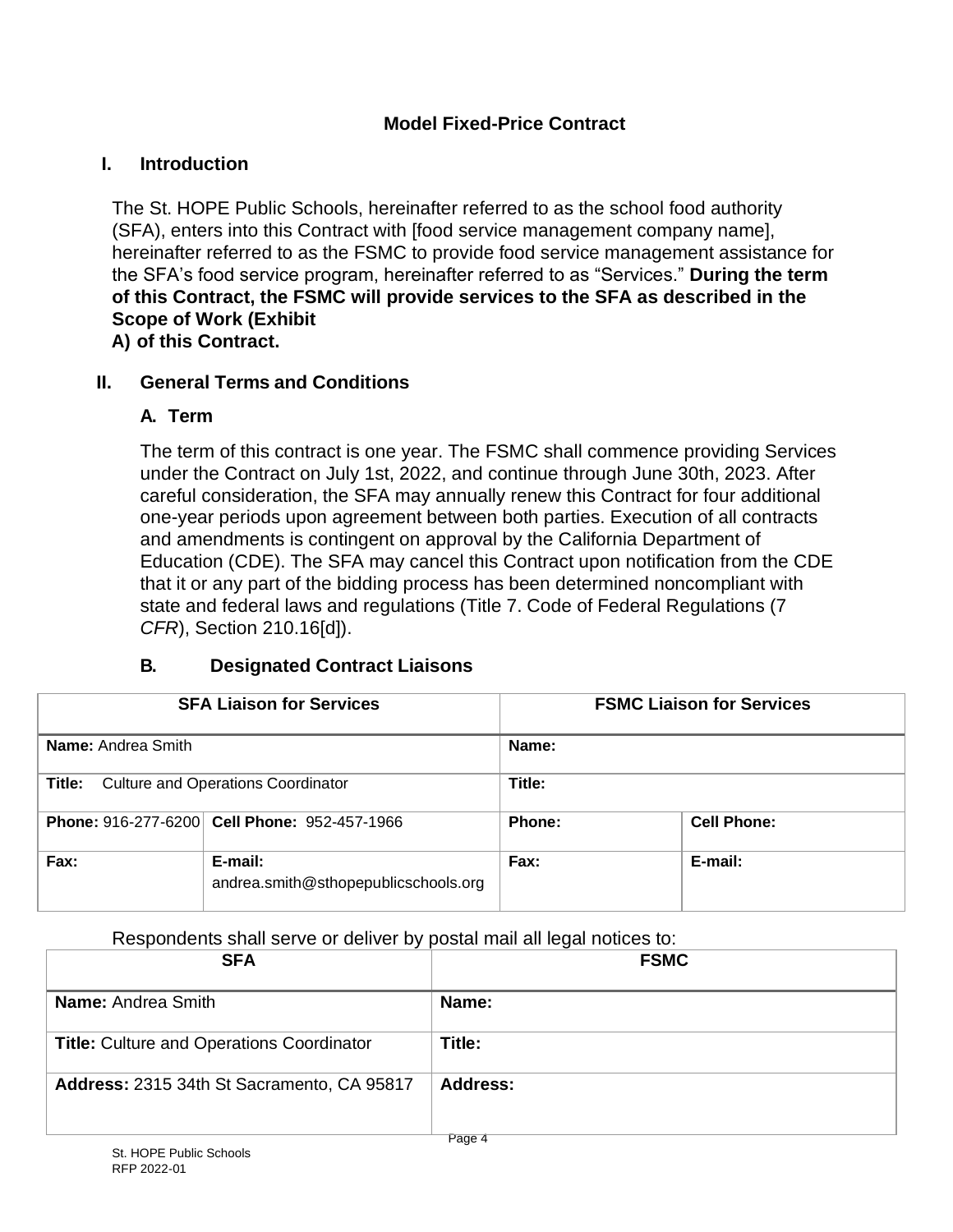#### **C. Fees**

#### 1. Fixed-price Contracts

The SFA will pay the FSMC at a fixed rate per meal. The fixed rate per meal includes all fees and charges indicated in the Schedule of Fees (Exhibit B) of this Contract. The SFA must determine, and the FSMC shall credit the SFA for, the full value of U.S. Department of Agriculture (USDA) Foods. The FSMC's fixed-price invoice will be fully compliant with procurement requirements for the National School Lunch, School Breakfast, and Special Milk Programs, set forth in 7 *CFR*, parts 210, 215, and 220, and the USDA Food and Nutrition Service (FNS) Final Rule issued Wednesday, October 31, 2007. The FSMC shall take discounts, rebates, and other credits into account when formulating their prices for this fixed-price contract (Title 2, Code of Federal Regulations (2 *CFR*), Section 200.406[a]).

#### 2. Payment Terms

The FSMC shall submit monthly invoices by the 10th of the following month that reflect all activity for the previous month. The FSMC must submit detailed cost documentation monthly to support all charges to the SFA. Charges and expenses are included in the Schedule of Fees (Exhibit B). All costs, charges, and expenses must be mutually agreeable to the SFA and the FSMC, and must be allowable costs consistent with the cost principles in 2 *CFR*, Part 200, as applicable. The SFA will pay invoices submitted by the FSMC by the  $25<sup>th</sup>$  of each month. The SFA will pay invoices received by its accounting department by the 25th, if the invoices pass the SFA's audit. The SFA will notify the FSMC of invoices that do not pass audit, which the SFA will not pay until the invoices have passed audit, with no penalty accruing to the SFA.

3. Interest, Fines, Penalties, Finance Charges, Income and Expenses

Interest, fines, penalties, finance charges, income and expenses that may accrue under this contract are not allowable expenses to the nonprofit school food service (cafeteria fund) (2 *CFR*, Section 200.441). The SFA is prohibited from paying unallowable expenses from the SFA's cafeteria fund.

4. Spoiled or Unwholesome Food, Food Not Meeting Detailed FoodComponent Specifications or Contract Requirements.

The SFA shall make no payment to the FSMC for meals that, in the SFA's determination, are spoiled or unwholesome at the time of delivery, do not meet detailed food component specifications as developed by the SFA for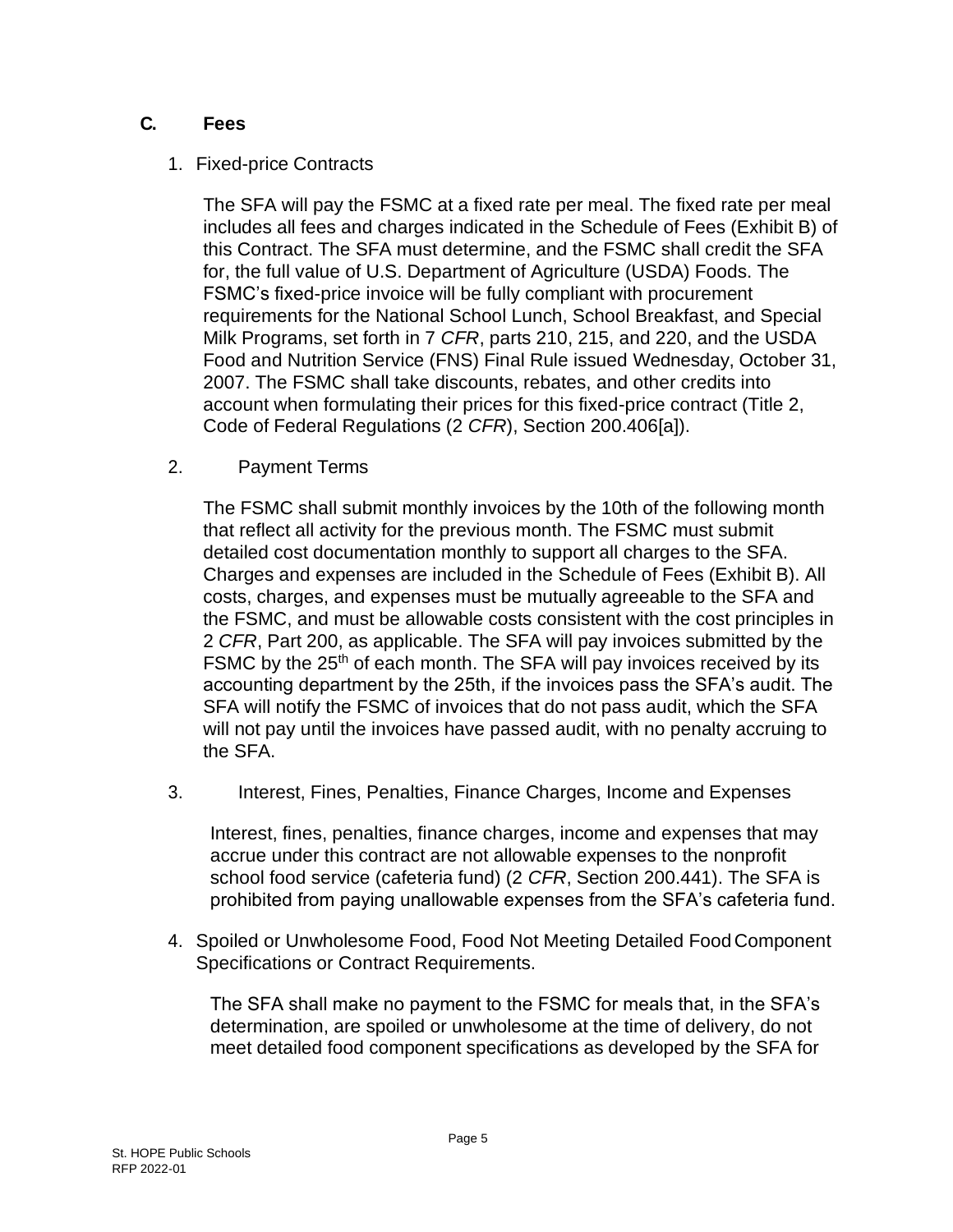the meal pattern, or do not otherwise meet the requirements of this Contract (7 *CFR,* Section 210.16[c][3]).

#### **D. Contract Cost Adjustment**

The contract price (which can include General and Administrative Expense and Management Fees) may be increased on an annual basis by the Yearly Percentage Change in the Consumer Price Index for All Urban Consumers, as published by the U.S. Department of Labor, Bureau of Labor Statistics, Food Eaten Away from Home West Region. The January CPI value will be used as a representation of the change in CPI. Such increases shall be effective on a prospective basis on each anniversary date of this Contract and will be allowed only if approved in advance by the SFA. CPI Fee increases for the upcoming Contract renewal year must be submitted to the SFA. Of note, the CPI fee increases should be applied to individual meal or unit costs.

The renegotiation of price terms under this Contract is permitted only upon the occurrence of unpredictable, unexpected conditions beyond the control of both parties. If those conditions create a significant and material change in the financial assumptions upon which the price terms of this contract were based, then those price terms so affected may be renegotiated by both parties. Renegotiation of price terms under such conditions must be mutual and both parties must agree on any changes in price terms. Any adjustments so negotiated and agreed upon must accurately reflect the change in conditions. The occurrence of contingencies that are foreseeable and predictable, but not certain, should be calculated into the defined price terms, to the extent possible, with the goal of minimizing the need for renegotiation of price terms during the term of the Contract. Substantive changes of the Contract will require the SFA to rebid the Contract.

#### **E. Availability of Funds**

Every payment obligation of the SFA under this Contract is conditioned upon the availability of funds appropriated or allocated for the payment of such obligation. The SFA may terminate this Contract at the end of the period for which funds are available if funds are not allocated and available for the continuance of this Contract. In the event the SFA exercises this provision, no liability shall accrue to the SFA and the SFA shall not be obligated or liable for any future payments or for any damages resulting from termination under this provision.

#### **F. Timeliness**

Time is of the essence in this Contract.

#### **G. Approval**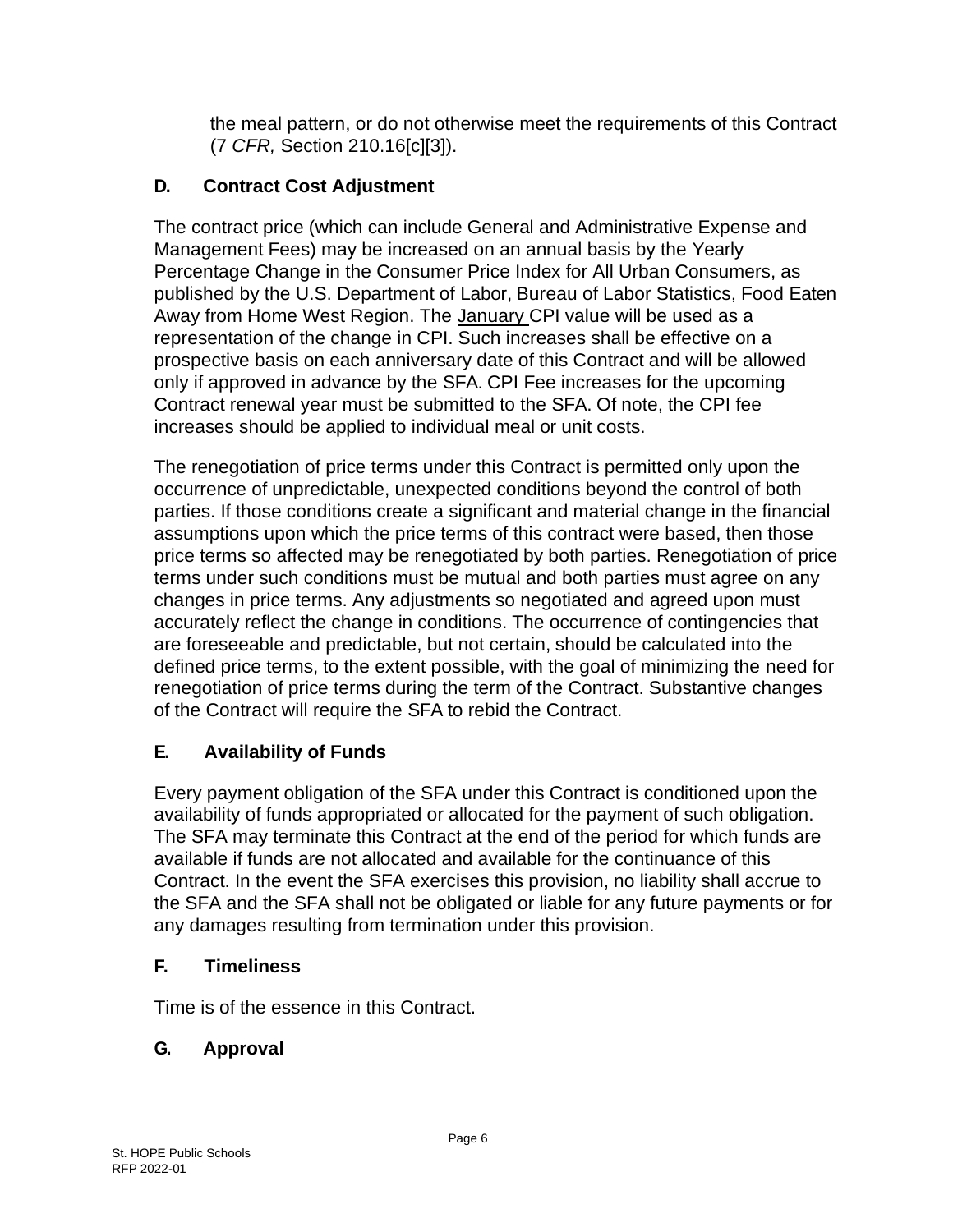This Contract has no force or effect until it is signed by both parties and is approved by the CDE (7 *CFR*, Section 210.19[a][5]).

#### **H. Amendment**

No amendment or variation of the terms of this Contract shall be valid unless made in writing, signed by both parties, and approved by the CDE. Any oral understanding or agreement not incorporated into the Contract in writing and approved by the CDE is not binding on either party (7 *CFR*, Section 210.19[a][5]).

#### **I. Substantive Changes to Contract**

Any change to this Contract that results in a material change or any proposed renewals of this Contract may, at the determination of the CDE, either void this Contract or require the SFA to rebid the Contract. Following are examples of substantive changes that could require the SFA to rebid the Contract:

- The addition of a program
- A major shift in responsibilities for FSMC or SFA staff

#### **J. Subcontract/Assignment**

No provision of this Contract shall be assigned or subcontracted without prior written approval of the SFA. If subcontracts are let, the FSMC should have taken steps to contract with small and minority businesses, women's business enterprises, and labor surplus area firms when possible.

#### **K. Written Commitments**

Any written commitment by the FSMC relative to the services herein shall be binding upon the FSMC. Failure of the FSMC to fulfill any such commitment shall render the FSMC liable for damages due to the SFA. Such written commitments include, but are not limited to:

- Any warranty or representation made by the FSMC in any publication, drawing, or specifications accompanying or referred to in the proposal pertaining to the responsiveness of the proposal
- Any written notifications, affirmations, or representations made by the FSMC in, or during the course of, negotiations that are incorporated into a formal amendment to the proposal

#### **L. Trade Secrets/Copyrights**

The FSMC and SFA shall designate any information they consider confidential or proprietary—including recipes, surveys and studies, management guidelines, operational manuals, and similar documents—that the SFA and FSMC regularly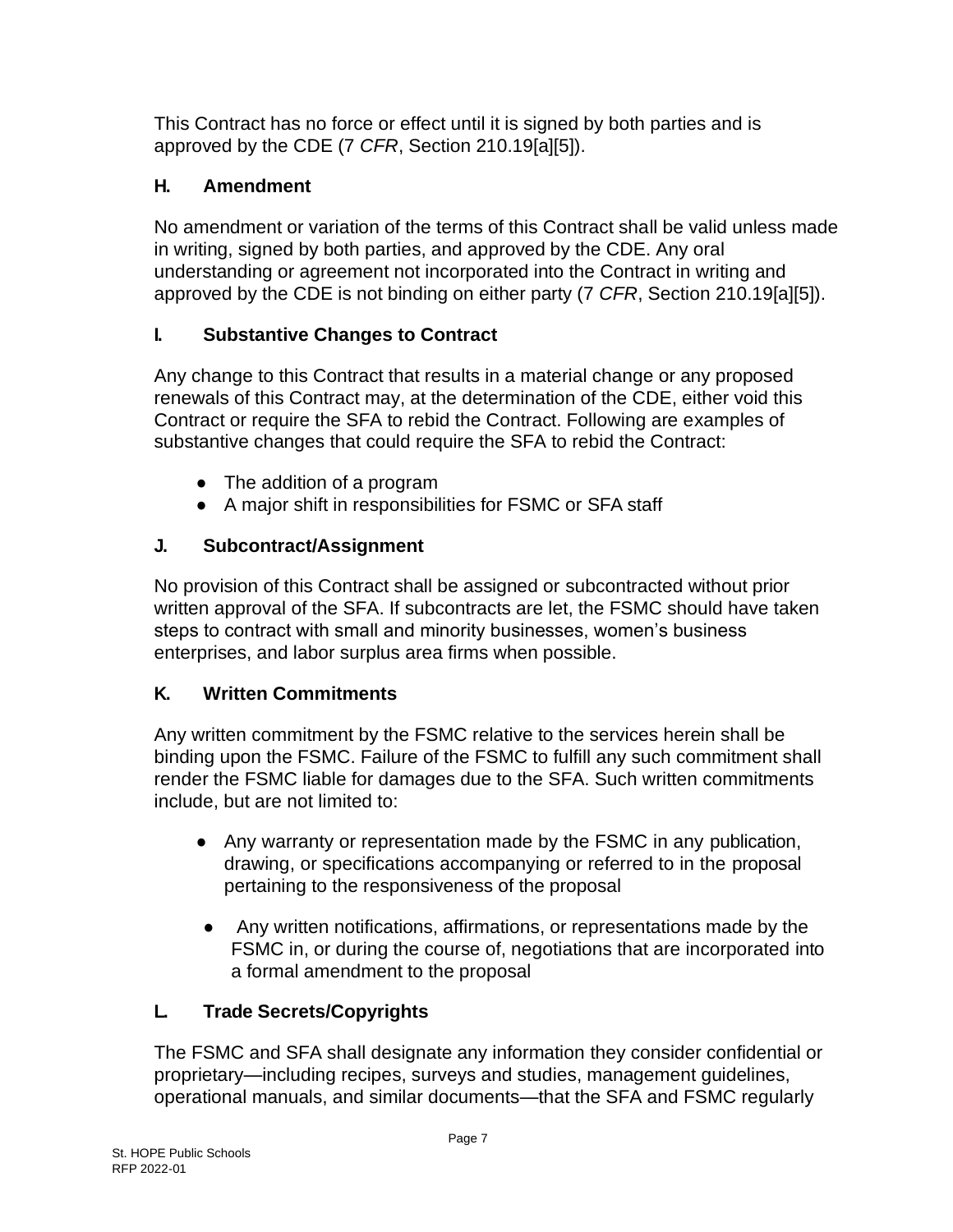use in the operation of their business or that they develop independently during the course of this Contract. Information so designated and identified shall be treated as confidential by the FSMC and the SFA, and the FSMC and the SFA shall exercise the same level of care in maintaining the confidences of the other party as they would employ in maintaining their own confidences, unless disclosure is otherwise required under the law. All such materials shall remain the exclusive property of the party that developed them and shall be returned to that party immediately upon termination of this Contract. Notwithstanding, the federal awarding agency reserves a royalty-free, nonexclusive, and irrevocable license to reproduce, publish, or otherwise use, and authorize others to use the work for federal purposes (7 *CFR*, Section 200.315[b]).

#### **M. Severability**

Should any provision(s) of this Contract be declared or found to be illegal, unenforceable, ineffective, and/or void, then each party shall be relieved of any obligations arising from such provision(s). The balance of this Contract, if capable of performance, shall remain and continue in full force and effect.

#### **N. Counterparts**

This Contract may be executed in counterparts, each of which shall be deemed an original, but all of which together will constitute one and the same instrument.

#### **O. Silence/Absence/Omission**

Any silence, absence, or omission from the Contract specifications concerning any point shall mean that only the best commercial practices are to prevail. Only those materials (e.g., food, supplies, etc.) and workmanship of a quality that would normally be specified by the SFA are to be used.

#### **P. Indemnification**

The FSMC shall indemnify and hold harmless the SFA, or any employee, director, agent, or Board Member of the SFA, from and against all claims, damages, losses, and expenses (including attorney's fees and court costs incurred to defend litigation), and decrees or judgments whatsoever arising from any and all injuries, including death or damages to or destruction of property resulting from the FSMC's acts or omissions, willful misconduct, negligence, or breach of the FSMC's obligations under this Contract by the FSMC, its agents, employees, or other persons under its supervision and direction.

The FSMC shall not be required to indemnify or hold harmless the SFA from any liability or damages arising from the SFA's sole acts or omissions.

#### **Q. Sanctions**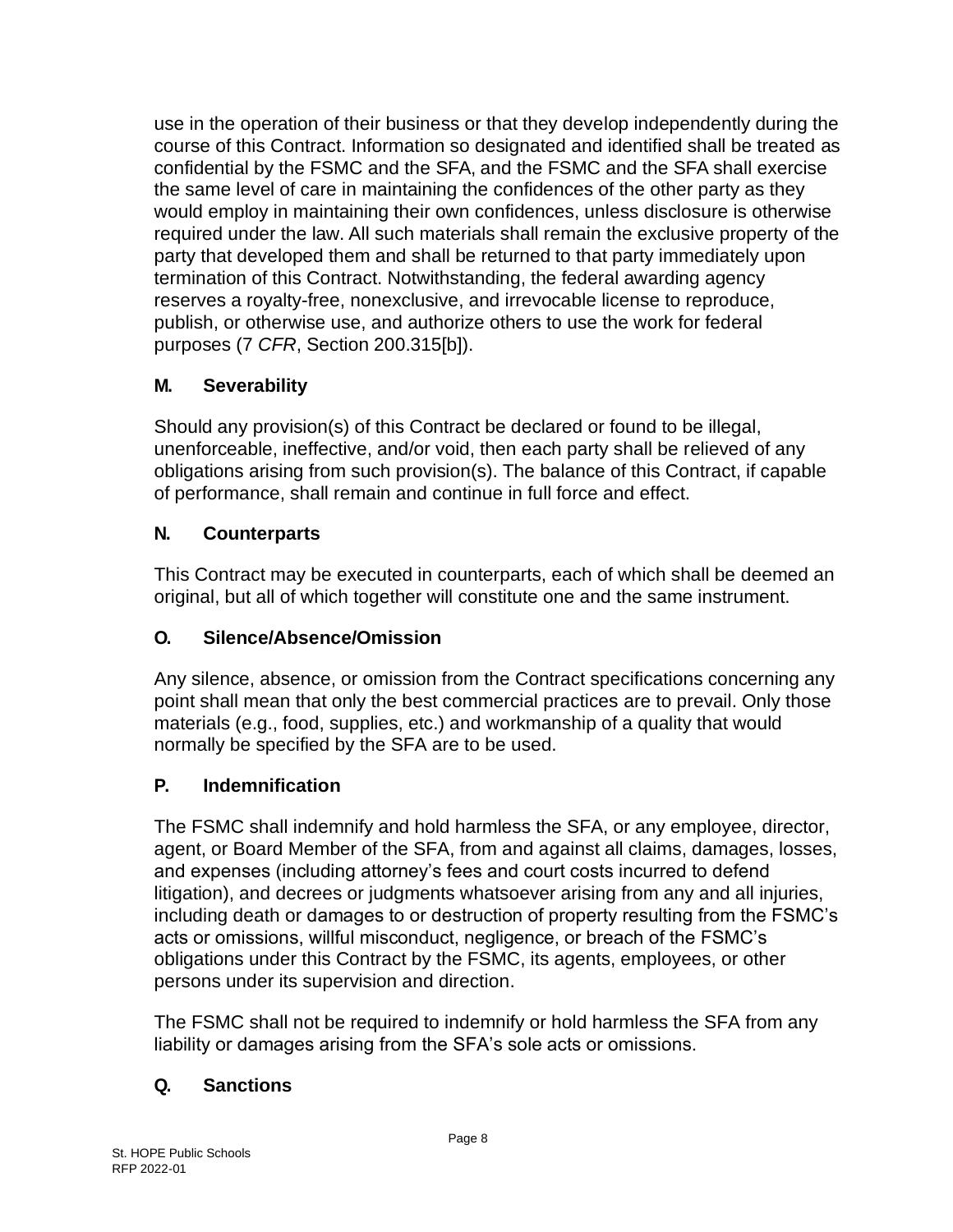If the FSMC fails to perform the contract terms, the following penalties may be imposed:

- FSMC will be required to provide in writing to the SFA how they will ensure future contract compliance
- Continued nonperformance will result in termination of this contract
- FSMC may be prohibited from bidding on future contracts with the SFA

List other sanctions that the SFA and their legal counsel deem appropriate.

#### **R. Breach of Contract**

For the breach of the Contract and associated benefits:

If the FSMC causes the breach, the FSMC assumes liability for any and all damages, including excess cost to the SFA in procuring similar services, and is liable for administrative, contractual, and legal remedies, as applicable.

#### **S. Penalties**

Cost resulting from the SFA's violations, alleged violations of, or failure to comply with federal, state, tribal, local, or foreign laws and regulations are unallowable, except when incurred as a result of compliance with specific provisions of the federal award, or with prior written approval of the federal awarding agency (2 *CFR*, Section 200.441).

#### **T. Force Majeure**

- 1. Neither party shall be liable to the other for delay in, or failure of, performance nor shall any such delay in, or failure of, performance constitute default if such delay or failure is caused by force majeure. Force majeure means an occurrence that is beyond the control of the party affected and occurs without its fault or negligence. Force majeure may include, but is not restricted to, acts of God, the public enemy, acts of the state in its sovereign capacity, fires, floods, power failure, disabling strikes, epidemics, quarantine restrictions, and freight embargoes.
- 2. Force majeure does not include any of the following occurrences:
	- Late delivery of equipment or materials caused by congestion at a manufacturer's plant or elsewhere, or an oversold condition of the market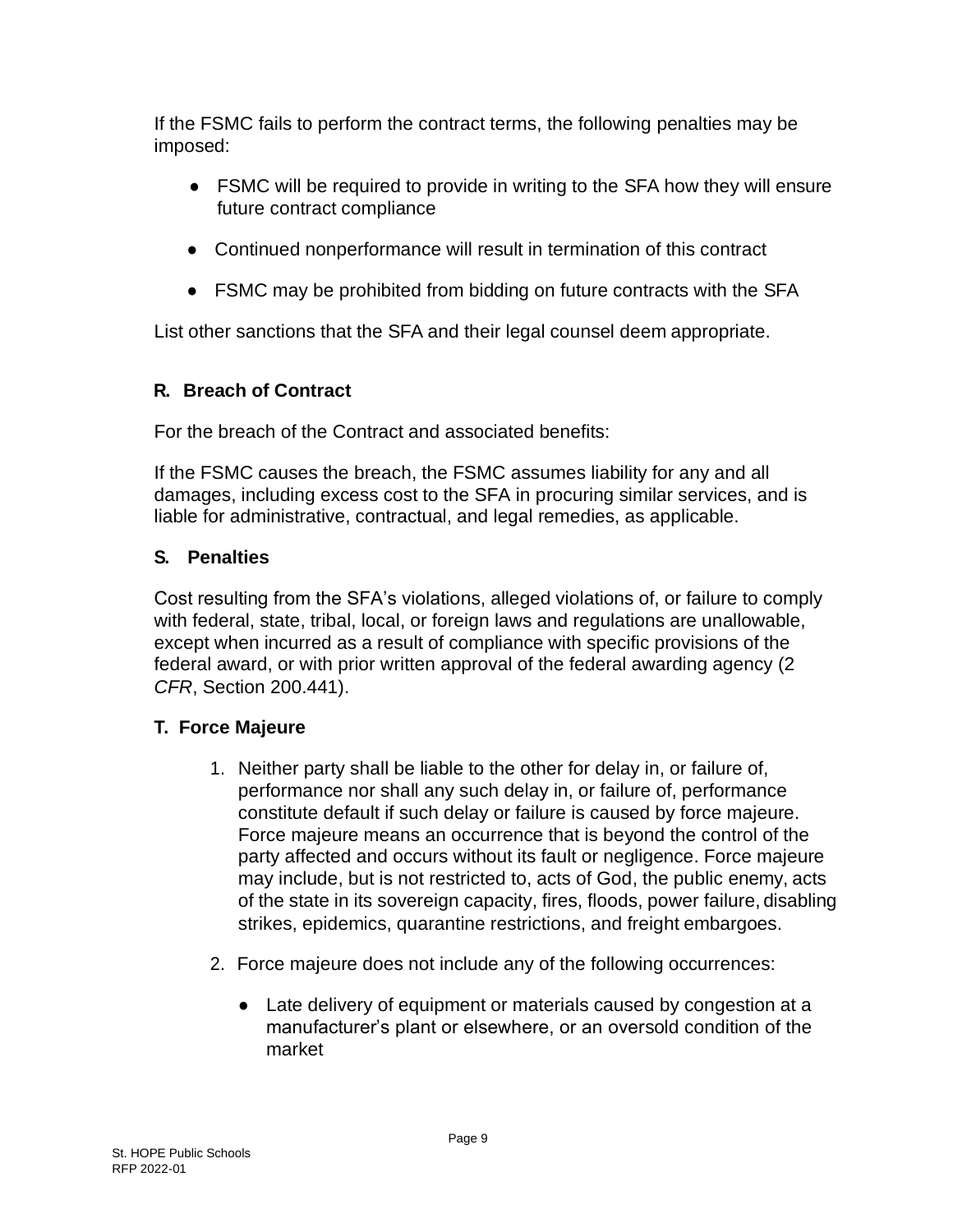- Late performance by a subcontractor, unless the delay arises out of a force majeure occurrence
- Inability of either the FSMC or any of its subcontractors to acquire or maintain any required insurance, bonds, licenses, or permits
- 3. If either party is delayed at any time in the progress of work by force majeure, the delayed party shall notify the other party in writing of such delay, as soon as practicable and no later than the following work day or the commencement thereof, and shall specify the causes of such delay. Such notice shall be delivered by hand or sent by postal mail with a certified return receipt requested and shall make a specific reference to this article, thereby invoking its provisions. The delayed party shall cause such delay to cease as soon as practicable and shall notify the other party in writing when it has done so. The time for completion shall be extended by contract amendment, as long as the amended period does not violate 7 *CFR*, Section 210.16(d).
- 4. Any delay or failure in performance by either party caused by force majeure shall not constitute default, nor give rise to any claim for damages or loss of anticipated profits.

#### **U. Nondiscrimination**

Both the SFA and FSMC agree that no child who participates in the National School Lunch Program (NSLP), School Breakfast Program (SBP) will be discriminated against on the basis of race, color, national origin, age, sex, or disability. State agencies and SFAs shall comply with the requirements of Title VIof the Civil Rights Act of 1964; Title IX of the Education Amendments of 1972; Section 504 of the Rehabilitation Act of 1973; the Age Discrimination Act of 1975; Department of Agriculture regulations on nondiscrimination (7 *CFR*, parts 15, 15a, and 15b); and FNS Instruction 113-1 (7 *CFR,* Section 210.23[b]).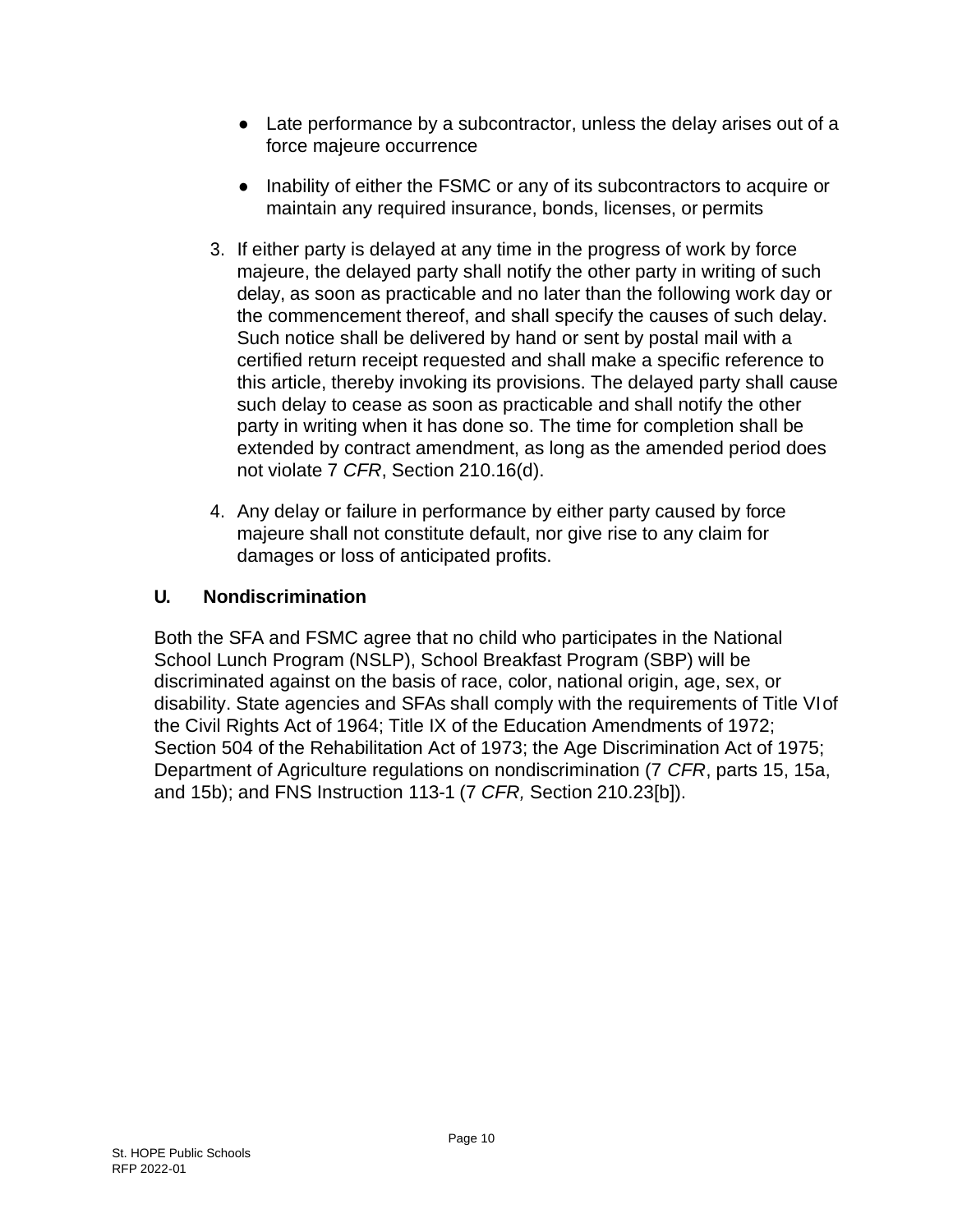#### **V. Compliance with the Law**

The FSMC shall comply with all laws, ordinances, rules, and regulations of all applicable federal, state, county, and city governments, bureaus, and agencies regarding purchasing, sanitation, health, and safety for the food service operations and shall procure and maintain all necessary licenses and permits. The SFA shall cooperate, as necessary, in the FSMC's compliance efforts.

The FSMC shall comply with all applicable federal regulations in 2 *CFR,* parts 200 and 400 and 7 *CFR,* parts 210 (NSLP), 220 (SBP), 245 (Determining Eligibility for Free and Reduced Price Meals and Free Milk in Schools) as applicable, 250 (Donation of Foods for Use in the United States, its Territories and Possessions and Areas Under its Jurisdiction), USDA FNS Instructions and policy, federal laws and regulations, California *Education Code* (*EC*), and California laws and regulations, where applicable.

#### **W. Choice of Law**

This Contract shall be construed under the laws of the state of California, where applicable, without giving effect to the principles of conflict of laws. Any action or proceeding arising out of this Contract shall be heard in the appropriate courts in California.

#### **X. Advice of Counsel**

Each party acknowledges that, in executing this Contract, such party has had the opportunity to seek the advice of independent legal counsel and has read and understood all of the terms and provisions of this Contract.

#### **III. Relationship of the Parties**

- A. The FSMC's relationship with the SFA will be that of an independent contractor and not that of an employee of or supervisor for the SFA. The FSMC will not be eligible for any employee benefits, nor will the SFA make deductions from payments made to the FSMC for taxes, all of which will be the FSMC's responsibility. The FSMC agrees to indemnify and hold the SFA harmless from any liability for, or assessment of, any such taxes imposed on the SFA by relevant taxing authorities. The FSMC will have no authority to enter into contracts that bind the SFA or create obligations on the part of the SFA.
- B. When the SFA is a public school district or program operated by the county Office of Education, the FSMC, as an independent contractor, shall have no authority to supervise food service classified personnel operating the NSLP, SBP, or Afterschool Meal Supplements (AMS) under the NSLP (*EC* Section 45103.5).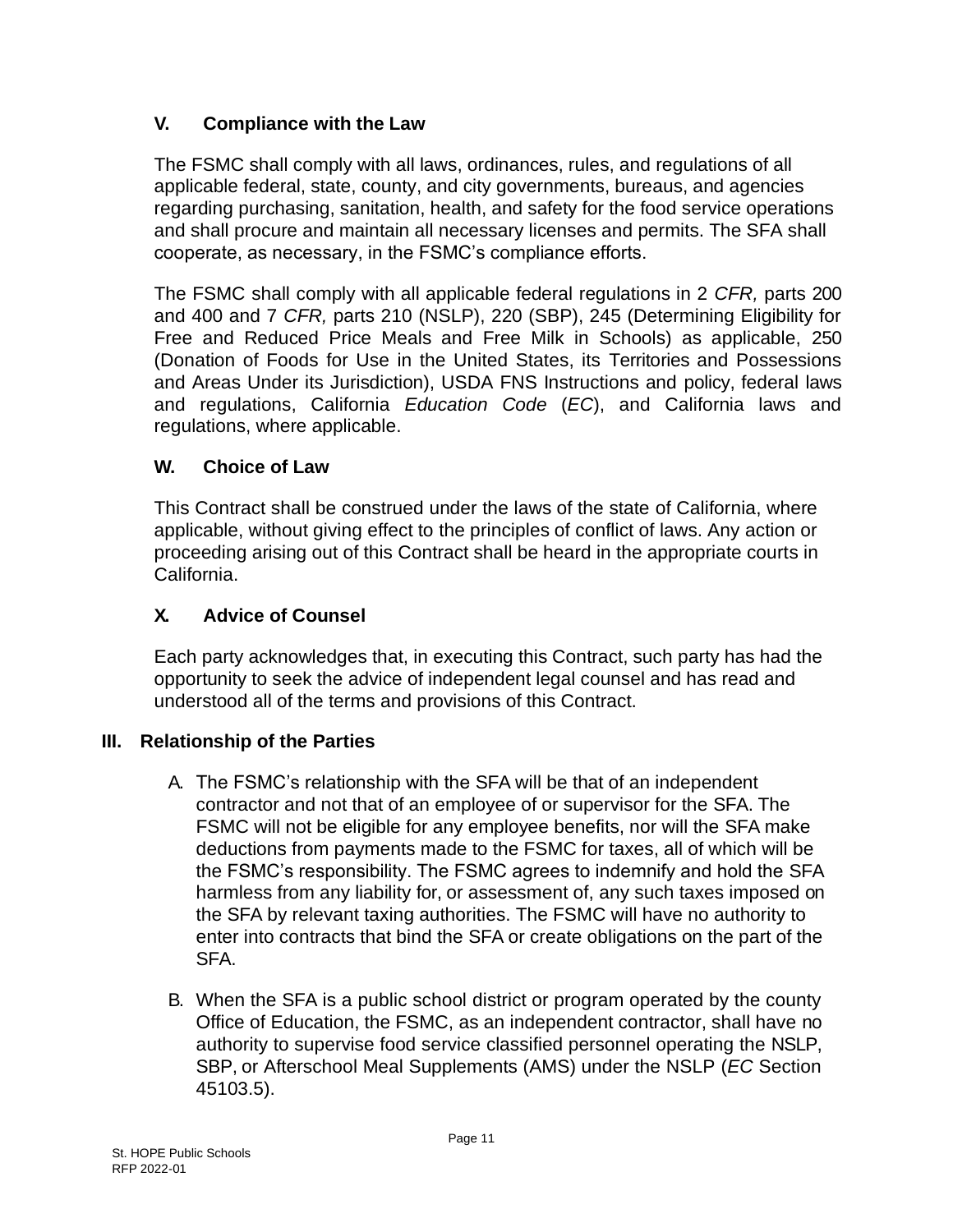- C. All services to be performed by the FSMC will be as agreed between the FSMC and the SFA. The FSMC will be required to report to the SFA concerning the services performed under this Contract. The SFA shall determine the nature and frequency of these reports.
- D. The SFA is the responsible authority, without recourse to USDA or CDE, for the settlement and satisfaction of all contractual and administrative issues arising in any way from this Contract. Such authority includes, but is not limited to, source evaluation, protests, disputes, claims, or other matters of a contractual nature.

#### **IV. Food Service Program**

#### **A. Food Service Management Company Responsibilities**

- 1. The FSMC will provide the SFA with an electronic Point of Service (POS) meal and milk counting system. Such meal and milk counting system must eliminate any potential for the overt identification of free and reduced-price eligible students under 7 *CFR,* Section 245.8. This POS system will be used for the duration of this Contract and the SFA will not take an ownership interest or option in the POS system provided.
- 2. The FSMC will not directly or indirectly restrict the sale or marketing of fluid milk at any time or in any place on school premises or at any school-sponsored event (7 *CFR*, Section 210.21[e]).
- 3. The FSMC shall have state or local health certification for any facility outside the school in which it proposes to prepare meals and the FSMC shall maintain this health certification for the duration of the contract (7 *CFR*, Section 210.16[c][2]).

#### **B. School Food Authority Responsibilities**

- 1. The SFA shall ensure that the food service operation is in conformance with the SFA's Permanent Single Agreement with the CDE and will monitor the food service operation through periodic on-site visits (7 *CFR*, sections 210.16[a][2] and 210.16[a][3]).
- 2. The SFA retains control of the quality, extent, and the general nature of its food service; the prices children are charged for meals (7 *CFR*, Section 210.16[a][4]), and a la carte prices. The SFA may not contract with the FSMC to provide only nonprogram food (e.g., a la carte and adult meals) unless the FSMC offers free, reduced-price, and paid reimbursable lunches to all eligible children (7 *CFR*, Section 210.16[a]).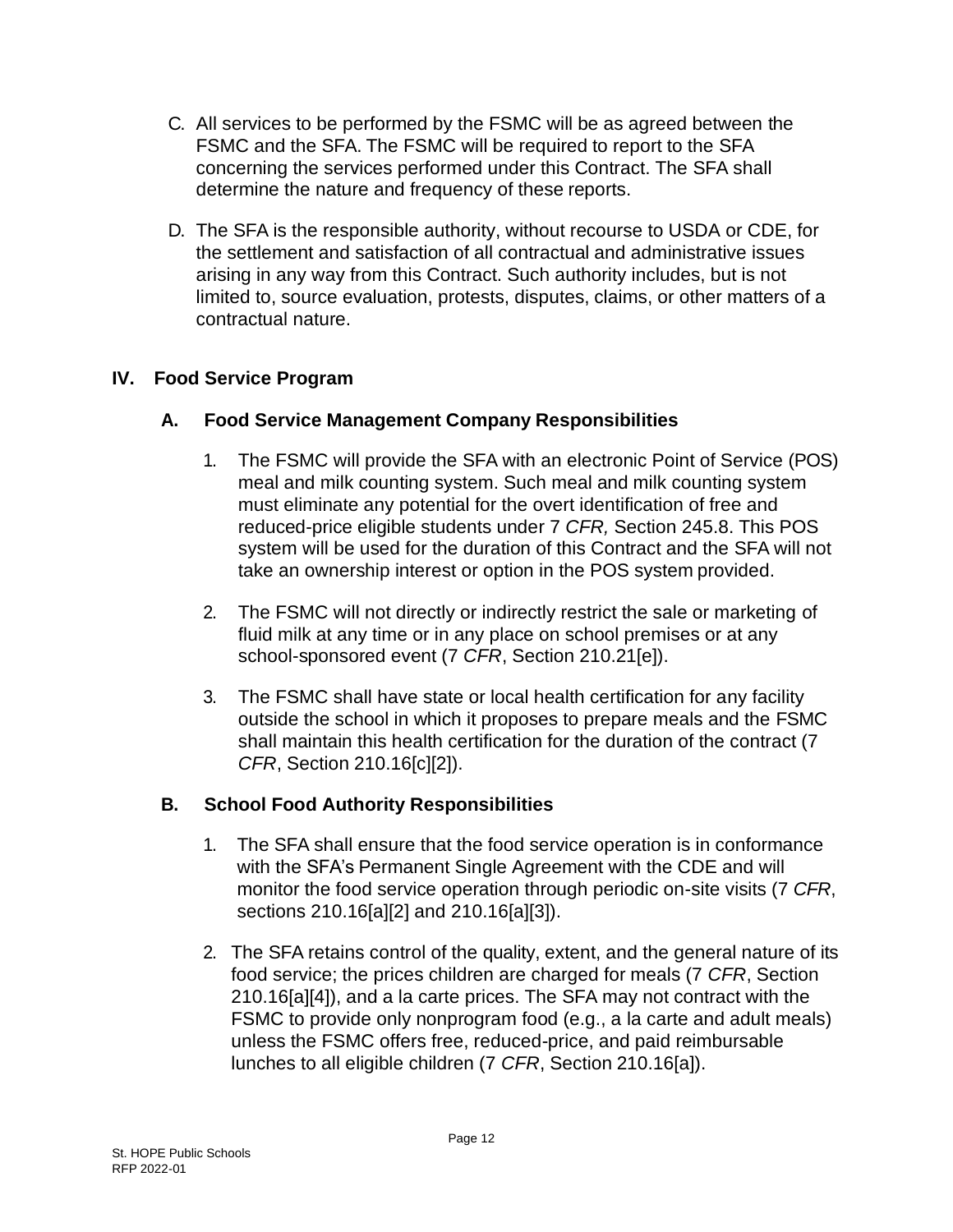- 3. SFAs with more than one school shall perform no less than one on-site review of the lunch counting and claiming system employed by each school under its jurisdiction. The on-site review shall take place prior to February 1 of each school year. Further, if the review discloses problems with a school's meal counting or claiming procedures, the SFA shall ensure that the school implements corrective action and, within 45 days of the review, conduct a follow-up on-site review to determine that the corrective action resolved the problem. Each on-site review shall ensure that the school's claim is based on the counting system authorized by the CDE under 7 *CFR,* Section 210.7(c) and that the counting system, as implemented, yields the actual number of reimbursable free, reduced-price, and paid lunches respectively, served for each day of operation (7 *CFR,* Section 210.8[a][1]).
- 4. The SFA shall retain responsibility for developing the meal pattern for students with disabilities, when their disability restricts their diet, and for those students without disabilities who are unable to consume the regular lunch because of medical or other special dietary needs (7 *CFR*, Section 210.10[m]).
- 5. The SFA shall retain signature authority for the food services application, agreements, Free and Reduced-Price Policy Statement, monthly Claim for Reimbursement, reports, program renewal, the verification of applications, letters to households, and all correspondence to the CDE relating to the food service program (7 *CFR,* Section 210.16[a][5]).
- 6. The SFA shall retain signature authority and be responsible for all contractual agreements entered into in connection with the food service program (7 *CFR*, Section 210.21).
- 7. The SFA shall be responsible for the establishment and maintenance of the free and reduced-price meals eligibility roster (*EC* Section 49558).
- 8. The SFA shall be responsible for the development, distribution, and collection of the letter to households and Application for Free and Reduced-Price Meals and/or Free Milk (7 *CFR,* Section 245.6).
- 9. If the SFA uses direct certification of eligibility, the SFA shall be responsible for obtaining the direct certification list at least three times annually.
- 10. The SFA shall be responsible for the determination of eligibility for free and reduced-price meals and shall disclose the eligibility status of individual students or confidential information provided on the application for free or reduced-price meals to the FSMC, to the extent that such information is necessary for the FSMC to fulfill its obligations under this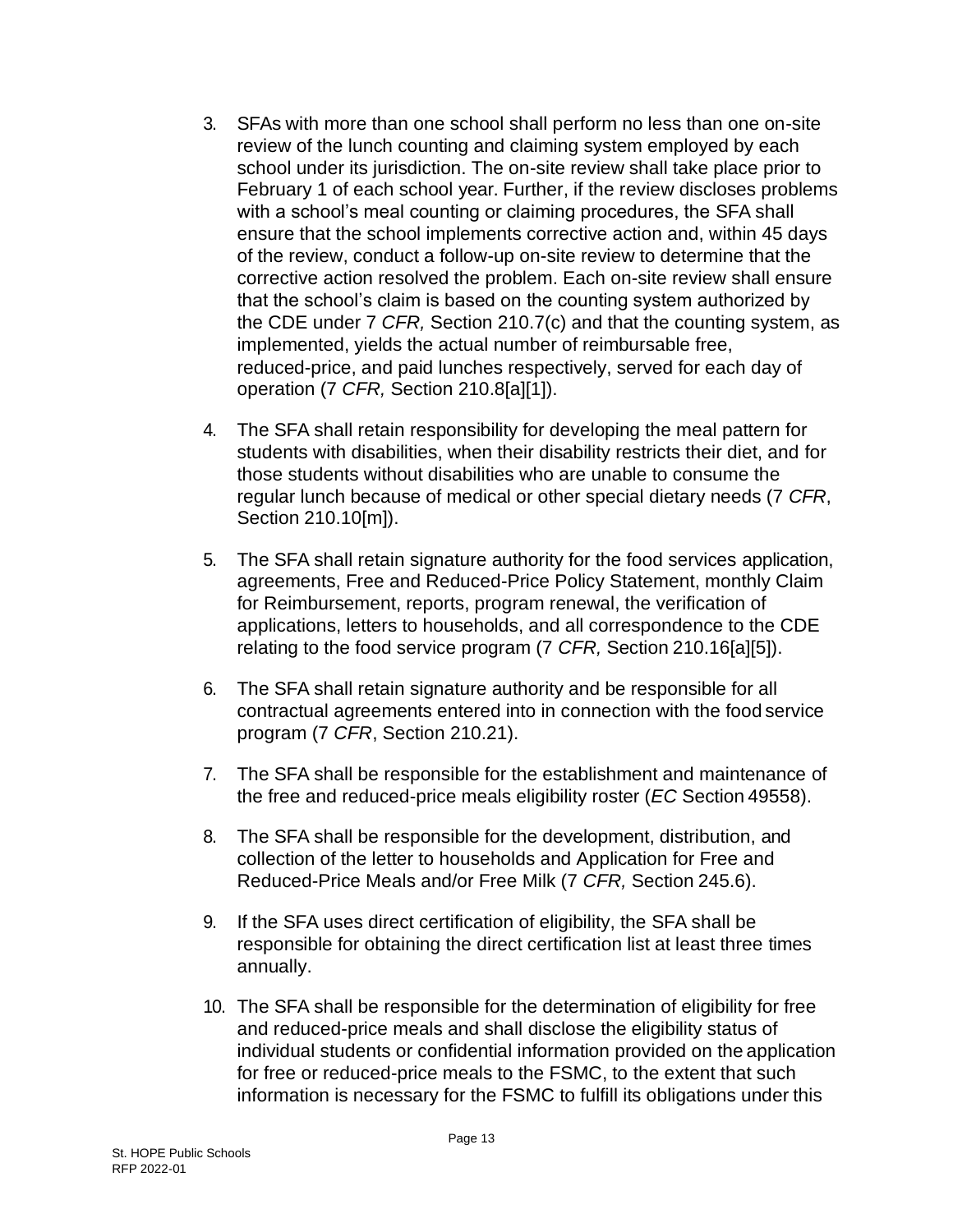Contract. The FSMC will not disclose the eligibility status of individual students or confidential information provided (*EC* Section 49558).

- 11. The SFA shall be responsible for conducting any hearings related to determinations regarding free and reduced-price meal eligibility (7 *CFR*, Section 245.7).
- 12. The SFA shall be responsible for verifying applications for free and reduced-price meals as required by federal regulations (7 *CFR*, sections 245.6 and 245.6[a]).
- 13. The SFA shall establish and maintain an advisory board composed of parents, teachers, and students to assist with menu planning (7 *CFR*, Section 210.16[a][8]).
- 14. The SFA shall maintain applicable health certification and ensure that all state and local regulations are being met by the FSMC preparing or serving meals on-site at an SFA facility (7 *CFR,* Section 210.16[a][7]).

#### **V. Buy American Requirements**

#### **A. Food Service Management Company Responsibilities**

- 1. The FSMC must submit statements for all processed agricultural products to the SFA at the time of delivery for each processed agricultural product certifying that the food product was processed 100 percent domestically and that the percentage of domestic content in the food component of the processed food product is over 51 percent, by weight or volume (USDA Policy Memo SP [38-2017\)](https://fns-prod.azureedge.net/sites/default/files/cn/SP38-2017os.pdf).
- 2. The FSMC must notify the SFA in writing at least 10 days **prior** to delivering a nondomestic agricultural commodity or product and request prior approval for delivery of a nondomestic agricultural commodity or product. This written notification must list alternative domestic substitutes for the SFA to consider and provide an explanation for the following:
	- a) Why the domestic product is not produced or manufactured in sufficient and reasonably available quantities of a satisfactory quality; and/or
	- b) Why competitive bids reveal the cost of the domestic product is significantly higher, 25%, than the nondomestic product
- 3. The FSMC will provide certification of domestic origin for products which do not have country of origin labels.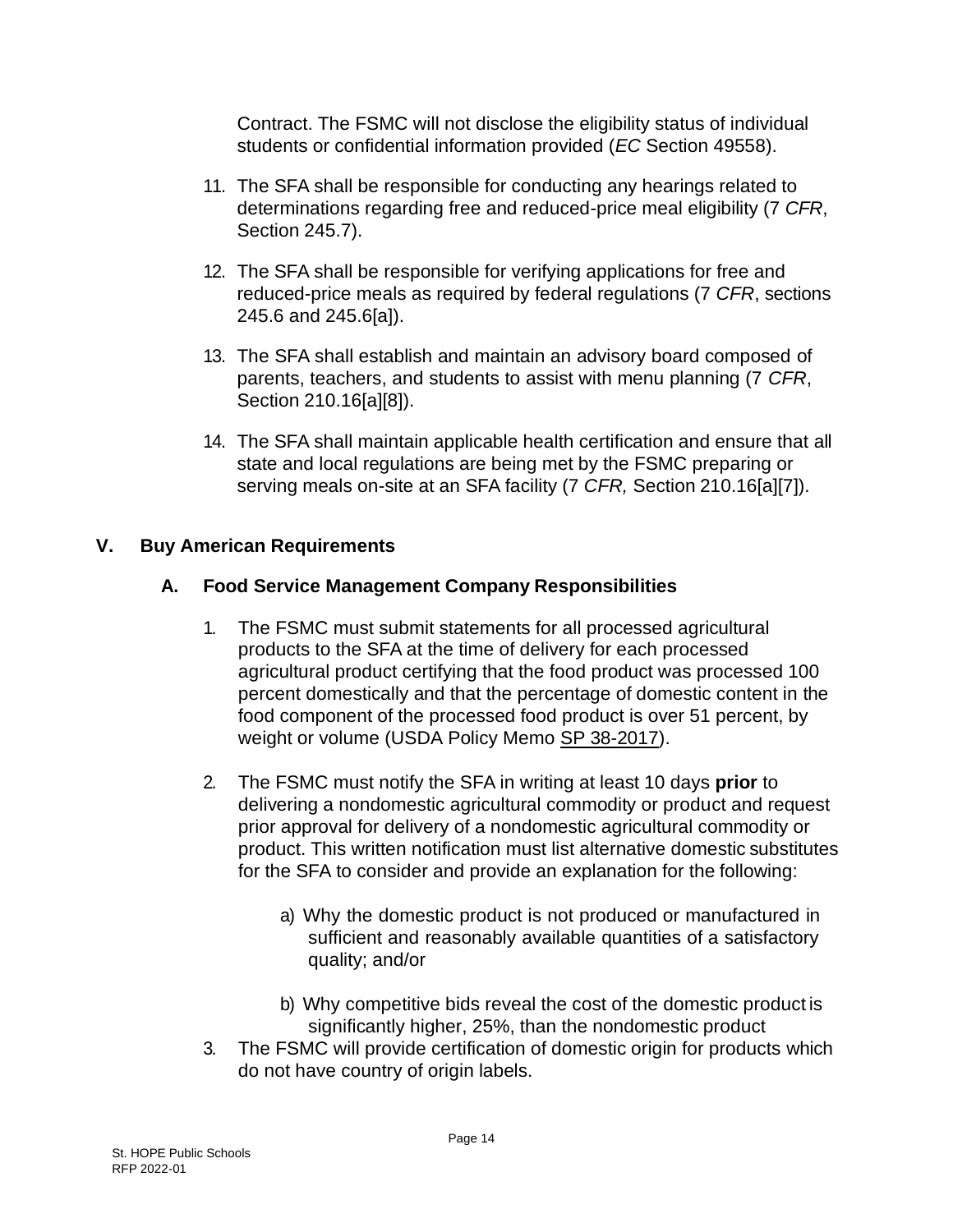#### **B. School Food Authority Responsibilities**

- 1. The SFA shall maintain documentation outlining the justification for supporting their use of an exception to the Buy American Provision requirement **prior** to accepting nondomestic agricultural commodities or products. This documentation will be kept on file for the term of the contract plus any extensions and three additional school years thereafter. This will be made available during an on site administrative review and an off site procurement review.
- 2. The SFA shall monitor the contract to ensure that the correct domestic food components contracted for are delivered as required by 2 *CFR*, Section 200.318(b) unless the FSMC has received prior approval from the SFA for nondomestic agricultural commodity or product.
- 3. The SFA must ensure FSMC compliance with the Buy American Provision in accordance with their procurement procedures. These procedures, at a minimum, must include the requirement to include Buy American Provision language in solicitations and contracts as well as the process for requiring FSMCs to certify the domestic percentage of the agricultural food component of products.

#### **VI. U.S. Department of Agriculture Foods**

#### **C. Food Service Management Company Responsibilities**

- 1. The FSMC shall fully use, to the maximum extent possible, donated foods made available by the SFA solely for the purpose of providing benefits for the SFA's nonprofit school food program (7 *CFR,* Section 210.16[a][6]).
- 2. In accordance with 7 CFR, Section 250.53, the FSMC shall comply with the following provisions relating to the use of donated foods, as applicable:
	- a) The FSMC must credit the SFA for the value of all donated foods (including both entitlement and bonus foods) received for use in the SFA's meal service in the school year or fiscal year. The credit must include the value of donated foods contained in processed end products if the FSMC procures processed end products on behalf of the SFA, or acts as an intermediary in passing on the donated foods value of processed end products to the SFA (7 *CFR,* Section 250.51[a]).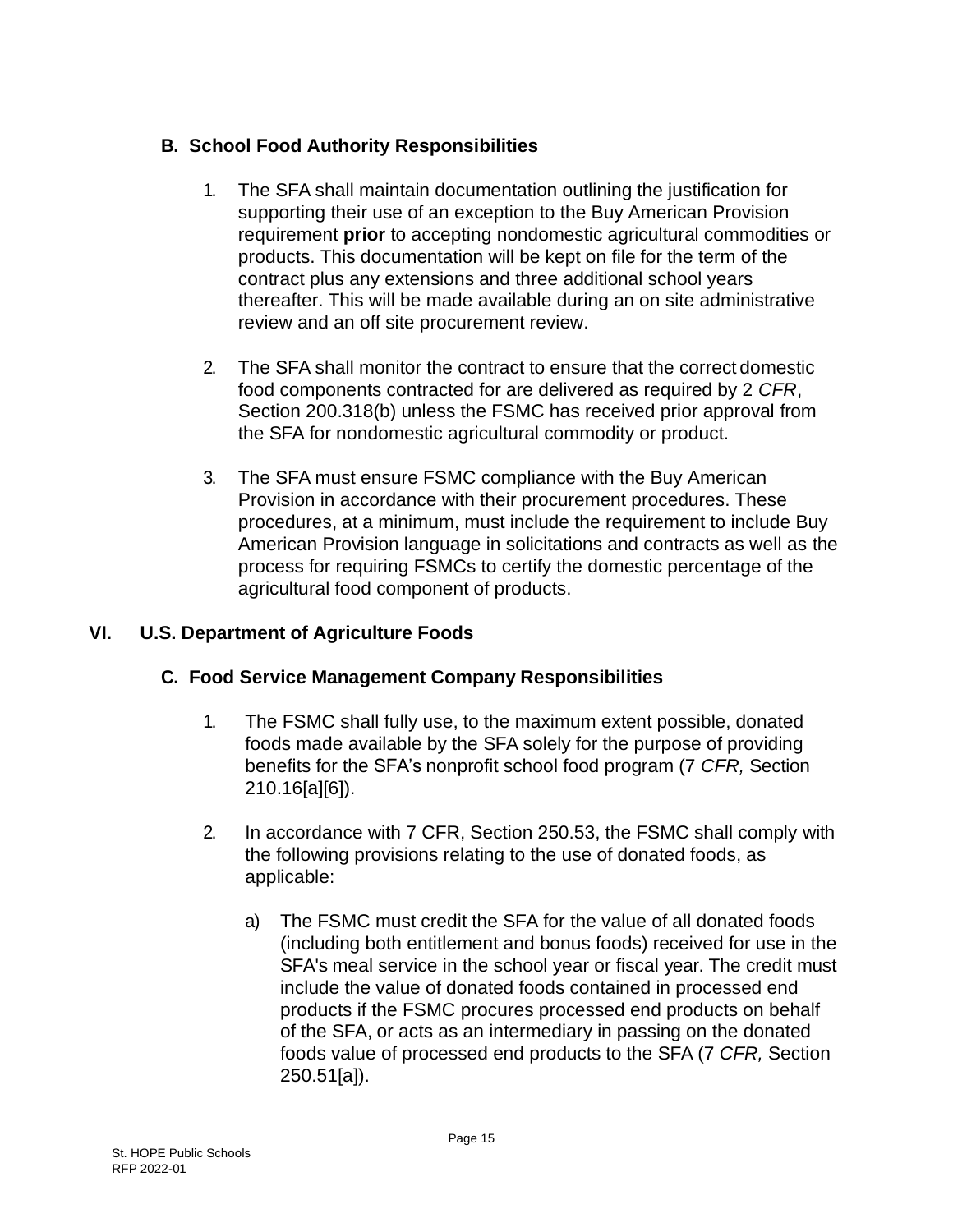- *b)* The FSMC shall account for the full value of donated foods (7 *CFR,* Section 250.51) by:
	- i) Subtracting the value of all donated foods received for use in the SFA's food service from the SFA's (monthly/quarterly) invoice, and
	- ii) Using the Average Price File for the school year in which the donated foods are received by the SFA. This listing is available from the USDA Food Distribution web page a[t](http://www.fns.usda.gov/fdd/processor-pricing-reports) [http://www.fns.usda.gov/fdd/processor-pricing-reports.](http://www.fns.usda.gov/fdd/processor-pricing-reports)
- 3. The FSMC will be responsible for any activities relating to donated foods in accordance with 7 *CFR*, Section 250.50(d), as applicable, and will ensure that such activities are performed in accordance with the applicable requirements in 7 *CFR*, Part 250.
- 4. The FSMC shall accept liability for any negligence on its part that results in any loss of, improper use of, or damage to donated foods.
- 5. The FSMC must use all donated beef, pork, and all processed end products, in the recipient agency's food service, and must use all other donated foods, or commercially purchased foods of the same generic identity, of U.S. origin, and of equal or better quality than the donated foods, in the recipient agency's food service (unless the contract specifically stipulates that the donated food, and not such commercial substitutes, be used) (7 *CFR*, Section 250.51[d]).
- 6. The FSMC shall ensure that the processing agreement's value will be used in crediting the SFA for the value of donated foods contained in end products (7 *CFR*, Section 250.53[a][7]).
- 7. The method and frequency of crediting donated foods will be in accordance with 7 *CFR*, Section 250.51(b). The FSMC must ensure that it follows the negotiated method and frequency of crediting agreed upon by the parties.
- 8. The FSMC will provide assurance that it will not itself enter into the processing agreement with the processor required in subpart C of 7 *CFR*, Part 250 (7 *CFR*, Section 250.53[a][8]).
- 9. The FSMC will provide assurance that it will comply with the storage and inventory requirements for donated foods (7 *CFR*, Section 250.53[a][9]).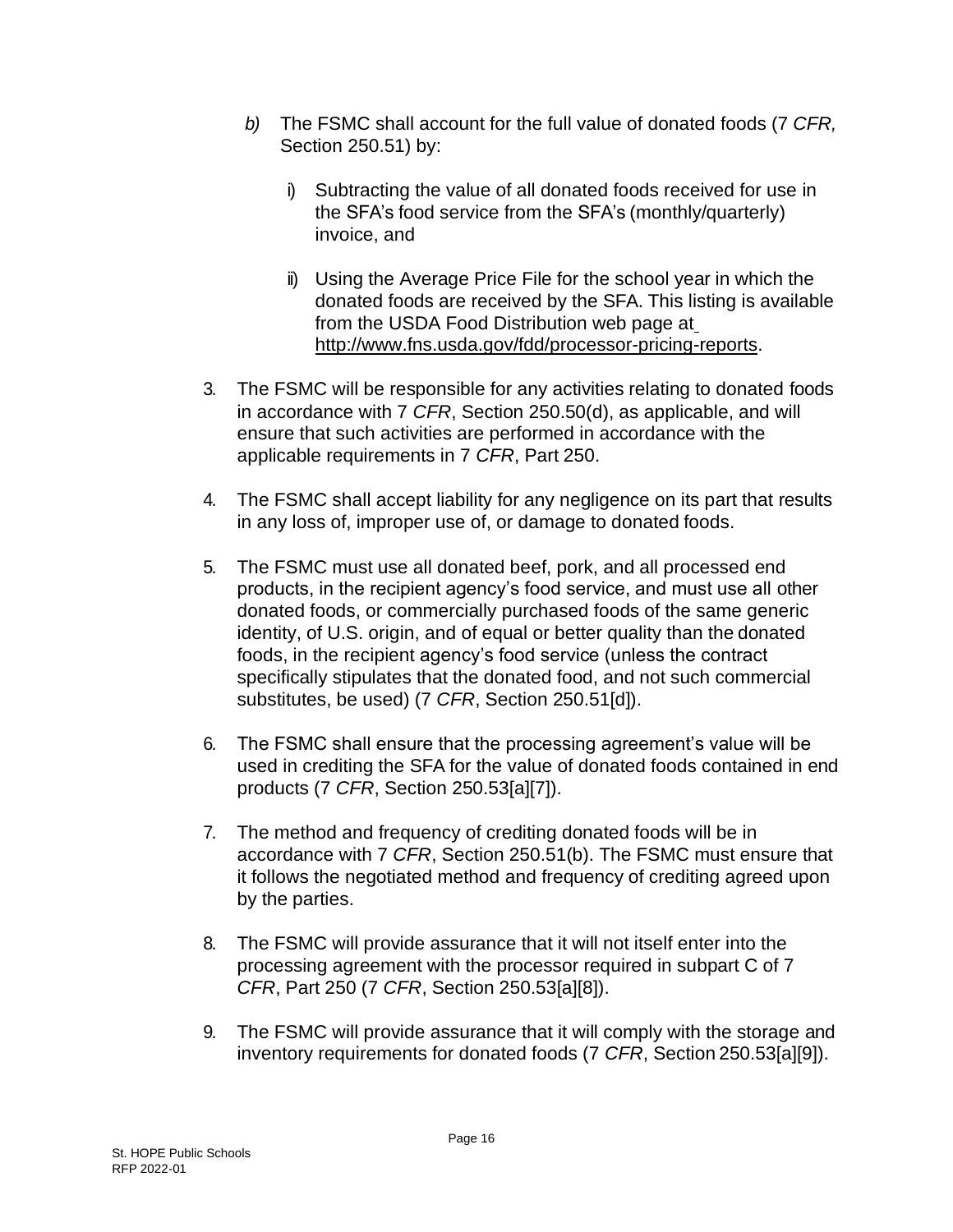10. The FSMC will maintain records to document its compliance with requirements relating to donated foods, in accordance with 7 *CFR,*  Section 250.54(b).

#### **D. School Food Authority Responsibilities**

- 1. The SFA shall retain title to all donated foods and ensure that all donated foods received by the SFA and made available to the FSMC accrue only for the benefit of the SFA's nonprofit school food service and are fully used therein (7 *CFR*, Section 210.16[a][6]).
- 2. The SFA shall accept and use, in as large quantities as may be efficiently used in its nonprofit food service program, such foods as may be offered as a donation by USDA (7 *CFR*, Section 210.9[b][15]).
- 3. The SFA will maintain records to document its compliance with requirements relating to donated foods and conduct reconciliation (at least annually and upon termination of the Contract) to ensure that the FSMC has credited the value of all donated foods in accordance with 7 *CFR*, sections 250.54(a) and (c).
- 4. The SFA will not extend or renew any Contract if the FSMC did not fulfill all Contract provisions relating to donated foods (7 *CFR*, Section 250.53[a][12]).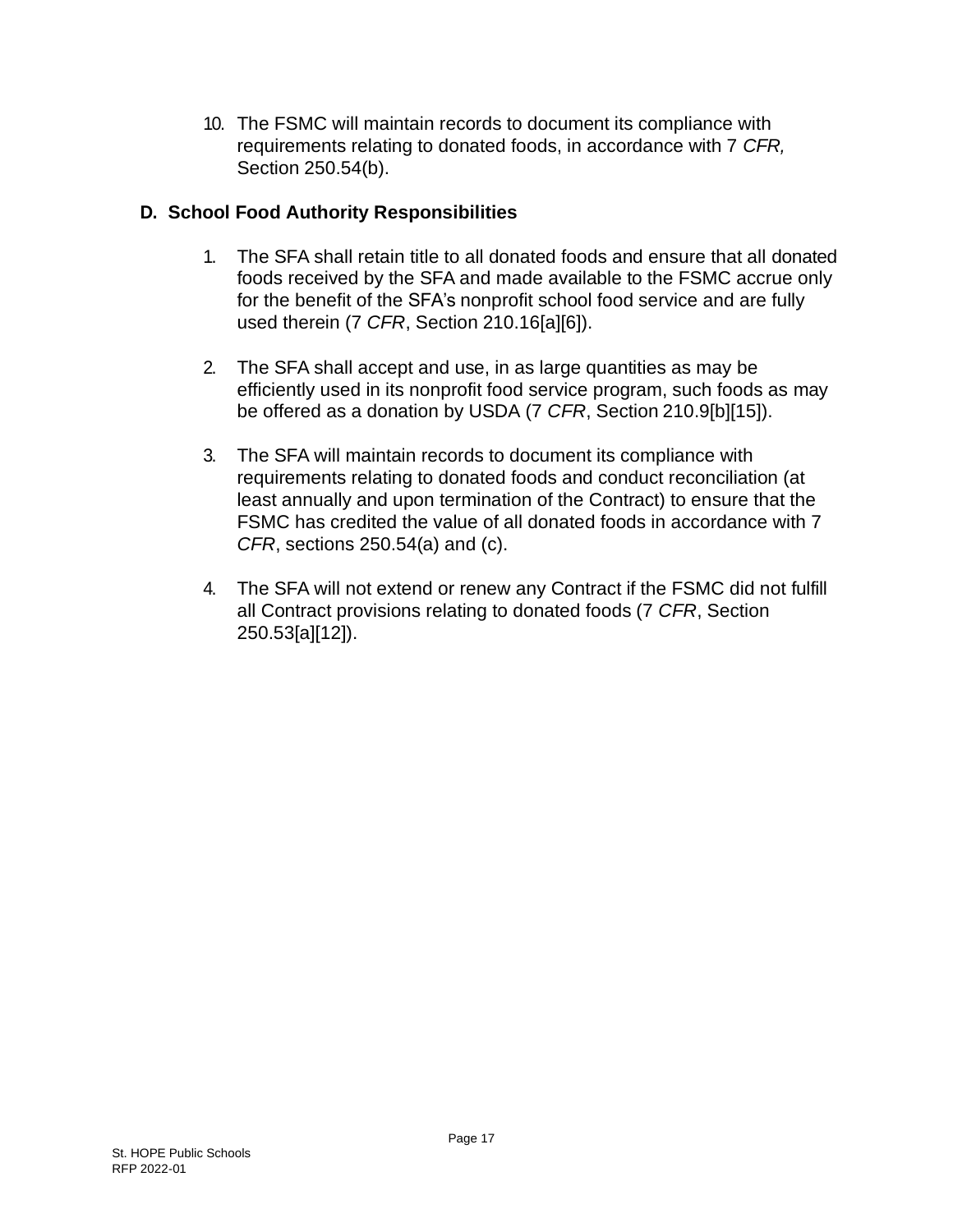#### **VII. Meal Responsibilities**

#### **A) The FSMC shall:**

- Serve meals on such days and at such times as requested by the SFA.
- Offer free, reduced-price, and paid reimbursable meals to alleligible children through the SFA's food service program.
- Provide meals through the SFA's food service program that meet the requirements as established in 7 *CFR*, parts 210 and 220, asapplicable.

#### **VIII. Food Service Management Company Employees**

**A)** The FSMC shall only place employees for work at the SFA that meet the minimum professional standards outlined in 7 *CFR*, Section 210.30 which can be viewed at the following web page: [School Nutrition Program](https://www.ecfr.gov/cgi-bin/text-idx?SID=d8a1ee2cb508be548dccde3aad0c013e&mc=true&node=se7.4.210_130&rgn=div8) [Professional Standards.](https://www.ecfr.gov/cgi-bin/text-idx?SID=d8a1ee2cb508be548dccde3aad0c013e&mc=true&node=se7.4.210_130&rgn=div8)

The SFA shall ensure that all employees the FSMC proposes for placement meet the minimum professional standards. The FSMC shall ensure their employees take the required annual training as outlined in the professional standards. The FSMC shall track the trainings completed by each employee and maintain documentation to validate that training was completed. The FSMC shall remove from the SFA premises any employee who fails to take the required training.

The FSMC shall provide the SFA with a list of employees and evidence that they meet the professional standards.

- **B)** The SFA reserves the right to interview and approve the on-site food service consultant(s)/employee(s).
- **C)** The FSMC shall provide the SFA with a schedule of employees, positions, assigned locations, salaries, and work hours. The FSMC will provide specific locations and assignments to the SFA 3 calendar weeks prior to the commencement of operation.
- **D)** The FSMC shall comply with all wage and hours of employment requirements of federal and state laws. The FSMC will be responsible for supervising and training their personnel.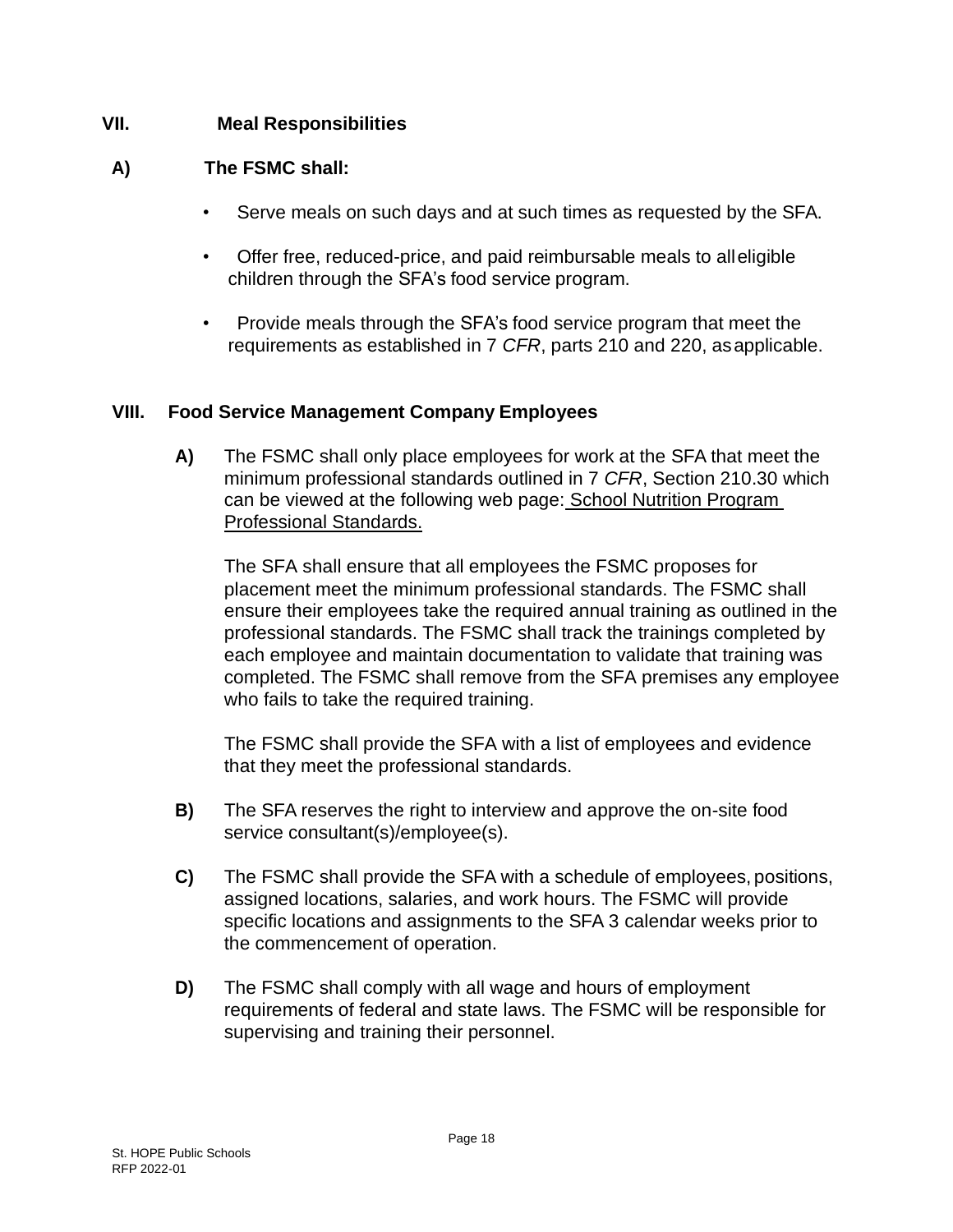- **E)** The FSMC agrees to assume full responsibility for the payment of all contributions and assessments, both state and federal, for all of its employees engaged in the performance of this Contract.
- **F)** The FSMC agrees to furnish the SFA, upon request, a certificate or other evidence of compliance with state and federal laws regarding contributions, taxes, and assessments on payroll.
- **G)** The FSMC will be solely responsible for all personnel actions regarding employees on its respective payroll. The FSMC shall withhold and/or pay all applicable federal, state, and local employment taxes and payroll insurance with respect to its employees, insurance premiums, contributions to benefit and deferred compensation plans, licensing fees, and workers' compensation costs, and shall file all required documents and forms. The FSMC shall indemnify, defend, and hold the SFAharmless from and against any and all claims, liabilities, and expenses related to, or arising out of, the indemnifying party's responsibilities set forth herein.

#### **IX. Books and Records**

- **A.** The SFA and the FSMC must provide all documents as necessary for an independent auditor to conduct the SFA's single audit. The FSMC shall maintain such records as the SFA will need to support its Claims for Reimbursement. Such records shall be made available to the SFA upon request and shall be retained in accordance with 7 *CFR,* Section 210.16(c)(1).
- **B.** The SFA and the FSMC shall, upon request, make all accounts and records pertaining to the nonprofit food service program available to the CDE, USDA FNS and Office of Inspector General of the United States for audit or review at a reasonable time and place. Each party to this Contract shall retain such records for a period of three (3) years after the date of the final Claim for Reimbursement for the fiscal year in which this Contract is terminated, unless any audit findings have not been resolved. If audit findings have not been resolved, then records shall be retained beyond the three-year period as long as required for resolution of issues raised by the audit (7 *CFR*, Section 210.9[b][17]).
- **C.** The FSMC shall not remove state or federally required records from the SFA premises upon contract termination.
- **D.** The USDA, Inspector General, the Comptroller of the United States, and the CDE, or any of their duly authorized representatives must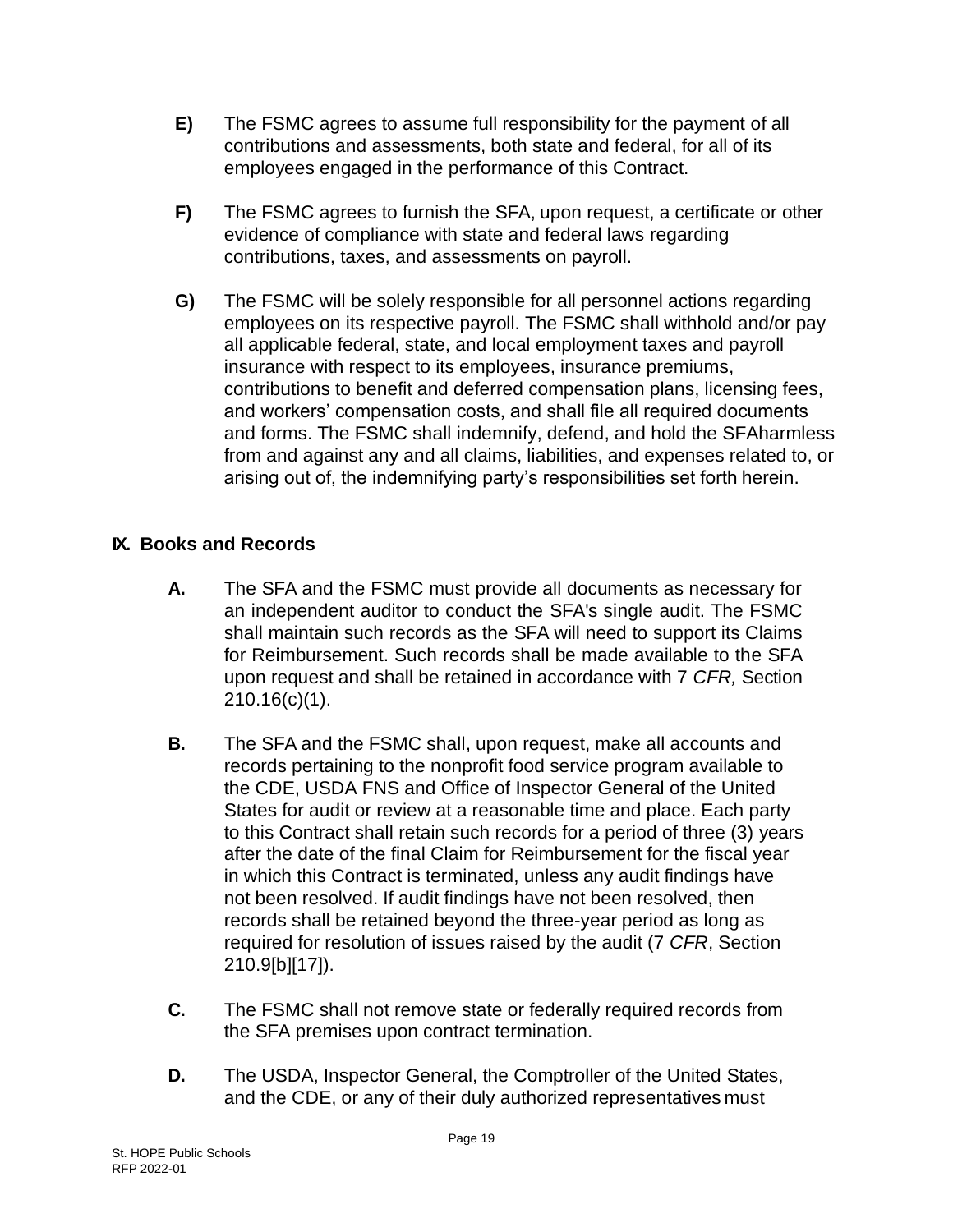have the right of access to any documents, papers, or other records of the FSMC and the SFA which are pertinent to the federal award, in order to make audits, examinations, excerpts, and transcripts. The right also includes timely and reasonable access to the FSMC and SFA's personnel for the purpose of interview and discussion related to such documents (2 *CFR*, Section 200.336[a]).

**E.** The distributing agency/CDE, recipient agency/SFA, theComptroller General, the USDA, or their duly authorized representatives, may perform on-site reviews of the FSMC's food service operation, including the review of records, to ensure compliance with requirements for management and use of donated foods (7 *CFR*, Section 250.53[a][10]).

#### **X. Monitoring and Compliance**

- **A.** The FSMC shall monitor the food service operation of the SFA through periodic on-site visits in order to develop recommendations for improvement of the food service program.
- **B.** The FSMC warrants and certifies that in the performance of this Contract it will comply with all applicable statutes, rules, regulations, and orders of the United States and the state of California.
- **C.** The SFA shall establish internal controls that ensure the accuracy of lunch counts prior to the submission of the monthly Claim for Reimbursement in accordance with 7 *CFR,* S*ec*tion 210.8(a). At a minimum, these internal controls shall include all of the following:
	- An on-site review of the lunch counting and claiming system employed by each school within the jurisdiction of the SFA(7 *CFR,* Section 210.8[a][1])
	- Comparisons of daily free, reduced-price, and paid lunch counts against data that will assist with the identification of lunch counts in excess of the number of free, reduced-price, and paid lunches served each day to children eligible for such lunches
	- A system for following up on lunch counts that suggest the likelihood of lunch counting problems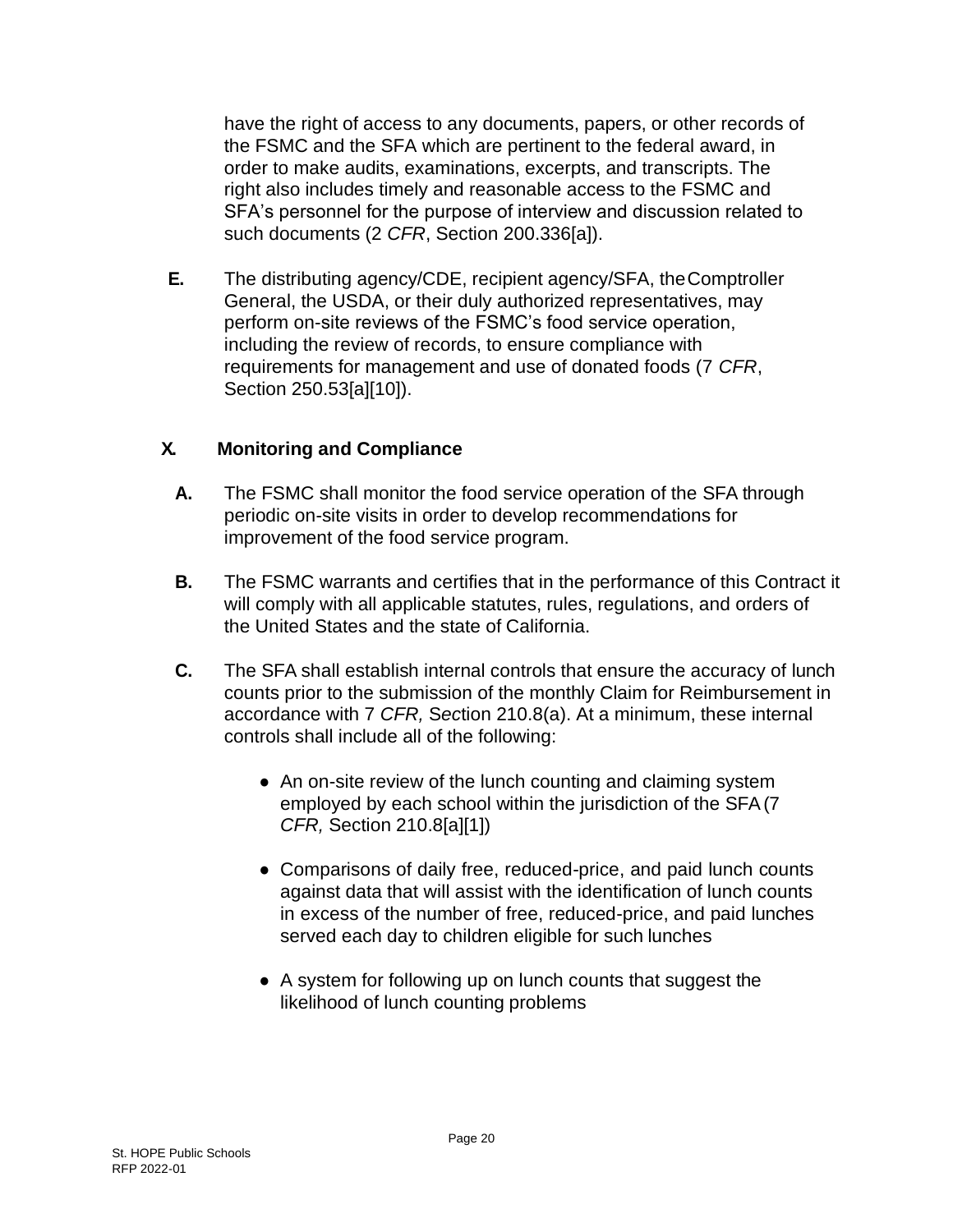#### **XI. Equipment, Facilities, Inventory, and Storage**

- **A.** The SFA will make available to the FSMC, without any cost or charge, area(s) of the premises agreeable to both parties in which the FSMC shall render its services. The SFA shall provide the FSMC with local telephone service. The SFA shall not be responsible for loss or damage to equipment owned by the FSMC and located on the SFA's premises.
- **B.** The FSMC shall notify the SFA of any equipment belonging to the FSMC on the SFA's premises within 10 days of its placement on the SFA's premises.
- **C.** The SFA shall have access, with or without notice, to all of the SFA's facilities used by the FSMC for purposes of inspection and audit.
- **D.** Ownership of the beginning inventory of food and supplies shall remain with the SFA.
- **E.** Ownership of all nonexpendable supplies and capital equipment shall remain with the SFA. However, the FSMC must take such measures as may be reasonably required by the SFA for protection against loss, pilferage, and/or destruction.

#### **XI. Certifications**

- **A.** The FSMC warrants and certifies that in the performance of this Contract, it will comply with the rules and regulations of the CDE and the USDA, and any additions or amendments thereto, including but not limited to 2 *CFR,*  parts 200 and 400, and 7 *CFR*, parts 210, 215, 220, 245, 250, and USDA FNS Instruction and policy, as applicable. The FSMC agrees to indemnify the SFA and the CDE against any loss, cost, damage, or liability by reason of the FSMC's violation of this provision.
- **B.** The FSMC shall comply with Title VI of the Civil Rights Act of 1964, as amended; USDA regulations implementing Title IX of the Education Amendments; Section 504 of the Rehabilitation Act of 1973; and any additions or amendments to any of these regulations, and statutes.
- **C.** The SFA and FSMC shall comply with all applicable standards, orders, or regulations issued.

For contracts in excess of \$150,000, the SFA and FSMC shall comply with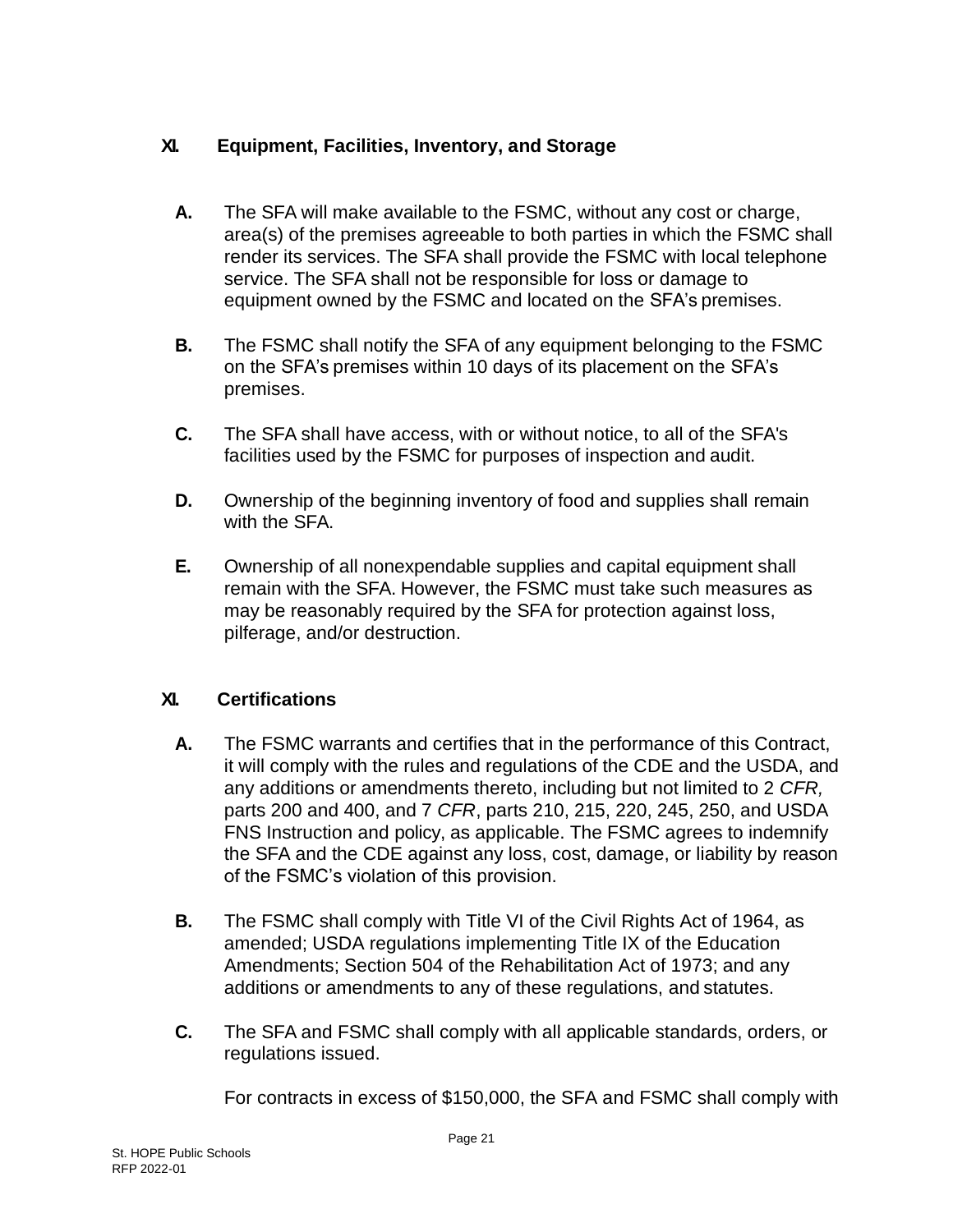the Clean Air Act (42 U.S.C. sections 7401 et seq.) and the Federal Water Pollution Control Act (33 U.S.C. Section 1251) as amended (Appendix II to 2 *CFR*, Part 200).

**D.** Debarment and Suspension

The parties shall not enter into contracts with parties listed on the General Services Administration's List of Parties Excluded from Federal Procurement or Nonprocurement programs (Executive Orders 12549 and 12689 and 2 *CFR*, Part 200, Appendix II).

**E.** Lobbying

The Certification Regarding Lobbying and a Disclosure of Lobbying Activities form (2 *CFR*, Section 418) must accompany each subsequent four (4) additional one-year renewals. Contract renewals that do not include this certification will not be accepted for consideration (Appendix II to 2 *CFR* Part 200 Section [I]: Byrd Anti-Lobbying [31 U.S.C 1352]).

#### **XII. Insurance**

The parties shall maintain the following insurances:

**A.** Workers' Compensation Insurance

Each party shall maintain Workers' Compensation Insurance coverage as required by state law, and Employers' Liability in the amount of one million dollars (\$1,000,000.00) for each accident covering all employees employed in connection with child nutrition program operations.

**B.** Comprehensive or Commercial Insurance

The FSMC shall maintain during the term of this Contract, for protection of the SFA and the FSMC, Comprehensive or Commercial General Bodily Injury and Property Damage Liability Insurance with a Combined Single Limit of not less than five million dollars (\$5,000,000.00) for each occurrence, including, but not limited to, Personal Injury Liability, Broad Form Property Damage Liability on the FSMC-owned property, Blanket Contractual Liability, and Products Liability, covering only the operations and activities of the FSMC under the Contract and, upon request, shall provide the SFA with a certificate evidencing such policies. The insurance policies shall contain covenants by the issuing company that the policies shall not be canceled without 30 days prior written notice of cancellation to the SFA. With the exception of Workers' Compensation Insurance, the SFA shall be named as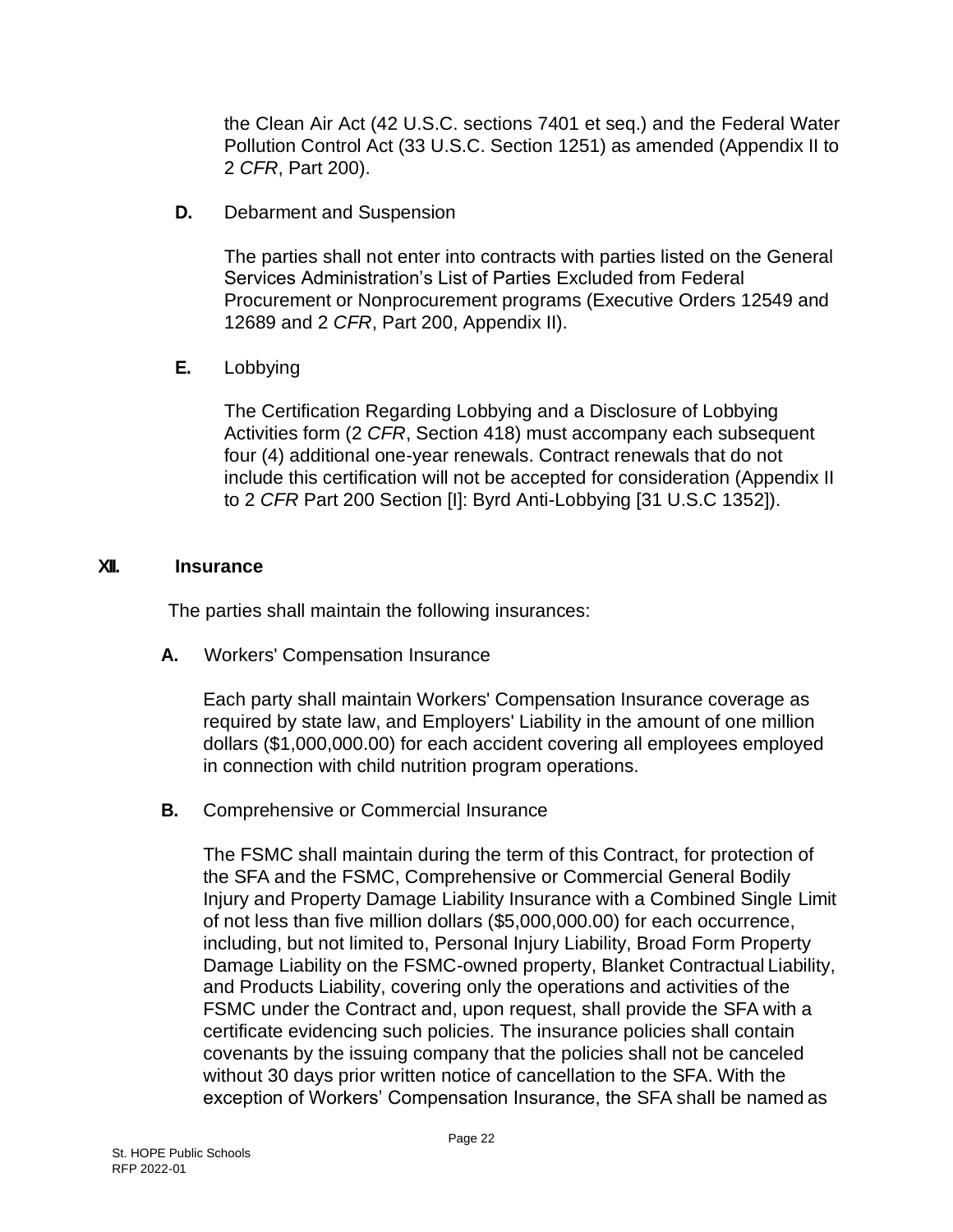an additional insured under the FSMC's policies of insurance to the extent the SFA is indemnified pursuant to this Contract.

**C.** Property Insurance

The SFA shall maintain, or cause to be maintained, a system of coverage either through purchased insurance, self-insurance, or a combination thereof to keep the buildings, including the premises, and all property contained therein insured against loss or damage by fire, explosion, or other cause normally covered by standard broad form property insurance.

#### **XIV. Termination**

Either party may cancel for cause with a 60-day notification if either party breaches a provision of this Contract (7 *CFR*, sections 210.16[d] and 250.12[f][9]). The nonbreaching party shall give the other party notice of such cause. If the cause is not remedied within 10 days, the nonbreaching party shall give a 60-day notice to the breaching party of their intent to terminate this Contract upon expiration of the 60-day period. This Contract may be terminated, in whole or in part, for convenience by the SFA with the consent of the FSMC, in which case the two parties shall agree upon the termination conditions, including the effective date and, in the case of partial termination, the portion to be terminated (2 *CFR*, Section 200.339[a][3]). The Contract may also be terminated, in whole or in part, by the FSMC upon written notification to the SFA, setting forth the reasons for such termination, the effective date, and, in the case of partial termination, the portion to be terminated. However, in the case of a partial termination, if the SFA determines that the remaining portion of the Contract will not accomplish the purposes for which the Contract was made, the SFA may terminate the Contract in its entirety (2 *CFR*, Section 200.339[a][4]). The rights of termination referred to in this Contract are not intended to be exclusive and are in addition to any other rights or remedies available to either party at law or in equity.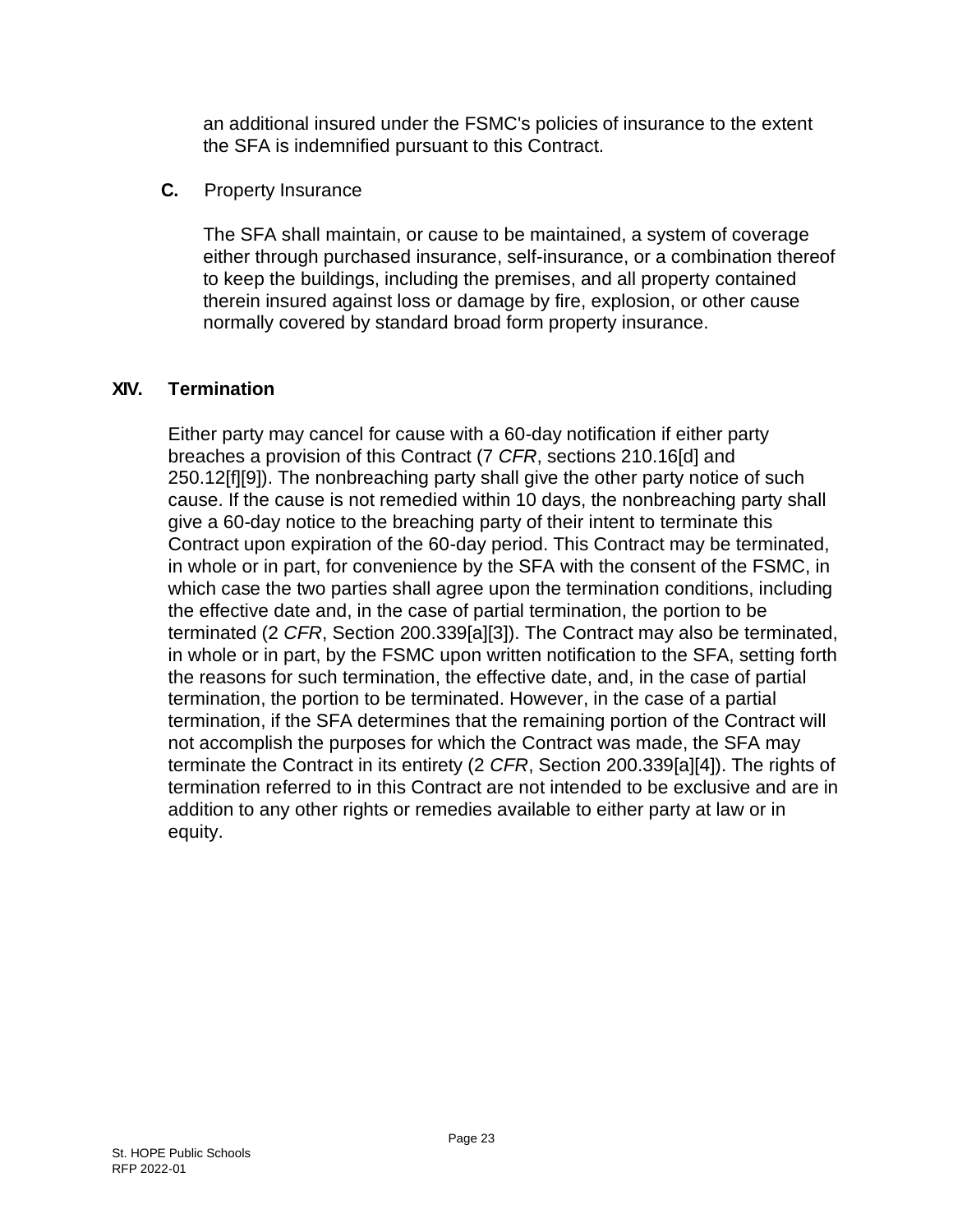#### **Scope of Work**

#### **1. Overview of St. HOPE Public Schools Food Service Program**

- **A.** Scale. The SFA employs 1 person who serves as the Food Services Director and oversees food service to approximately 1,000 children at 2 sites, including 3 schools and 2 feeding sites. The food service prepares approximately 195,000 meals annually.
- **B.** Financial Goals. Proposed meal services must be at or below thereimbursable rate.
- **C.** Management Goals. THE FSMC will work with the SFA to ensure high quality, healthy meals that are appealing to students and staff.
- **D.** Food Service Office and Staff. The food service office is located at 2315 34thStreet, Sacramento, CA 95817. The number of food service staff is one  $(1).$
- **E.** National School Lunch Program and School Breakfast Program, Seamless Summer Feeding Option and Afterschool Meal Supplements (AMS)(Snacks).

| <b>PROGRAM</b>                          | <b>GRADE</b><br>S | <b>MAX</b><br><b>ENROLLMENT*</b> | <b>AVERAGE</b><br><b>DAILY</b><br><b>PARTICIPATION</b> | <b>FULL</b><br>PAY* | FREE* | <b>REDUCED*</b> |
|-----------------------------------------|-------------------|----------------------------------|--------------------------------------------------------|---------------------|-------|-----------------|
| <b>PS7 Elementary</b>                   | $K-5$             | 352                              | 169 breakfast<br>253 lunch                             | $\mathbf 0$         | 100%  | $\mathbf 0$     |
| <b>PS7 Middle</b>                       | $6 - 8$           | 256                              | 42 breakfast<br>182 lunch                              | 0                   | 100%  | $\mathbf 0$     |
| <b>Sacramento</b><br><b>High School</b> | $9 - 12$          | 595                              | 69 breakfast<br>328 lunch                              | 0                   | 100%  | $\mathbf 0$     |

#### **Participation**:

\*\*These numbers are based on full enrollment as of October 31, 2021 school year. There are no guarantee these numbers will be met.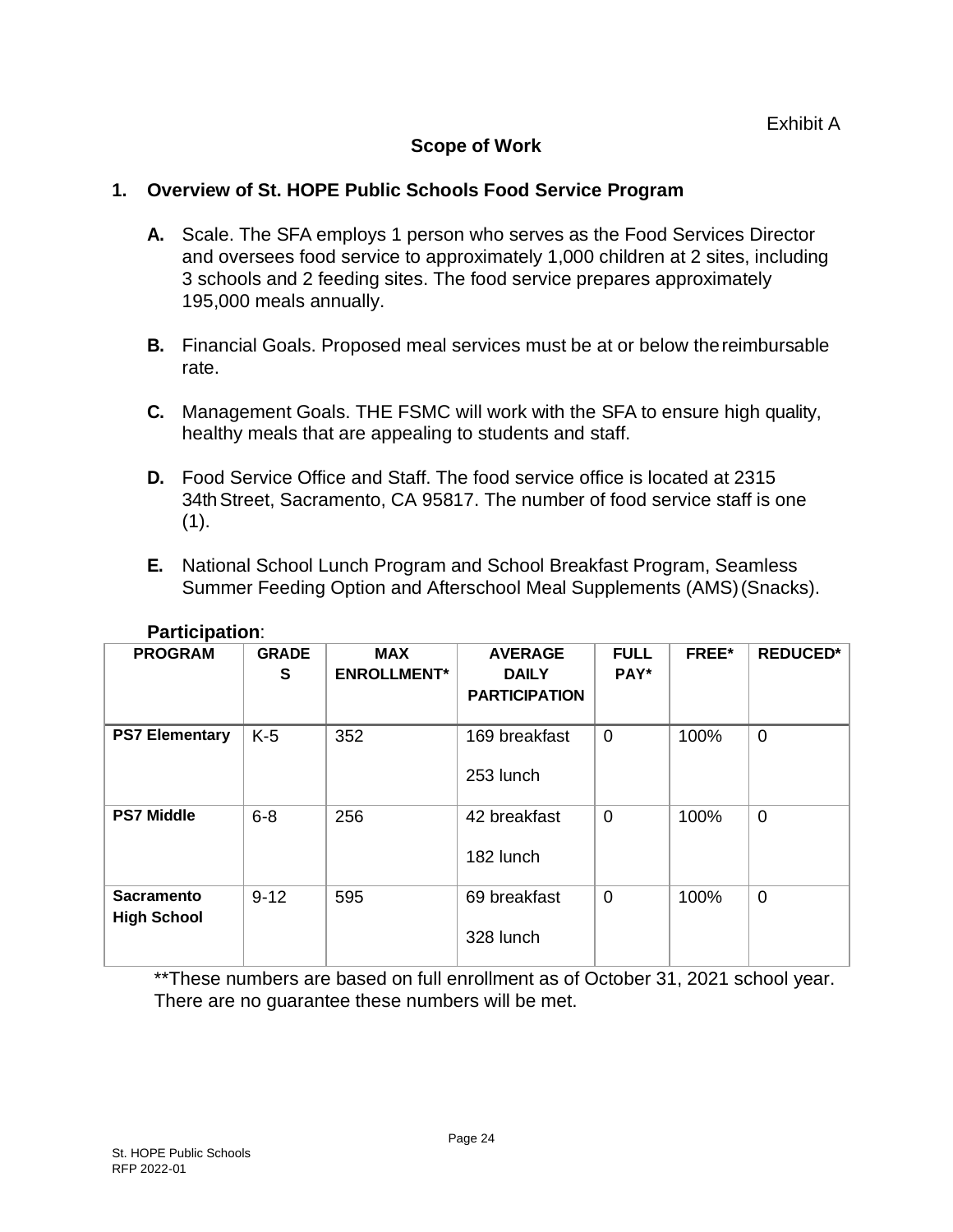#### **2. Description of FSMC Responsibilities**

General: Under the direction of the SFA's Food Service Director, the FSMC selected pursuant to this RFP will provide the following:

- Meals and any a la carte items shall be compliant with the Healthy, Hunger-Free Kids Act of 2010 (Public Law 111-296). All meals must be eligible for state and federal reimbursement under the National School Lunch Program, School Breakfast Program, and the Seamless Summer Feeding Option as applicable.
- Breakfast and lunch meal service to all scholars at each site.
- Nutritious, tasty, and visually appealing meals.
- A plant-centered, vegetarian option with every lunch
- Fresh vegetables with every lunch
- A weekly variety of fresh fruit with every breakfast, lunch no canned/frozen fruits or juices allowed.
- No frozen meals.
- No hydrogenated oils.
- No artificial trans fats.
- No more than 30% of calories from total fat, and no more than 10% of calories from saturated fats.
- No deep-fried foods, including but not limited to french fries.
- No high fructose corn syrup.
- No artificial preservatives, colors, flavors or sweeteners.
- Foods with little or no added sugar.
- Meats that are free of nitrates and nitrites.
- No animal by-products.
- Lowfat or nonfat white milk with each breakfast, lunch and supper meal. Milk shall be rBST-free.
- No BHA & BHT.
- No L-Cystine.
- An offering of whole grains.
- No white bread.
- Sack lunches for field trips and minimum days with proper notice.
- Appropriate utensils and napkins for the meals.
- Meal Preparation at each school site
- Meal delivery to a variety of locations on campus if needed
- Ordering of all food for meal preparation
- Payment of CDE for USDA foods
- Monthly menus by the  $25<sup>th</sup>$  of each month
- Conduction of meal point of sale
- Management of inventory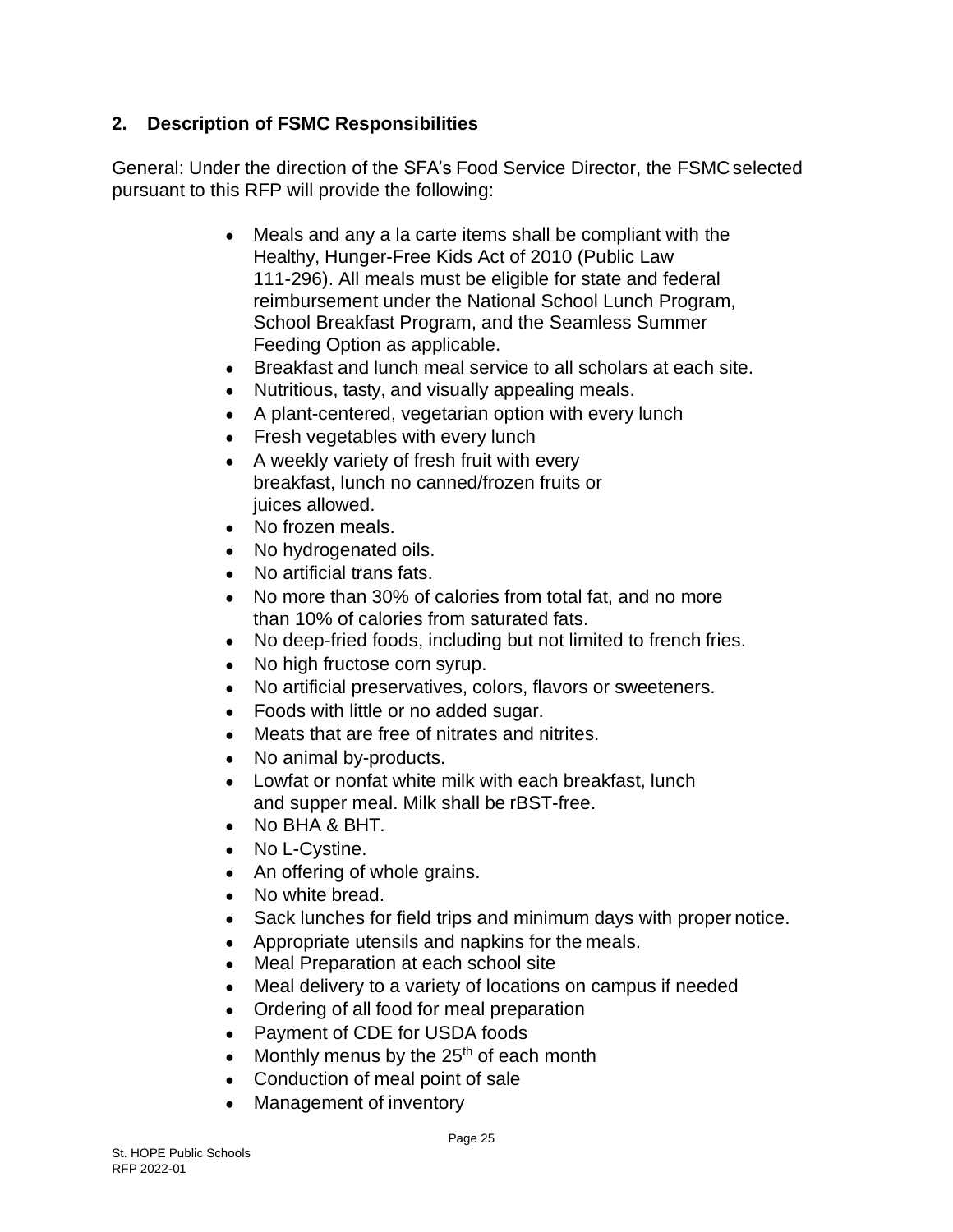- Maintenance of CNIPS information
- A health permit for off-site meal preparation
- Catering for special activities upon request
- Engaging activities for scholars such as meal demonstrations and special menu items for events
- The opportunity for outdoor meal service such as a bbq or grilling option if requested by SFA
- Necessary documentation of all required staff trainings for compliance

In addition, the FSMC will employ at least 9 qualified professional(s) across all three school sites to oversee the successful provision of meals.

- Identify ways to increase the appeal of the meals program through a variety of means.
- Manage and maintain all requirements for safety, health, and other requirements as outlined in this contract and SOW.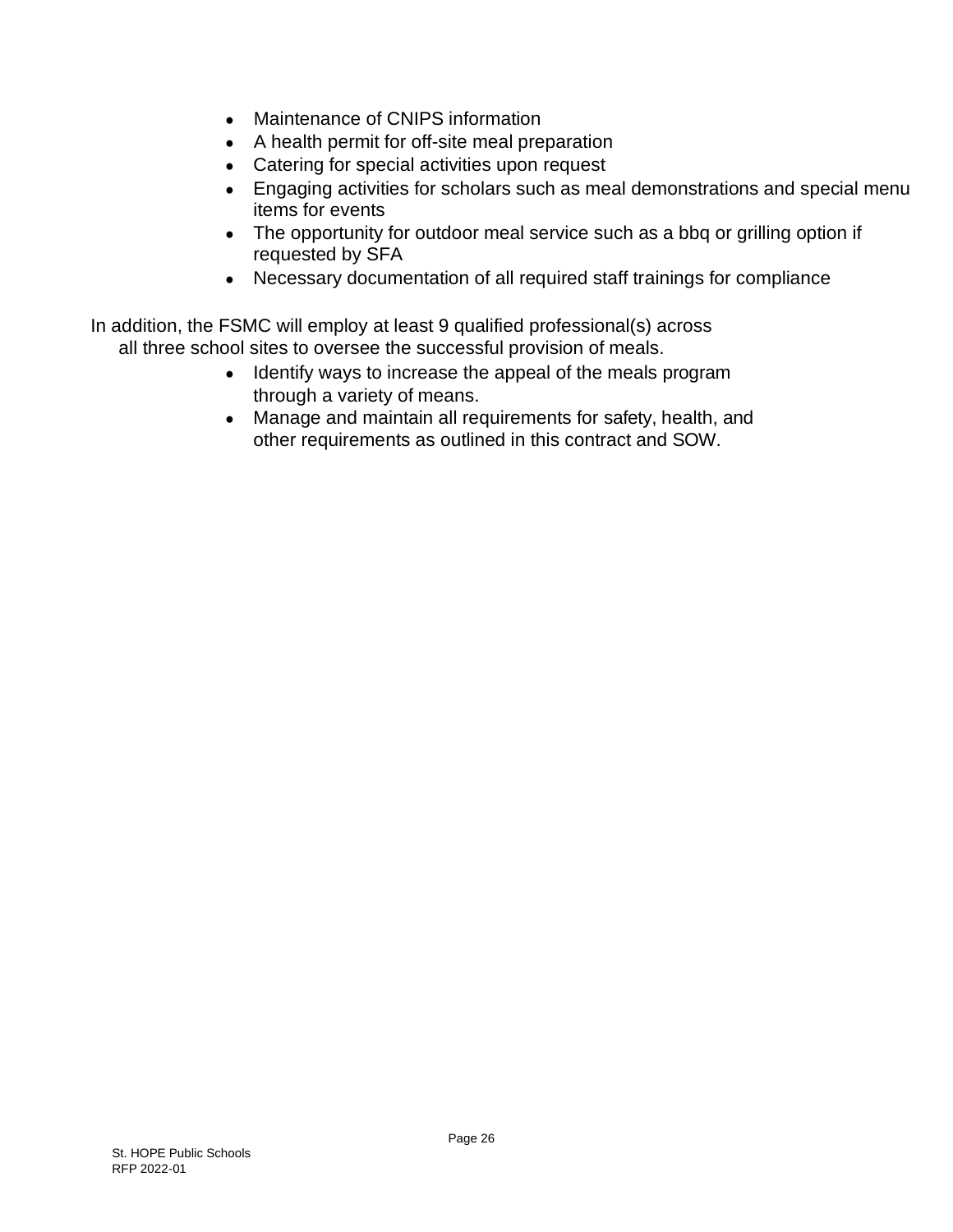Responsibilities of the FSMC shall include:

#### **A. Purchasing of Supplies for the Food Service Program**

Recommend (or be responsible for) purchasing standards and specifications that will result in the best quality of products and services at the lowest price for the food service program**.**

All transactions shall be conducted in a manner so as to provide maximum open and free competition as provided by statute and regulation**.**

The grade, purchase unit, style, weight, ingredients, formulation, etc., shall be in compliance with applicable statutes and regulations**.**

Purchase food and/or supplies (if applicable); if authorized by the SFA, the FSMC shall purchase food used by the food service operation and the purchasing of food shall not displace SFA staff or delegate responsibilities of the SFA to the FSMC**.**

Recommend new or improved procedures for the requisition, receipt, and verification of all supplies used by the food service operation

#### **B. Contracting With Small, and Minority Businesses, Women'sBusiness Enterprises, and Labor Surplus Area Firms**

The FSMC shall comply with 2 *CFR*, Section 200.321 (as applicable).

#### **C. Buy American**

The SFA participates in meal programs that require the use of nonprofit school food service funds, to the maximum extent practicable, to buy domestic commodities or products for Program meals. A 'domestic commodity or product' is defined as one that is either produced in the U.S. or is processed in the U. S. substantially (51 percent or more by weight or volume) using agricultural commodities that are produced in the U. S. as provided in 7 *CFR*, sections 210.21(d) and 220.16(d). The FSMC must:

**1. Submit certification statements for all processed agricultural products**. The FSMC must provide written documentation to the SFA at the time of delivery for each processed agricultural product certifying that the food product was processed 100 percent domestically and that the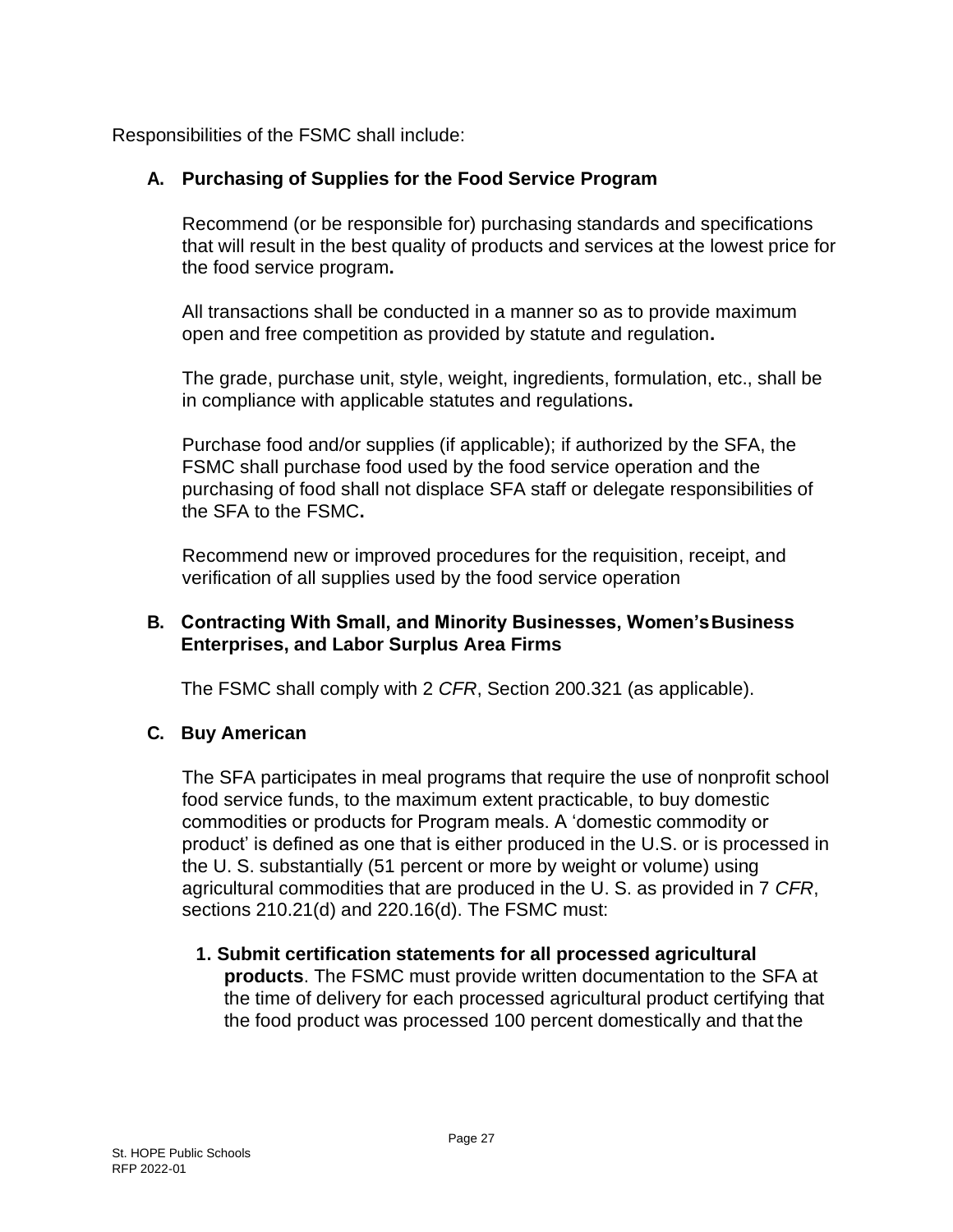percentage of domestic content in the food component of the processed food product is over 51 percent, by weight or volume.

OR:

- **2. Request SFA approval prior to delivering a nondomestic agricultural commodity or product.** If the FSMC cannot comply with #1 above, the FSMC must notify the SFA in writing 10 days prior to delivering a nondomestic agricultural commodity or product. This written notification must include the following:
	- a) Whether the request to deliver a nondomestic food is because the product is not produced or manufactured domestically in sufficient and reasonably available quantities of a satisfactory quality, or competitive bids reveal the costs of a domestic product are significantly higher than the nondomestic product
	- b) The pricing of both domestic and nondomestic products and/or availability data to justify the use of one of the two allowable exceptions
	- c) A list of alternative domestic substitutes for the SFA to consider for delivery instead of the nondomestic agricultural product

#### **D. Facility or Site Operations**

The FSMC shall recommend:

- Safety programs for employees
- Sanitation standards for housekeeping, preparation, storage, and equipment
- Adjustments to practices and operation of equipment as required
- A Food Safety Plan and participate in the development, implementation, and maintenance of said plan
- Methods to increase participation at all levels of the SFA's foodservice programs, improve food quality, and upgrade equipment and facilities
- Hours and number of positions at each site to meet food service operational needs

#### **E. Menus**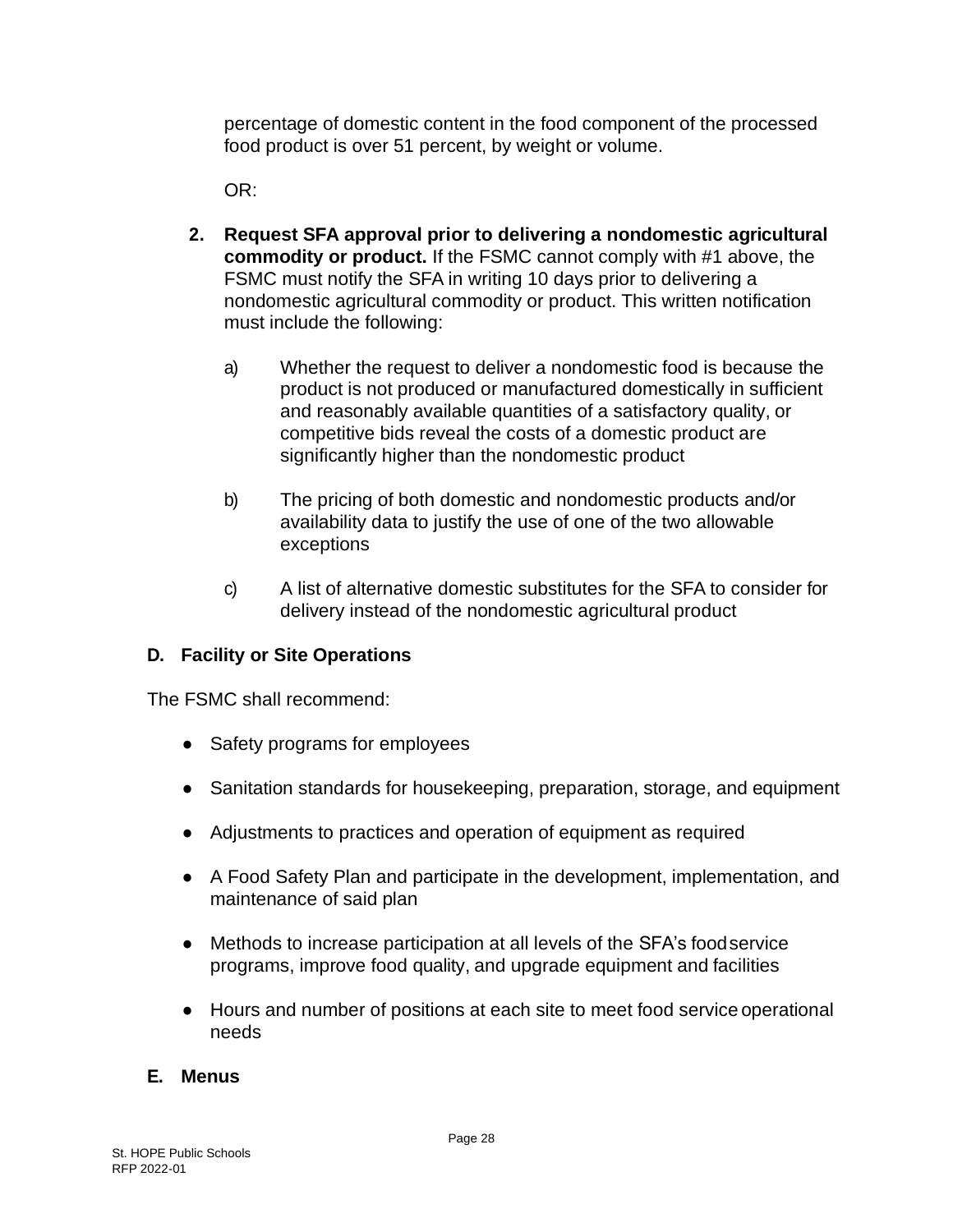Adhere to the 21-day cycle menu for the first 21 days of meal service; thereafter, the FSMC may only make changes with the SFA's approval (7 *CFR*, sections 210.10, 210.16[b][1] and 220.8, if applicable)**.**

Provide recommendations for menu development that will result in the best quality of products and services at the lowest price for the food service program**.**

Seek student and parent input on successful menu variation and planning.

Provide, upon request by the SFA, recommended menus to assure compliance with all applicable statutes and regulations; include menu recommendations to meet the needs of students with special dietary needs or disabilities.

#### **F. Quality Control**

Recommend or establish a formal structure to routinely and continuously gather input from students, staff, and parents about food services.

Recommend or establish a structure or process to routinely and continuously gather input from food service employees to ensure the most effective and efficient operation possible.

#### **G. Staff**

Recommend management staff and structure that will enhance the SFA's food service programs and ensure that the SFA's food service programs are of consistent top quality and held in positive regard by students, staff, and the public.

Recommend or establish and conduct management and staff training programs that will ensure staff development, proper supervision, professional and health certifications, and consistent quality control both in production and service.

#### **H. Records**

Maintain full and complete financial and inventory records sufficient to meet federal and state requirements and that are in accordance with generally accepted accounting procedures.

Maintain employment records that show FSMC staff have all professional and health certifications as required by federal or state law and the SFA.

#### **I. Education**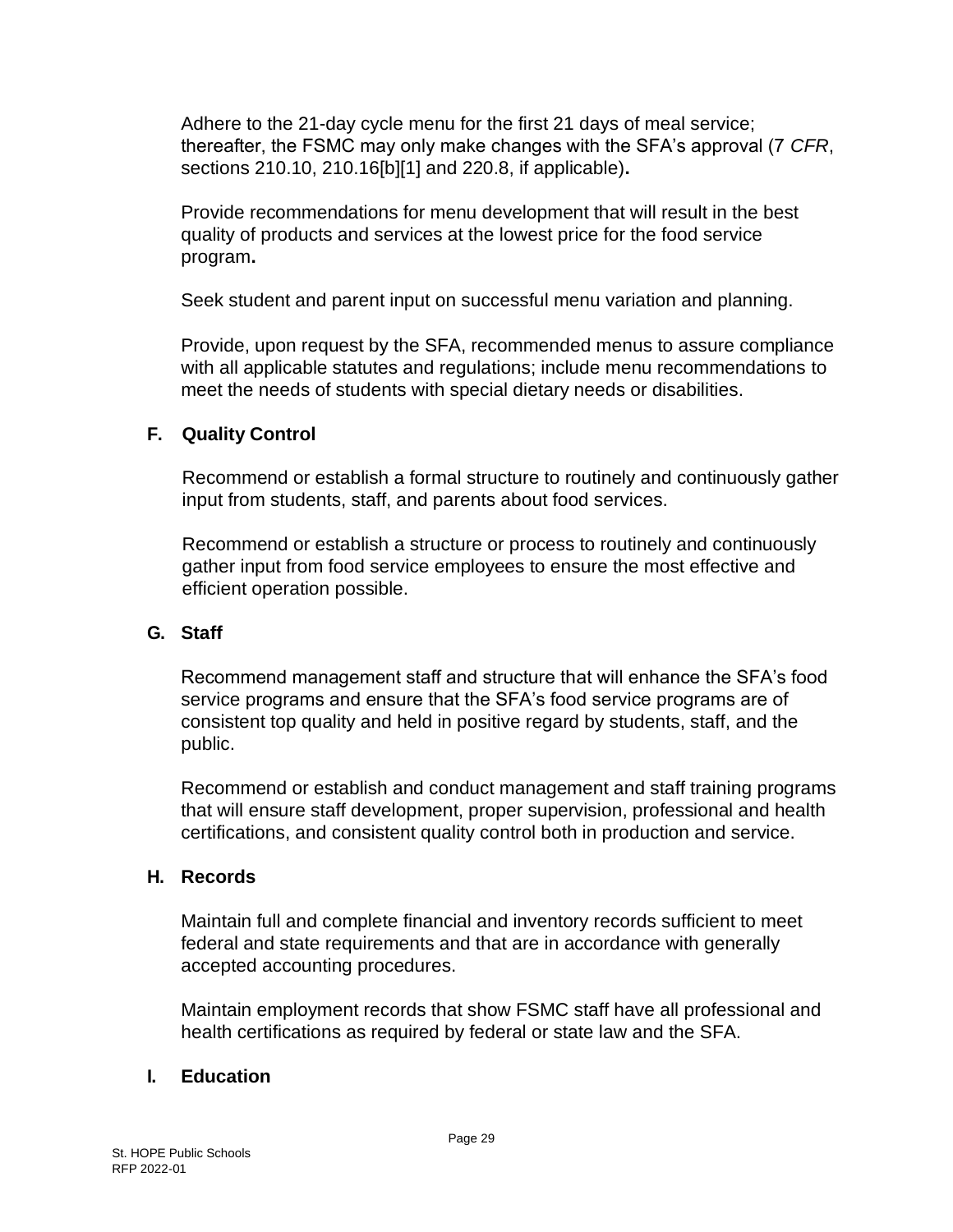Recommend actions or events to promote the nutrition education aspects of the food service program, and recommend or cooperate with efforts to merge these actions or events with classroom instruction; the FSMC will work in partnership with the SFA to educate students, parents, teachers, and the community about efforts to promote better nutrition and health.

Coordinate meeting times with the Food Service Director, other SFA staff, and parents or students to discuss ideas to improve the food service program; arrange meetings between an acceptable management representative of the FSMC and the Food Service Director, other SFA staff, and the school board, upon request.

#### **J. Reports**

Collect and provide, in the required format, information necessary for school food service claims for reimbursement from state and federal agencies and maintain records of past information; at the end of each month the number of meals to be claimed will be submitted to the SFA contact by the FSMC consultant/representative on or before the 10th of each month (7 *CFR,*  210.16[c][1]).

Provide the SFA with monthly operating statements and other information determined by the SFA regarding the food service programs.

#### **K. Point of Service**

Provide and/or implement an accurate point of service meal and milk count; such meal and milk counting system must eliminate the potential for the overt identification of free and reduced-price eligible students under 7 *CFR,* Section 245.8.

#### **3. Specific FSMC Tasks**

- Preparing meals
- Delivering meals
- Serving meals
- Ordering food
- Paying CDE for USDA foods
- Developing menus
- Conducting meal point of sale
- Managing inventory
- Maintaining CNIPS information
- Health permit for off site meal preparation
- Cater special activities upon request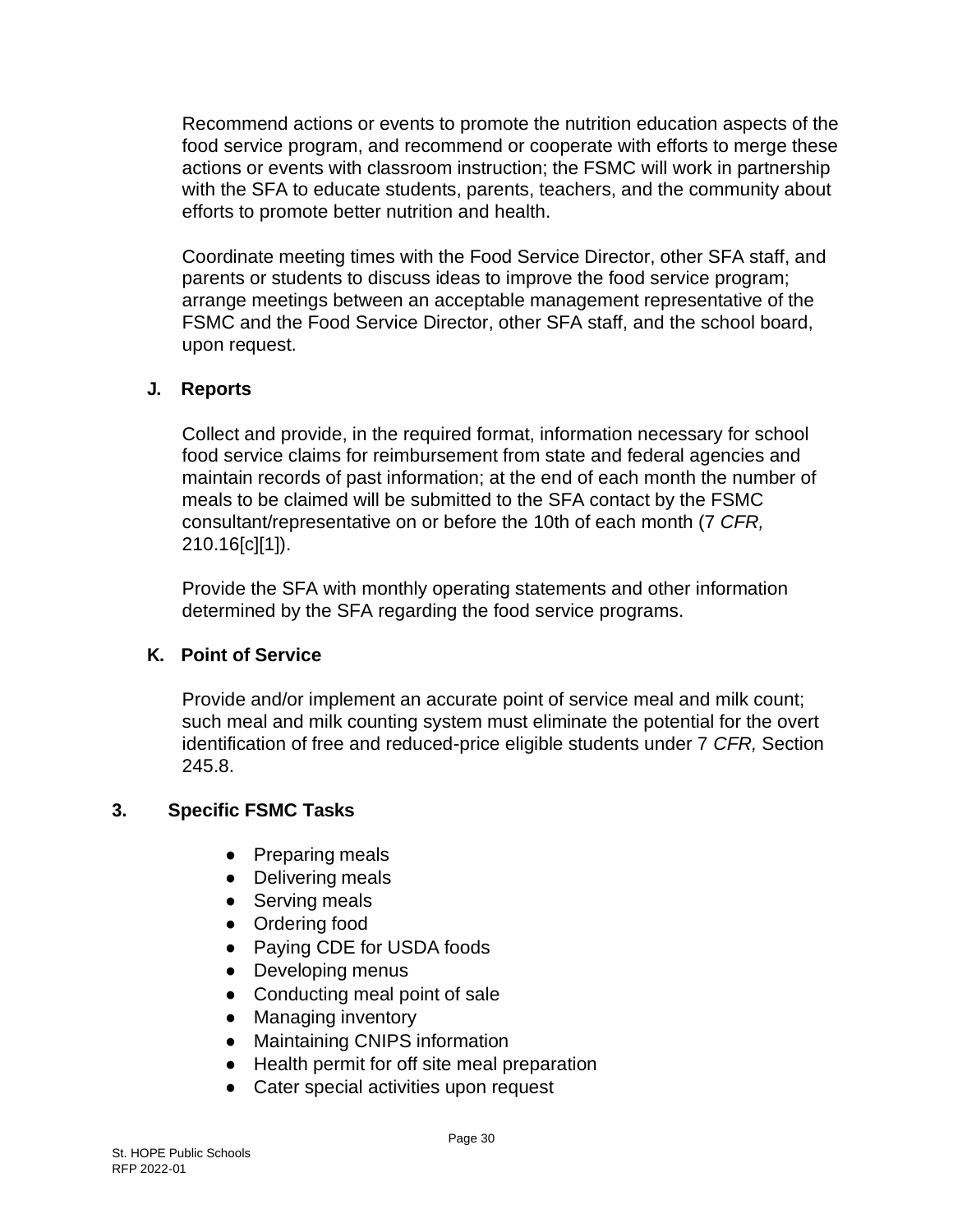- Procurement of USDA commodity processed end products
- Selection and ordering of USDA foods
- Payment of processing fees
- Submittal of refund request to processors
- Refund to SFA the value of USDA foods
- Livescan/Background Check, TB screening, and drug testing done for all employees on site
- Drug-Free Workplace Certification
- Cash Management. FSMC shall handle cash and cash reconciliation according to SFA policies. This includes accepting meal payments from students, turning in daily cash and records to SFA, and cash reconciliations. The SFA will conduct an audit of the cash reconciliation and will identify and discuss any discrepancies with the FSMC within one

(1) week of identification of the discrepancy.

- Invoicing. FSMC to provide detailed Monthly billing statement to SFA including number of meals served.
- Compliance with COVID Vaccination and/or testing requirements mandated by federal, state, and local requirements.